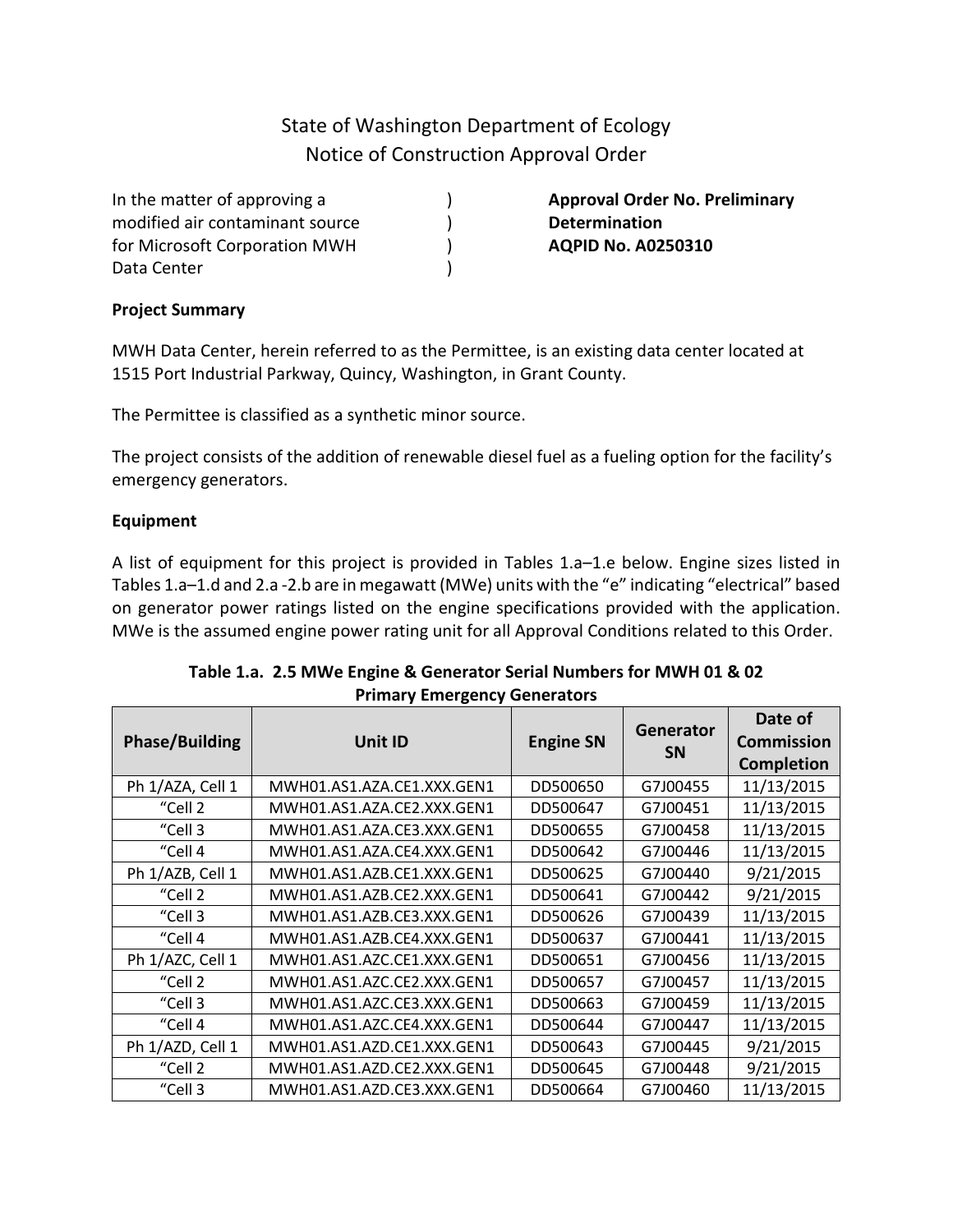## Microsoft MWH Data Center **Page 2 of 18** NOC Approval Order No. Preliminary Determination

| <b>Phase/Building</b><br><b>Unit ID</b> |                            | <b>Engine SN</b> | Generator<br><b>SN</b> | Date of<br><b>Commission</b><br><b>Completion</b> |
|-----------------------------------------|----------------------------|------------------|------------------------|---------------------------------------------------|
| "Cell 4                                 | MWH01.AS1.AZD.CE4.XXX.GEN1 | DD500648         | G7J00450               | 11/13/2015                                        |
| Ph 2/AZA, Cell 1                        | MWH02.AZA.CE1.GEN01        | SBK02066-O       | G7J00739               | 12/6/2017                                         |
| "Cell 2                                 | MWH02.AZA.CE2.GEN01        | SBK02088-H       | G7J00754               | 12/6/2017                                         |
| "Cell 3                                 | MWH02.AZA.CE3.GEN01        | SBK02107-N       | G7J00759               | 12/6/2017                                         |
| "Cell 4                                 | MWH02.AZA.CE4.GEN01        | SBK02068-F       | G7J00738               | 12/6/2017                                         |
| Ph 2/AZB, Cell 1                        | MWH02.AZB.CE1.GEN01        | SBK02056-C       | G7J00732               | 4/9/2018                                          |
| "Cell 2                                 | MWH02.AZB.CE2.GEN01        | SBK02070-G       | G7J00741               | 4/9/2018                                          |
| "Cell 3                                 | MWH02.AZB.CE3.GEN01        | SBK02069-P       | G7J00740               | 7/13/2018                                         |
| "Cell 4                                 | MWH02.AZB.CE4.GEN01        | SBK02081-J       | G7J00748               | 4/9/2018                                          |
| Ph 2/AZC, Cell 1                        | MWH02.AZC.CE1.GEN01        | SBK02082-L       | G7J00749               | 8/22/2017                                         |
| "Cell 2                                 | MWH02.AZC.CE2.GEN01        | SBK02098-K       | G7J00758               | 8/22/2017                                         |
| "Cell 3                                 | MWH02.AZC.CE3.GEN01        | SBK02048-B       | G7J00731               | 8/22/2017                                         |
| "Cell 4                                 | MWH02.AZC.CE4.GEN01        | SBK02094-I       | G7J00755               | 8/22/2017                                         |
| Ph 2/AZD, Cell 1                        | MWH02.AZD.CE1.GEN01        | SBK02058-D       | G7J00735               | 6/7/2018                                          |
| "Cell 2                                 | MWH02.AZD.CE2.GEN01        | SBK02064-E       | G7J00736               | 6/7/2018                                          |
| "Cell 3                                 | MWH02.AZD.CE3.GEN01        | SBK02085-M       | G7J00752               | 6/7/2018                                          |
| "Cell 4                                 | MWH02.AZD.CE4.GEN01        | SBK02046-A       | G7J00730               | 6/7/2018                                          |

## **Table 1.b. 2.5 MWe Engine & Generator Serial Numbers for MWH 01 & 02 Reserve Emergency Generators**

| <b>Phase/Building</b> | Unit ID                   | <b>Engine SN</b> | Generator<br><b>SN</b> | Date of<br><b>Commission</b><br><b>Completion</b> |
|-----------------------|---------------------------|------------------|------------------------|---------------------------------------------------|
| Ph 1/AZA              | MWH01.AS1.AZA.ELECR1.GEN1 | SBK02010-B       | G7J00710               | 11/9/2018                                         |
| Ph 1/AZB              | MWH01.AS1.AZB.ELECR1.GEN1 | SBK02009-A       | G7J00709               | 9/7/2018                                          |
| Ph 1/AZC              | MWH01.AS1.AZC.ELECR1.GEN1 | SBK02012-C       | G7J00711               | 1/1/2018                                          |
| Ph 1/AZD              | MWH01.AS1.AZD.ELECR1.GEN1 | SBK02011-D       | G7J00712               | 1/1/2018                                          |
| Ph 2/AZA              | MWH02.AZA.ELECR1.GEN01    | SBK02113-Q       | G7J00762               | 12/6/2017                                         |
| Ph 2/AZB              | MWH02.AZB.ELECR1.GEN01    | SBK02117-R       | G7J00764               | 4/9/2018                                          |
| Ph 2/AZC              | MWH02.AZC.ELECR1.GEN01    | SBK02119-S       | G7J00768               | 8/22/2017                                         |
| Ph 2/AZD              | MWH02.AZD.ELECR1.GEN01    | SBK02120-T       | G7J00769               | 6/7/2018                                          |

## **Table 1.c. 2.0 MWe Engine & Generator Serial Numbers for MWH 01 & 02**

| <b>Building</b> | Unit ID                    | <b>Engine SN</b> | Generator<br><b>SN</b> | Date of<br><b>Commission</b><br><b>Completion</b> |
|-----------------|----------------------------|------------------|------------------------|---------------------------------------------------|
| CNR-A           | MWH01.XXX.CNA.XXX.XXX.GEN1 | DD600483         | G7F00184               | 7/27/2015                                         |
| CNR-B           | MWH01.XXX.CNB.XXX.XXX.GEN1 | DD600485         | G7F00185               | 7/27/2015                                         |
| CNR-C           | MWH01.XXX.CNC.XXX.XXX.GEN1 | DD600480         | G7F00186               | 8/31/2015                                         |
| CNR-D           | MWH01.XXX.CND.XXX.XXX.GEN1 | DD600481         | G7F00183               | 8/31/2015                                         |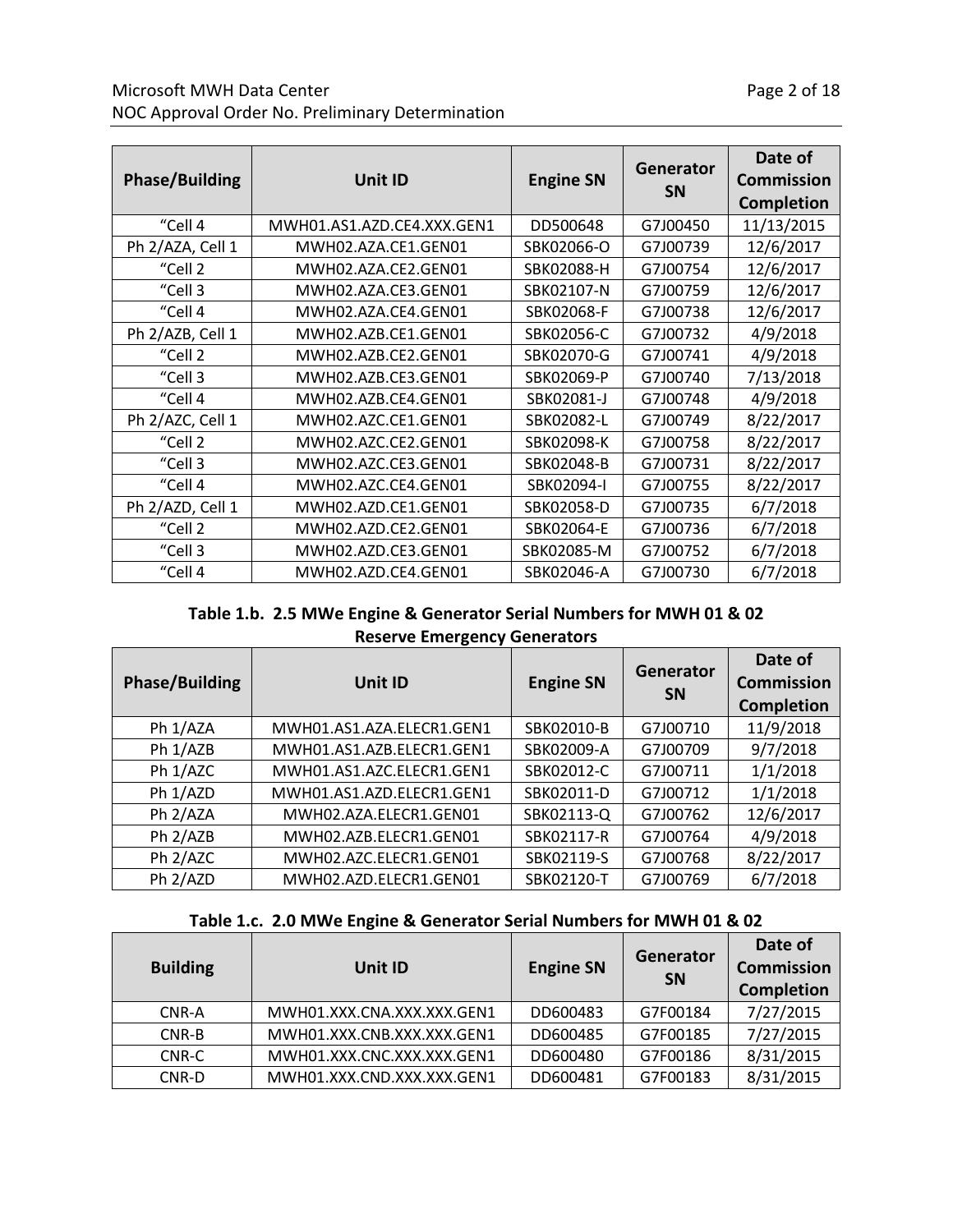|                 | Table 1.d. 0.750 MWe Engine & Generator Serial Numbers for MWH 01 & 02 |                  |                        |                                            |  |
|-----------------|------------------------------------------------------------------------|------------------|------------------------|--------------------------------------------|--|
| <b>Building</b> | Unit ID                                                                | <b>Engine SN</b> | Generator<br><b>SN</b> | Date of<br><b>Commission</b><br>Completion |  |
| Admin           | MWH01.XXX.AB1.XXX.XXX.GEN1                                             | MJE03975         | GDG00160               | 8/31/2015                                  |  |

#### **Table 1.d. 0.750 MWe Engine & Generator Serial Numbers for MWH 01 & 02**

## **Table 1.e. Cooling Towers for MWH 01 & 02**

| <b>Phase/Building</b> | # Cooling<br><b>Towers</b> | # Cells<br>per Tower | <b>Total # Cooling</b><br><b>Tower Cells</b> |
|-----------------------|----------------------------|----------------------|----------------------------------------------|
| Ph 1/AZA              | 4                          |                      | 16                                           |
| Ph 1/AZB              | 4                          |                      | 16                                           |
| Ph 1/AZC              | 4                          | 4                    | 16                                           |
| Ph 1/AZD              | 4                          | 4                    | 16                                           |
| Ph 2/AZA              | 4                          | 4                    | 16                                           |
| Ph 2/AZB              | 4                          | 4                    | 16                                           |
| Ph 2/AZC              | 4                          | 4                    | 16                                           |
| Ph 2/AZD              | 4                          | 4                    | 16                                           |
| Total                 | 32                         |                      | 128                                          |

## **Table 2.a. 3.0 MWe Engine & Generator Serial Numbers for MWH 03/04/05/06**

| <b>Building</b>        | Unit ID                 |                          | Generator<br><b>SN</b> | Date of<br><b>Commission</b><br><b>Completion</b> |
|------------------------|-------------------------|--------------------------|------------------------|---------------------------------------------------|
| MWH03/Colo 1<br>Cell A | MWH03.COLO1.CELLA.GEN01 | WYB02212-D               | MF 15627               | 10/7/2019                                         |
| "Cell B                | MWH03.COLO1.CELLB.GEN01 | WYB02224-I               | MF 15639               | 10/7/2019                                         |
| "Cell C                | MWH03.COLO1.CELLC.GEN01 | WYB02220-G               | MF 15607               | 10/7/2019                                         |
| "Cell D                | MWH03.COLO1.CELLD.GEN01 | WYB02210-B<br><b>FWT</b> | MF 15614               | 10/7/2019                                         |
| MWH03/Colo 2<br>Cell A | MWH03.COLO2.CELLA.GEN01 |                          |                        |                                                   |
| "Cell B                | MWH03.COLO2.CELLB.GEN01 |                          |                        |                                                   |
| "Cell C                | MWH03.COLO2.CELLC.GEN01 |                          |                        |                                                   |
| "Cell D                | MWH03.COLO2.CELLD.GEN01 |                          |                        |                                                   |
| MWH04/Colo 1<br>Cell A | MWH04.COLO1.CELLA.GEN01 | WYB02281-B               | 1000214                | 1/8/2020                                          |
| "Cell B                | MWH04.COLO1.CELLB.GEN01 | WYB02283-D               | 1000216                | 1/8/2020                                          |
| "Cell C                | MWH04.COLO1.CELLC.GEN01 | WYB02287-E               | 1000218                | 1/8/2020                                          |
| "Cell D                | MWH04.COLO1.CELLD.GEN01 | WYB02282-C               | 1000215                | 1/8/2020                                          |
| MWH04/Colo 2           | MWH04.COLO2.CELLA.GEN01 |                          |                        |                                                   |
| Cell A                 |                         |                          |                        |                                                   |
| "Cell B                | MWH04.COLO2.CELLB.GEN01 |                          |                        |                                                   |
| "Cell C                | MWH04.COLO2.CELLC.GEN01 |                          |                        |                                                   |
| "Cell D                | MWH04.COLO2.CELLD.GEN01 |                          |                        |                                                   |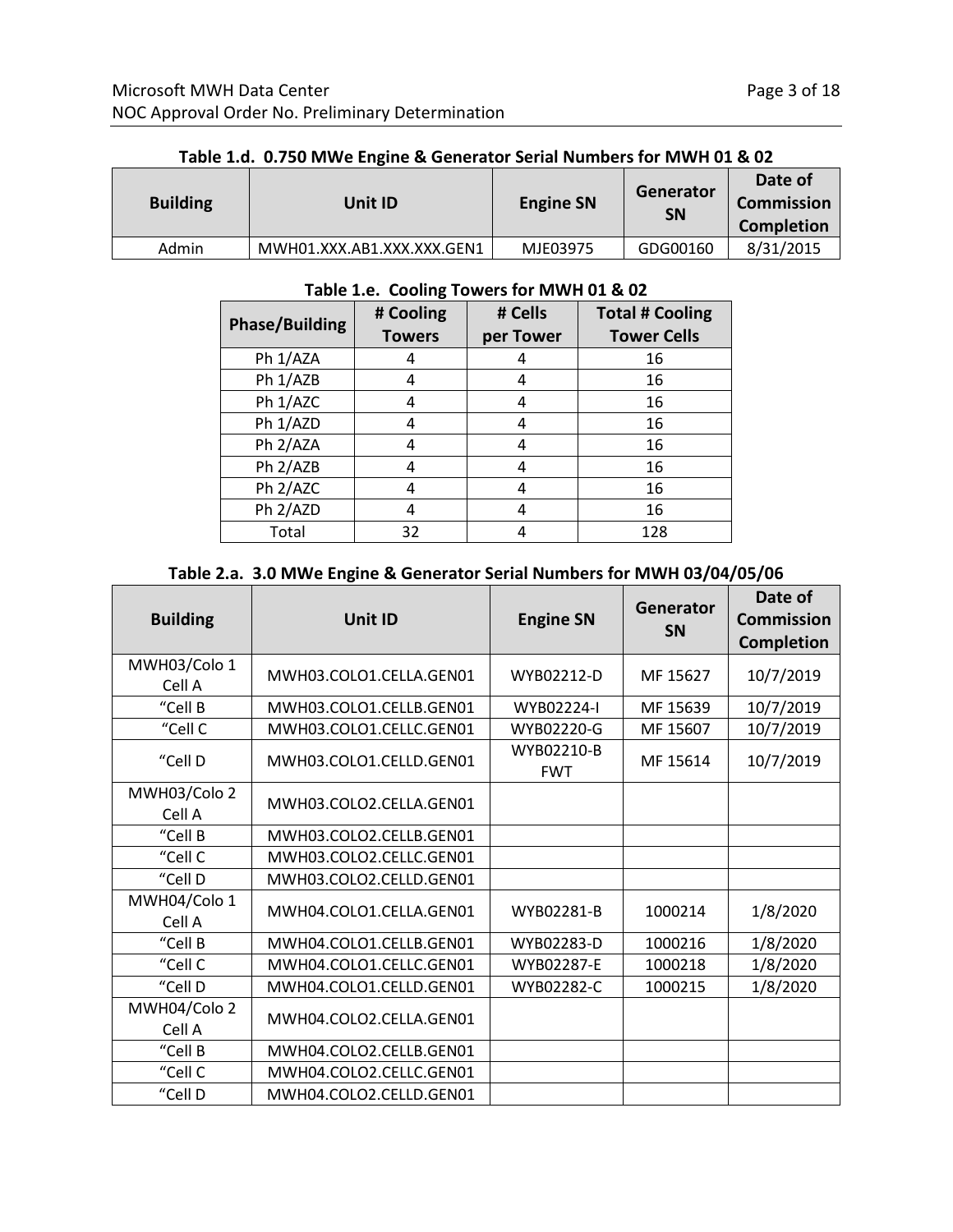# Microsoft MWH Data Center **Page 4 of 18** Page 4 of 18 NOC Approval Order No. Preliminary Determination

| <b>Building</b>             | <b>Unit ID</b>          | <b>Engine SN</b> | Generator<br>SN | Date of<br><b>Commission</b><br><b>Completion</b> |
|-----------------------------|-------------------------|------------------|-----------------|---------------------------------------------------|
| MWH04/Colo 3<br>Cell A      | MWH04.COLO3.CELLA.GEN01 |                  |                 |                                                   |
| $\overline{\text{C}}$ ell B | MWH04.COLO3.CELLB.GEN01 |                  |                 |                                                   |
| "Cell C                     | MWH04.COLO3.CELLC.GEN01 |                  |                 |                                                   |
| "Cell D                     | MWH04.COLO3.CELLD.GEN01 |                  |                 |                                                   |
| MWH04/Colo 4<br>Cell A      | MWH04.COLO4.CELLA.GEN01 |                  |                 |                                                   |
| "Cell B                     | MWH04.COLO4.CELLB.GEN01 |                  |                 |                                                   |
| "Cell C                     | MWH04.COLO4.CELLC.GEN01 |                  |                 |                                                   |
| "Cell D                     | MWH04.COLO4.CELLD.GEN01 |                  |                 |                                                   |
| MWH04/Colo 5<br>Cell A      | MWH04.COLO5.CELLA.GEN01 |                  |                 |                                                   |
| "Cell B                     | MWH04.COLO5.CELLB.GEN01 |                  |                 |                                                   |
| "Cell C                     | MWH04.COLO5.CELLC.GEN01 |                  |                 |                                                   |
| "Cell D                     | MWH04.COLO5.CELLD.GEN01 |                  |                 |                                                   |
| MWH05/Colo 1<br>Cell A      | MWH05.COLO1.CELLA.GEN01 |                  |                 |                                                   |
| "Cell B                     | MWH05.COLO1.CELLB.GEN01 |                  |                 |                                                   |
| "Cell C                     | MWH05.COLO1.CELLC.GEN01 |                  |                 |                                                   |
| "Cell D                     | MWH05.COLO1.CELLD.GEN01 |                  |                 |                                                   |
| MWH05/Colo 2<br>Cell A      | MWH05.COLO2.CELLA.GEN01 |                  |                 |                                                   |
| "Cell B                     | MWH05.COLO2.CELLB.GEN01 |                  |                 |                                                   |
| "Cell C                     | MWH05.COLO2.CELLC.GEN01 |                  |                 |                                                   |
| "Cell D                     | MWH05.COLO2.CELLD.GEN01 |                  |                 |                                                   |
| MWH05/Colo 3<br>Cell A      | MWH05.COLO3.CELLA.GEN01 |                  |                 |                                                   |
| "Cell B                     | MWH05.COLO3.CELLB.GEN01 |                  |                 |                                                   |
| "Cell C                     | MWH05.COLO3.CELLC.GEN01 |                  |                 |                                                   |
| "Cell D                     | MWH05.COLO3.CELLD.GEN01 |                  |                 |                                                   |
| MWH06/Colo 1<br>Cell 1      | MWH06.COLO1.CE1.GPC01   |                  |                 |                                                   |
| "Cell 2                     | MWH06.COLO1.CE2.GPC01   |                  |                 |                                                   |
| "Cell 3                     | MWH06.COLO1.CE3.GPC01   |                  |                 |                                                   |
| "Cell 4                     | MWH06.COLO1.CE4.GPC01   |                  |                 |                                                   |
| MWH06/Colo 2<br>Cell 1      | MWH06.COLO2.CE1.GPC01   |                  |                 |                                                   |
| "Cell 2                     | MWH06.COLO2.CE2.GPC01   |                  |                 |                                                   |
| "Cell 3                     | MWH06.COLO2.CE3.GPC01   |                  |                 |                                                   |
| "Cell 4                     | MWH06.COLO2.CE4.GPC01   |                  |                 |                                                   |
| MWH06/Colo 3<br>Cell 1      | MWH06.COLO3.CE1.GPC01   |                  |                 |                                                   |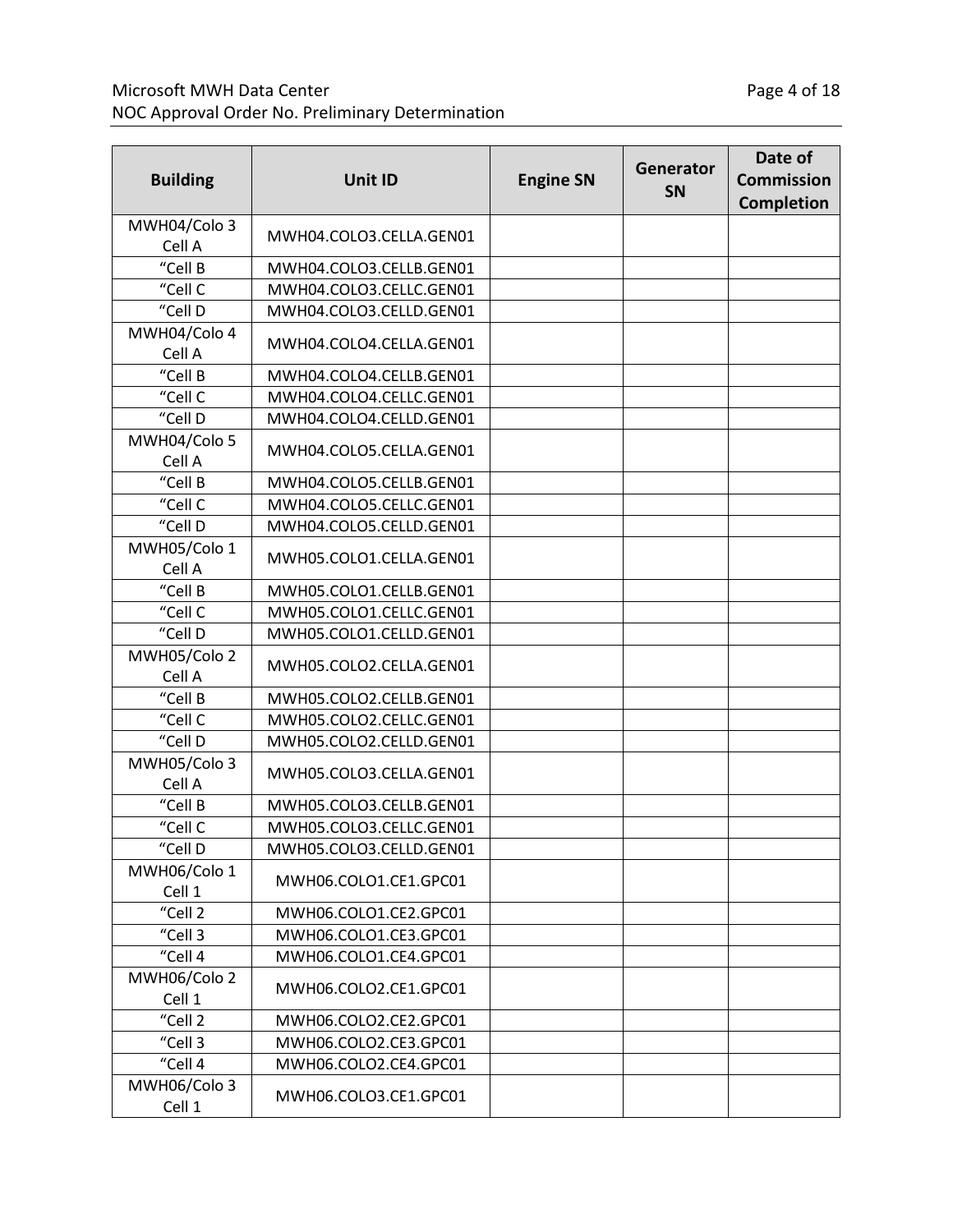| <b>Building</b>        | Unit ID               | <b>Engine SN</b> | Generator<br><b>SN</b> | Date of<br><b>Commission</b><br><b>Completion</b> |
|------------------------|-----------------------|------------------|------------------------|---------------------------------------------------|
| "Cell 2                | MWH06.COLO3.CE2.GPC01 |                  |                        |                                                   |
| "Cell 3                | MWH06.COLO3.CE3.GPC01 |                  |                        |                                                   |
| "Cell 4                | MWH06.COLO3.CE4.GPC01 |                  |                        |                                                   |
| MWH06/Colo 4<br>Cell 1 | MWH06.COLO4.CE1.GPC01 |                  |                        |                                                   |
| "Cell 2                | MWH06.COLO4.CE2.GPC01 |                  |                        |                                                   |
| "Cell 3                | MWH06.COLO4.CE3.GPC01 |                  |                        |                                                   |
| "Cell 4                | MWH06.COLO4.CE4.GPC01 |                  |                        |                                                   |

## **Table 2.b. 0.5 MWe/1.0 MWe/1.5 MWe Engine & Generator Serial Numbers for MWH 03/04/05/06**

| <b>Building</b> | Unit ID           | <b>Engine SN</b> | Generator<br><b>SN</b> | Date of<br><b>Commission</b><br><b>Completion</b> |
|-----------------|-------------------|------------------|------------------------|---------------------------------------------------|
| MWH03 Admin     | MWH03.ADMIN.GEN01 | JSJ03649-J FWT   | G1F01843               | 10/7/2019                                         |
| MWH04 Admin     | MWH04.ADMIN.GEN01 | LYH00302-A       | GAH00176               | 1/8/2020                                          |
| MWH05 Admin     | MWH05.ADMIN.GEN01 |                  |                        |                                                   |
| MWH06 Admin     | MWH06.ADMIN.GPC01 |                  |                        |                                                   |

| <b>Phase/Building</b> | <b>Total # Fluid Coolers</b> |
|-----------------------|------------------------------|
| <b>MWH03</b>          | 14                           |
| <b>MWH 04</b>         | 34                           |
| <b>MWH 05</b>         | 20                           |
| <b>MWH 06</b>         | 32                           |
| Total                 | 100                          |

## **Table 2.c. Fluid Coolers for MWH 03/04/05/06**

#### **Legal Authority**

The emissions from the proposed modification have been reviewed under the legal authority of RCW 70A.15.2210 and the applicable rules and regulations adopted thereunder. The proposed modification, if operated as specified, will be in accordance with applicable rules and regulations, as set forth in Chapters 173-400 WAC and 173-460 WAC and the operation thereof, at the location proposed, will not result in ambient air quality standards being exceeded.

This Notice of Construction (NOC) Approval Order rescinds and replaces NOC Approval Order No. 20AQ-E005; NOC Approval Order No. 20AQ-E005 is no longer in effect.

**Therefore, it is ordered** that the project, as described in the Notice of Construction (NOC) application and/or in the plans, specifications, and other information submitted to the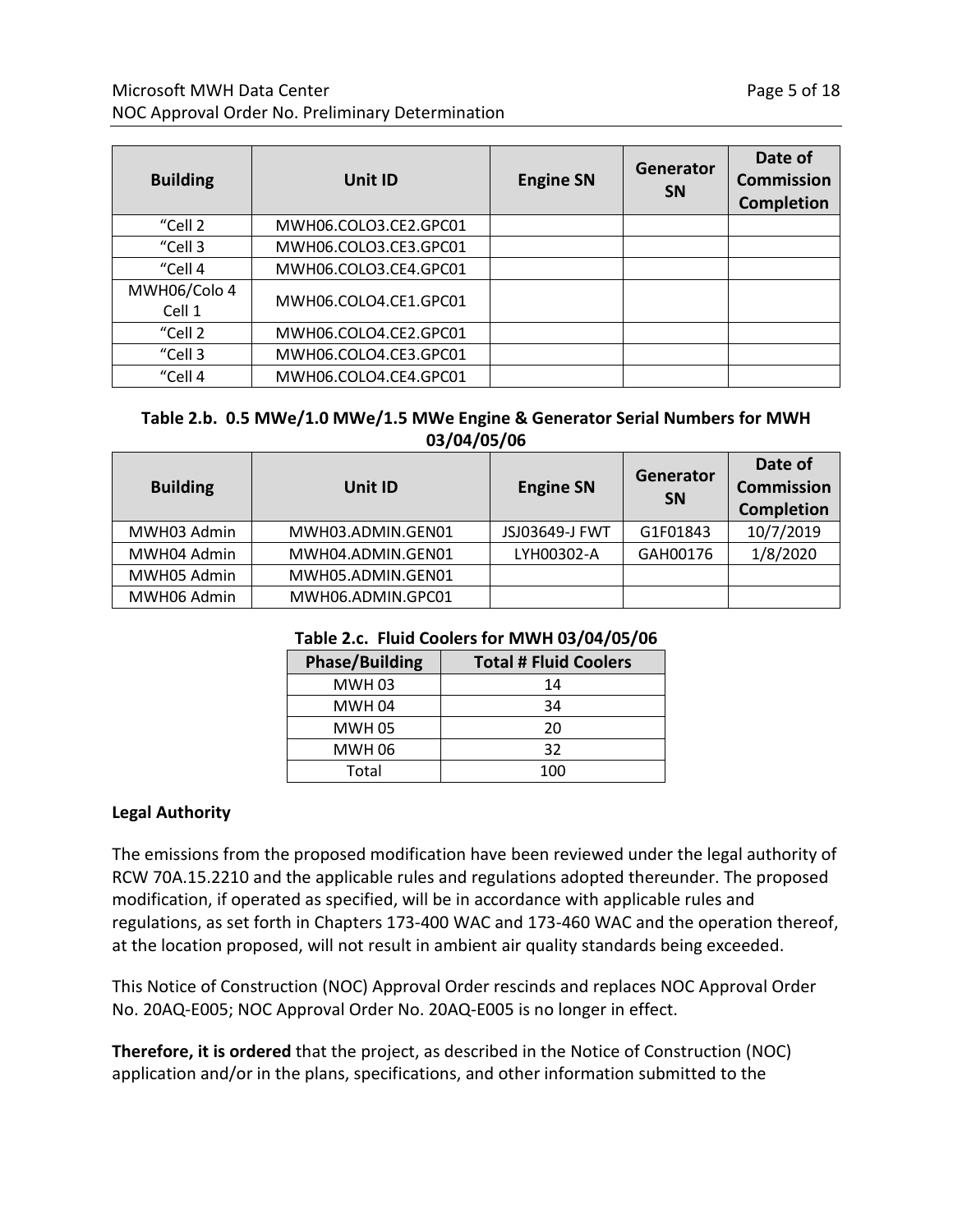Washington State Department of Ecology (Ecology), is approved for construction and operation provided the following conditions are satisfied:

#### **Approval Conditions**

#### 1. **Administrative Conditions**

- a. The emergency engine generators approved for operation by this Order are to be used solely for those purposes authorized for emergency generators under 40 CFR 60, Subpart IIII. This includes the hourly operation requirements described in 40 CFR 60.4211(f), except that there must be no operation of this equipment to produce power for demand-response arrangements, peak shaving arrangements, nor to provide power as part of a financial arrangement with another entity, nor to supply power to the grid.
- b. The MWH Data Center must coordinate engine maintenance and testing schedules with NTT and the Microsoft Columbia Data Center in Quincy to minimize overlap between data center scheduled testing. Microsoft must maintain records of the coordination communications with the other data centers, and those communications must be available for review by Ecology.

#### 2. **Equipment Restrictions**

- a. All engines identified in Table 5 must be operated in accordance with applicable 40 CFR 60, Subpart IIII requirements including but not limited to: certification by the manufacturer to meet the 40 CFR 89 EPA Tier 2 emissions levels as required by 40 CFR 60.4202; and installed and operated as emergency engines, as defined in 40 CFR 60.4219.
	- i. At the time of the effective date of this permit, Tier 4 interim and Tier 4 final certified engines (as specified in 40 CFR 1039.102 Table 7 and 40 CFR 1039.101 Table 1, respectively), are not required for 0.50 MWe, 0.750 MWe, 1.0 MWe, 1.5 MWe, 2.0 MWe, 2.5 MWe and 3.0 MWe electrical generators used for emergency purposes as defined in 40 CFR 60.4219 in attainment areas in Washington State. Any engines installed at the MWH Data Center after Tier 4 or other limits are implemented by EPA for emergency generators, must meet the applicable specifications as required by EPA at the time the emergency engines are installed.
- b. Each engine must be equipped with selective catalytic reduction (SCR) and catalyzed diesel particulate filter (DPF) controls to meet with emission requirements of EPA Tier 4 engines. The only engines and electrical generating units approved for operation at the MWH Data Center are those listed in Tables 1.a - 1.d and 2.a - 2.b on pages 1 - 5.
- c. The installation of any new or replacement engines 18 months after issuance of this Approval Order, will require notification to Ecology that includes engine manufacturer's specification sheets. Ecology will decide whether new source review is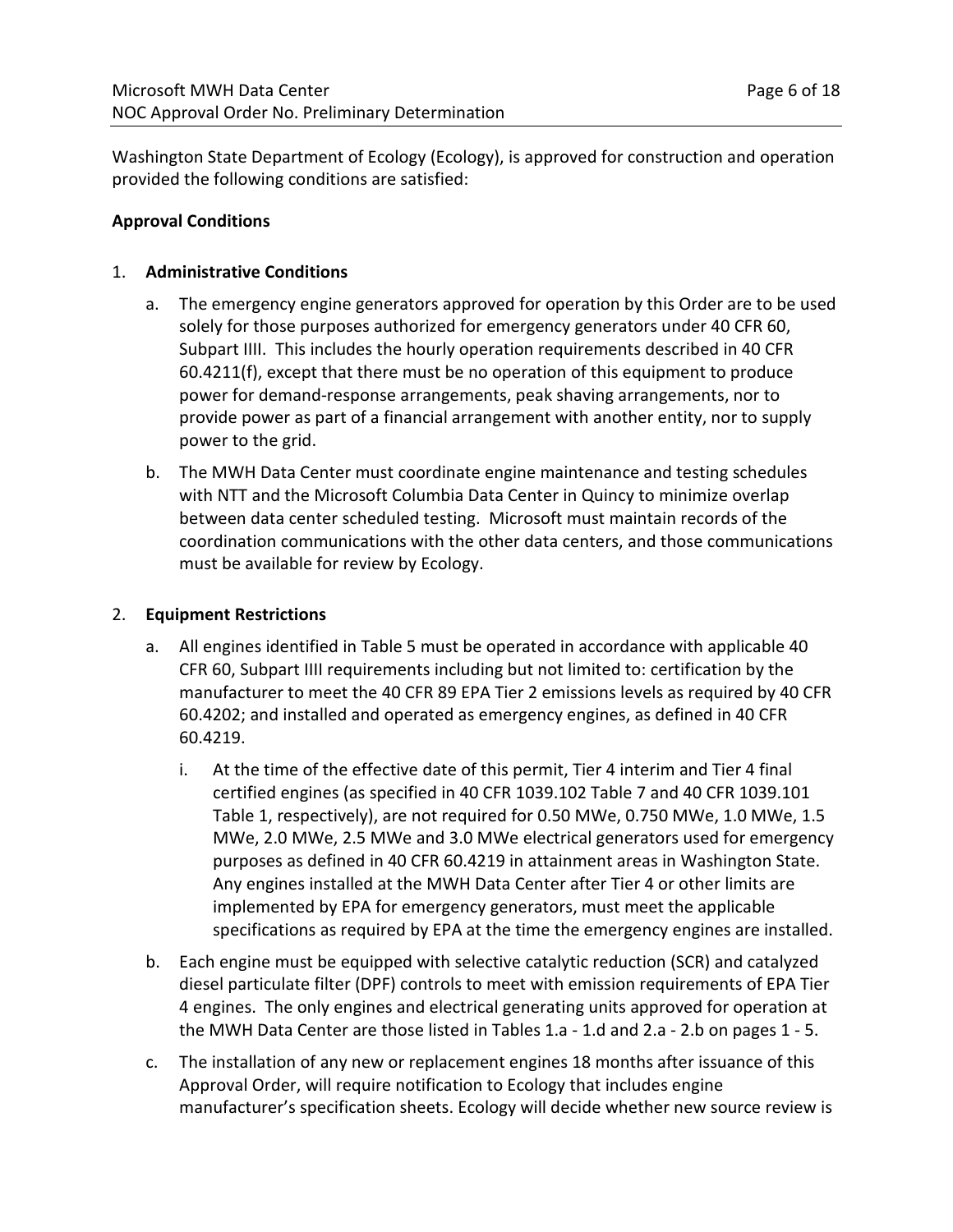required based on various factors including whether the new engines will have either an increased emission rate, or result in an emission concentration that may increase community impacts over those evaluated for this Approval Order, or if an update to Best Available Control Technology analysis is necessary.

| <b>Quantity</b> | <b>Engine Size</b> | <b>Minimum</b><br><b>Stack Height</b><br>(feet) | <b>Maximum</b><br><b>Stack Diameter</b><br>(inches) | <b>Height above</b><br>building roof<br>(feet) |
|-----------------|--------------------|-------------------------------------------------|-----------------------------------------------------|------------------------------------------------|
| 56              | 3.0 MWe            | 72'                                             | 24''                                                | $26' +$                                        |
| 40              | 2.5 MWe            | 40'                                             | 22"                                                 | 12'                                            |
| 4               | 2.0 MWe            | 40'                                             | 22"                                                 | 19'                                            |
| $\overline{2}$  | 1.5 MWe            | 72'                                             | 20''                                                | $26' +$                                        |
| 1               | 1.0 MWe            | 72'                                             | 20''                                                | $26' +$                                        |
| 1               | 0.75 MWe           | 35'                                             | 14''                                                | 12'                                            |
| 1               | 0.50 MWe           | 30'                                             | 8''                                                 | $3+$                                           |

**Table 5. Engine Exhaust Stack Dimension Requirements**

d. In addition to meeting EPA Tier 2 certification requirements, the source must have written verification from the engine manufacturer that each engine of the same make, model, and rated capacity installed at the facility uses the same electronic Programmable System Parameters, i.e., configuration parameters, in the electronic engine control unit.

## 3. **Operating Limitations**

- a. Fuel consumption at the MWH Data Center facility will be limited to a total of 1,657,088 gallons per year and 438,815 gallons per day of diesel fuel equivalent to onroad specification No. 2 distillate fuel oil or renewable diesel fuel (including renewable hydrocarbon diesel and hydro-treated vegetable oil). All fuels used must contain less than 0.00150 weight percent sulfur. Total facility annual fuel consumption must be averaged over a 12-month period using monthly rolling totals.
- b. The ninety seven MWH Data Center primary engines and eight reserve engines must not exceed the following load specific engine hour limits:
	- i. Each engine must not exceed 86 hours per year of operation averaged across all generators in service over a 12-month rolling average. If a reserve engine is used to temporarily replace a primary engine during a power outage, then the actual runtime for the reserve engine must be deducted from the primary engine's allowable runtime.
	- ii. Each reserve engine must not exceed 40 hours per year for purposes other than stack testing or power outages, averaged across all reserve generators in service over a 12-month rolling period.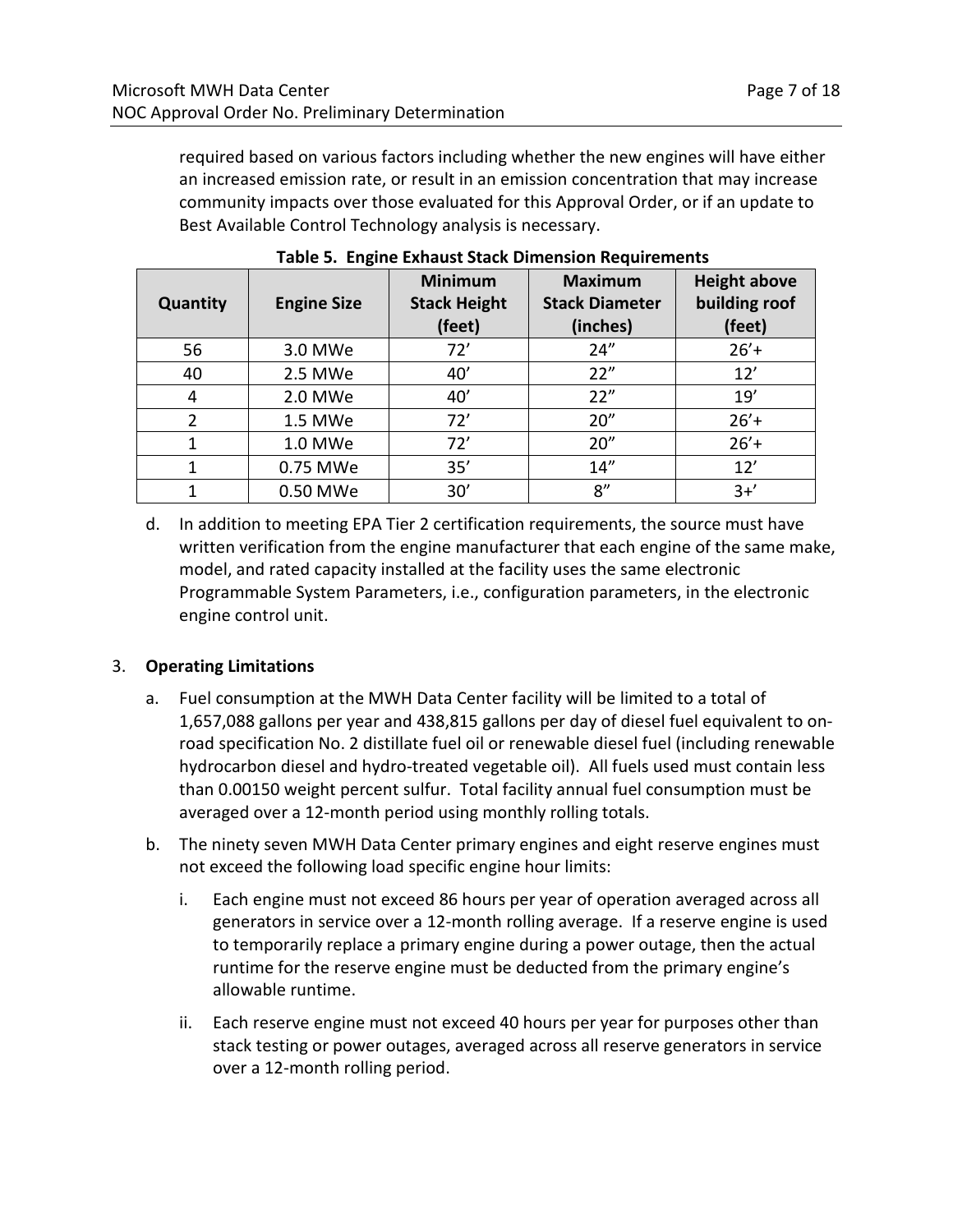- iii. For commissioning events, each engine must not exceed a one-time total of 50 hours of operation over a full range of loads, averaged over all facility engines commissioned in that year.
- iv. Stack testing must be conducted according to the testing requirements and the schedule in Approval Condition 4. Each engine must operate no more than 45 hours per stack testing event. If more than 45 hours are needed for re-testing to satisfy Approval Condition 4.d, those hours should be deducted from other preapproved hours in Approval Condition 3.b. Additional operation of the engines for the purpose of emissions testing beyond the operating time and fuel consumption limits authorized by this Order will be considered by Ecology upon request in writing.
- v. Daily generator usage of all MWH 01 and 02 generators combined (including reserve engines), must not exceed a maximum limit of 160 generator hours per calendar day, except during up to four days per year of emergency power outage.
- vi. Operation of more than five MWH 03/04/05/06 generators for more than 18 hours per generator in any 24-hour period must not occur more than three times in any three calendar year period.
- vii. The operation of more than five MWH 03/04/05/06 generators, operating concurrently at any one time, must not occur on more than 18 calendar days in any three calendar year period.
- viii. The operation of between three and five MWH 03/04/05/06 generators operating concurrently at any one time must not occur on more than 33 calendar days in any three calendar year period. Operation during this scenario is limited to daytime hours only (7:00 a.m. to 7:00 p.m.).
- ix. The operation of two MWH 03/04/05/06 generators operating concurrently at any one time must not occur on more than 144 calendar days in any three calendar year period. Operation during this scenario is limited to daytime hours only (7:00 a.m. to 7:00 p.m.).
- x. There is no limit on the number of days that operation of one MWH 03/04/05/06 generator at a time can occur, but operation under this scenario is limited to daytime hours (7:00 a.m. to 7:00 p.m.).
- xi. Concurrent operation of generators occurs when two or more generators operate at exactly the same moment. Generators are considered to operate concurrently even on occasions when the operational overlap occurs for just a short period of time (e.g., 1 minute or less). Sequential operation of generators is not considered concurrent operation even if multiple generators operate in the same minute, hour, or day.
- c. All of the 32 MWH 01 and 02 cooling towers and the 100 MWH 03/04/05/06 fluid coolers must comply with the following conditions: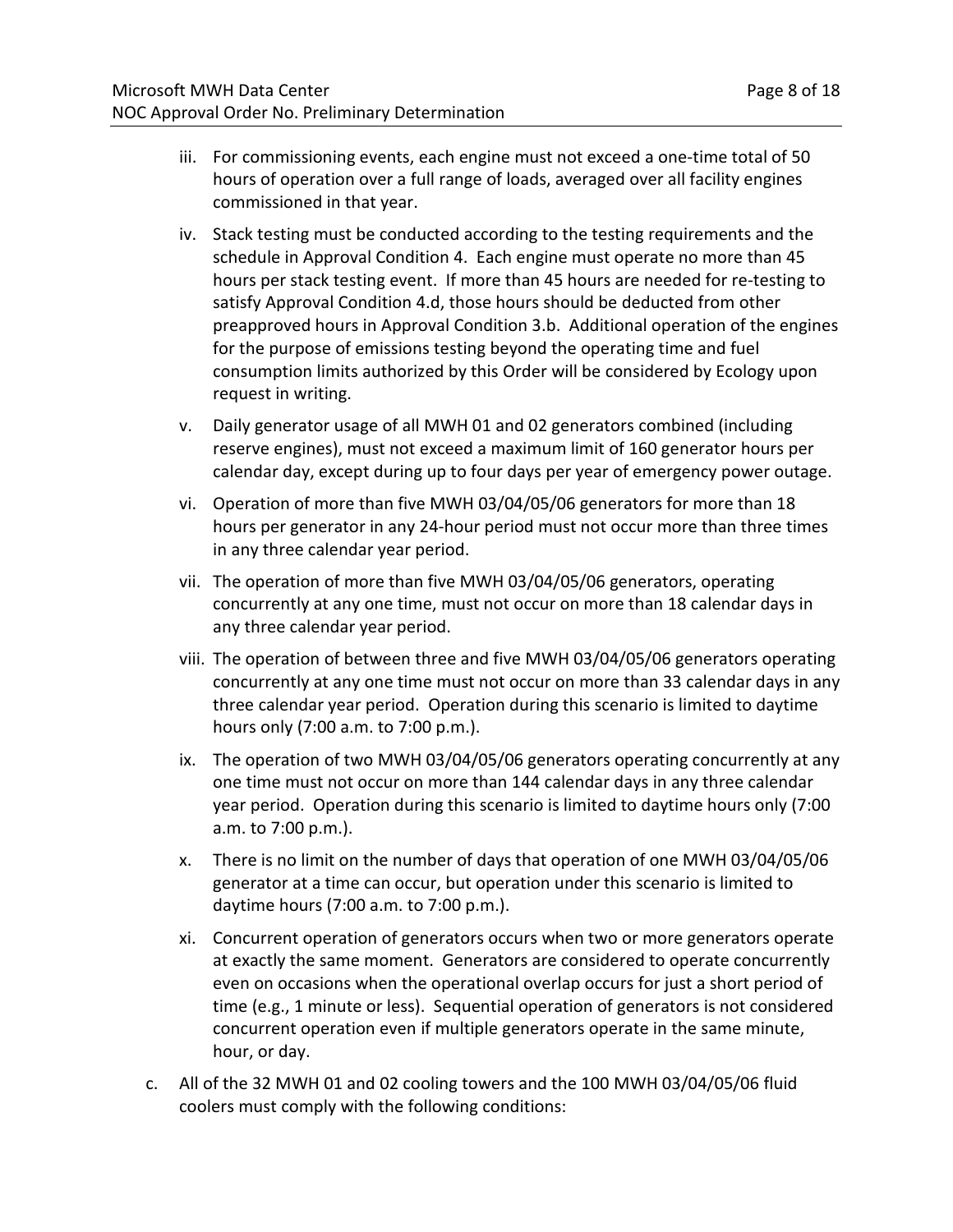- i. Each individual cooling tower unit or fluid cooler unit must use a mist eliminator that achieves a liquid droplet drift rate of no more than 0.0005 percent of the recirculation flow rate within each cooling tower.
- ii. Chemicals containing hexavalent chromium cannot be used to pre-treat the cooling tower or fluid cooler makeup water.

## 4. **General Testing and Maintenance Requirements**

- a. The MWH Data Center will follow engine-manufacturer's recommended diagnostic testing and maintenance procedures to ensure that each of the fifty-six 3.0 MWe engines, thirty-two 2.5 MWe primary engines, eight reserve engines, four 2.0 MWe engines, two 1.5 MWe engines, one 1.0 MWe engine, one 0.750 MWe engine, and one 0.50 MWe engine will conform to applicable engine specifications in Approval Condition 2.a, 2.b, and applicable emission specifications in Approval Condition 5 throughout the life of each engine.
- b. Any emission testing performed to verify conditions of this Approval Order or for submittal to Ecology in support of this facility's operations, requires that Microsoft comply with all requirements in 40 CFR 60.8 except subsection (g). 40 CFR 60.8(g) may be required by Ecology at their discretion. A test plan will be submitted to Ecology at least 30 days prior to testing that will include a testing protocol for Ecology approval that includes the following information:
	- i. The location and Unit ID of the equipment proposed to be tested.
	- ii. The operating parameters to be monitored during the test.
	- iii. A description of the source including manufacturer, model number, design capacity of the equipment and the location of the sample ports or test locations.
	- iv. Time and date of the test and identification and qualifications of the personnel involved.
	- v. A description of the test methods or procedures to be used.
- c. The MWH Data Center must source test engines as described in Approval Condition 4.d to show compliance with emission limits in Table 6.
- d. The following testing requirements are for ammonia, PM,  $NO<sub>x</sub>$ , CO, and non-methane hydro-carbons (NMHC). The test methods in Table 6 must be used for each test event unless an alternate method is proposed by Microsoft, and approved in writing by Ecology prior to the test. Test reports must be submitted to Ecology as provided in Condition 9.e of this Order.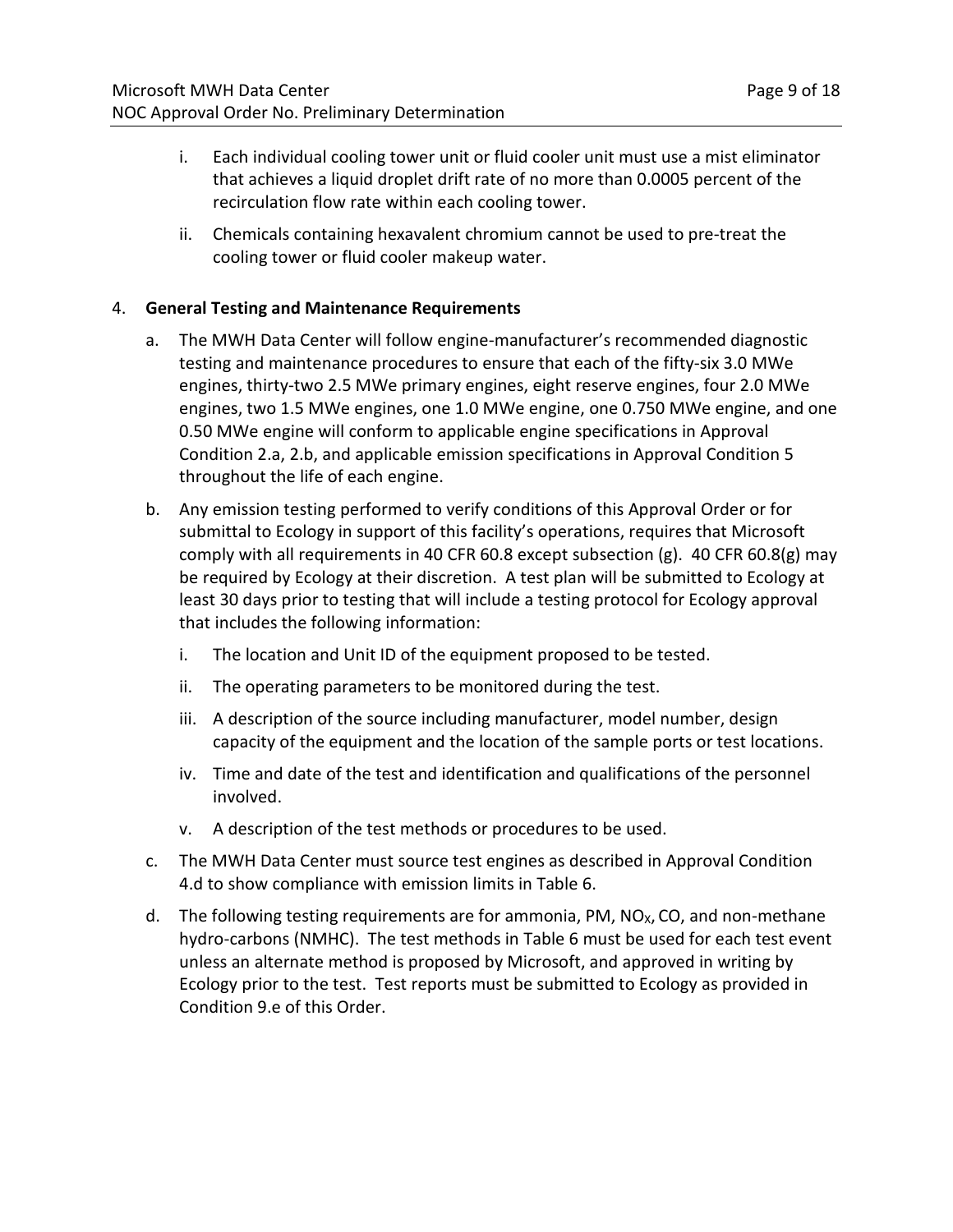| <b>Pollutant</b>    | <b>Load Test</b>              | Test Method <sup>(a)</sup>                                                                                                             | <b>Emission Limits</b>                                                                                                | Compliance<br><b>Test Frequency</b>                     |
|---------------------|-------------------------------|----------------------------------------------------------------------------------------------------------------------------------------|-----------------------------------------------------------------------------------------------------------------------|---------------------------------------------------------|
| PM                  | Five-load<br>weighted<br>avg. | EPA Method 5 or<br>alternative method<br>from 40 CFR 1065                                                                              | $0.03$ g/kW-hr                                                                                                        | See Approval<br>Conditions<br>4.d.iv, 4.d.v,<br>4.d.vi. |
| NO <sub>X</sub>     | Five-load<br>weighted<br>avg. | EPA Method 7E, or<br>alternative method<br>from 40 CFR 1065                                                                            | $0.67$ g/kW-hr                                                                                                        | See Approval<br>Conditions<br>4.d.iv, 4.d.v,<br>4.d.vi. |
| CO                  | Five-load<br>weighted<br>avg. | EPA Method 10, or<br>alternative method<br>from 40 CFR 1065                                                                            | $3.5$ g/kW-hr                                                                                                         | See Approval<br>Conditions<br>4.d.iv, 4.d.v,<br>4.d.vi. |
| NMHC/<br><b>VOC</b> | Five-load<br>weighted<br>avg. | <b>EPA Method 25A</b><br>and EPA Method<br>18; or alternative<br>method from 40<br><b>CFR 1065</b>                                     | $0.19$ g/kW-hr                                                                                                        | See Approval<br>Conditions<br>4.d.iv, 4.d.v,<br>4.d.vi. |
| Ammonia             | 100%-load<br>$(\pm 2\%)$      | <b>BAAQMD Method</b><br>ST-1B or EPA<br>Method 320 or EPA<br>CTM-027; or<br>alternative method<br>suitable for use<br>with 40 CFR 1065 | 0.19 lb/hr (0.75 MWe)<br>0.50 lb/hr (1.5 MWe)<br>0.48 lb/hr (2.0 MWe)<br>0.61 lb/hr (2.5 MWe)<br>0.95 lb/hr (3.0 MWe) | See Approval<br>Conditions<br>4.d.iv, 4.d.v,<br>4.d.vi. |

|  |  |  |  | <b>Table 6. Emission Limits and Testing Requirements</b> |
|--|--|--|--|----------------------------------------------------------|
|--|--|--|--|----------------------------------------------------------|

(a) In lieu of these requirements, Microsoft may propose an alternative test protocol to Ecology in writing for approval.

- i. For the five load tests, testing must be performed at each of the five engine torque load levels described in Table 2 of Appendix B to Subpart E of 40 CFR Part 89, and data must be reduced to a single-weighted average value using the weighting factors specified in Table 2. Microsoft may replace the dynamometer requirement in Subpart E of 40 CFR Part 89 with corresponding measurement of gen-set electrical output to derive torque output.
- ii. For all tests, the F-factor described in Method 19 must be used to calculate exhaust flow rate through the exhaust stack, except that EPA Method 2 must be used to calculate the flow rate for purposes of particulate testing (Method 2 is not required if 40 CFR 1065 is used). Fuel meter data measured according to Approval Condition 4.f must be included in the test report, along with the emissions calculations.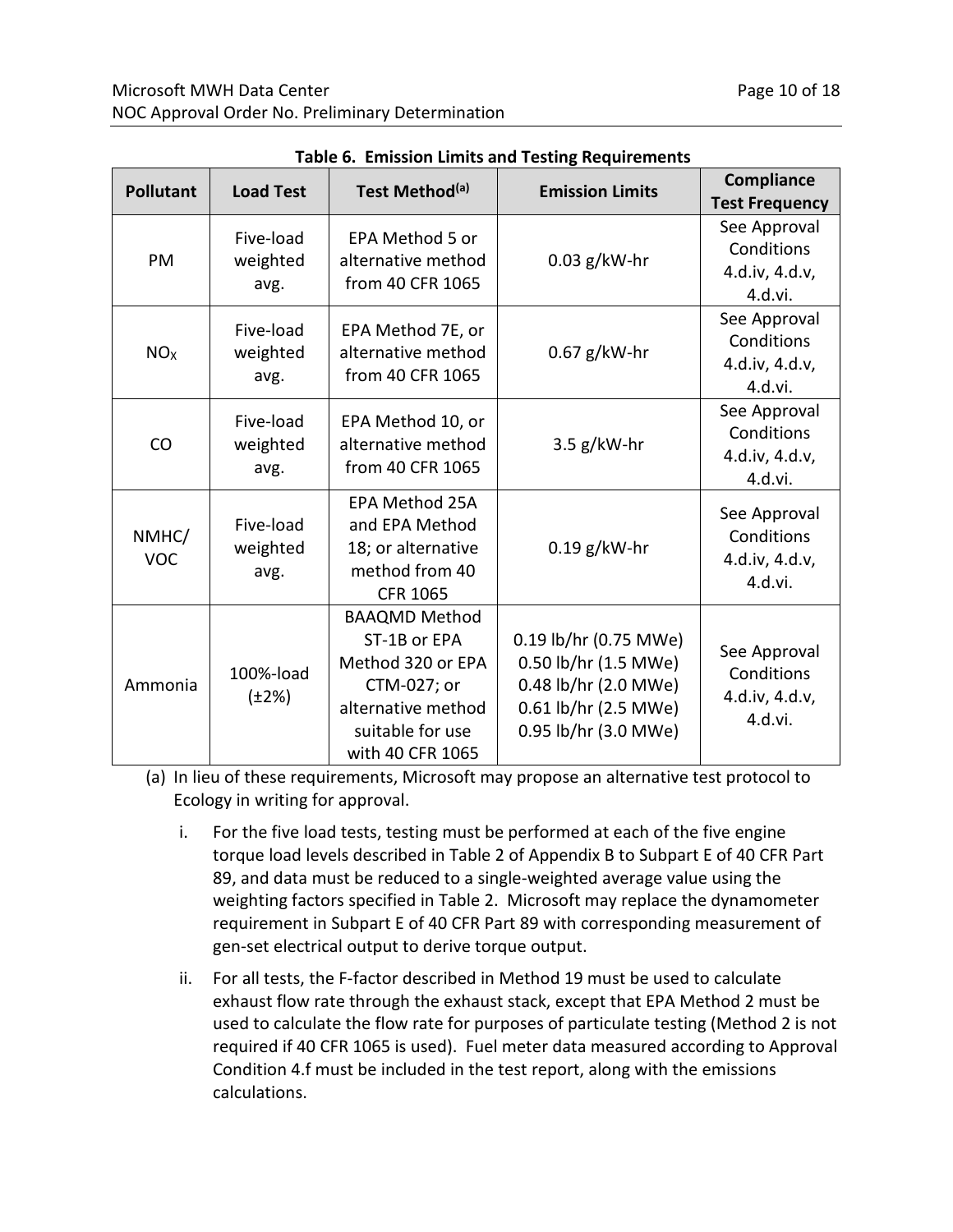- iii. Three test runs must be conducted for each engine, except as allowed by the sampling protocol from 40 CFR 1065. Each run must last at least 60 minutes except as allowed by the sampling protocol from 40 CFR 1065. Source test analyzers and engine control unit data must be recorded at least once every minute during the test. Engine run time and torque output (measured ekW to convert to torque) and fuel usage must be recorded during each test run for each load and must be included in the test report.
- iv. For the 3.0 MWe and 1.5 MWe engines or new engine models or manufacturers or control generation other than those in Tables 1.a-1.d, and 2.a-2.b, at least one representative engine from each manufacturer and each size engine from each manufacturer must be tested initially with the five-load test as soon as possible after commissioning.
- v. Every 60 months after initial source testing, Microsoft must test at least one 2.5 MWe engine and one 3.0 MWe engine, including the engine with the most operating hours as long as it is a different engine from that which was tested during the previous 60 month interval testing.
- vi. In the event that any source test of a 1.5 MWe, 2.0 MWe, 2.5 MWe or a 3.0 MWe engine shows non-compliance with any applicable Table 6 emission standards for the engines specified in Approval Condition 2.a, Microsoft will repair or replace the engine and repeat the test on the same engine plus two additional equivalent engines. If the 0.50 MWe, 1.0 MWe, or 0.750 MWe engine fails a test, it must be repaired or replaced and retested.
- e. Each engine must be equipped with a properly installed and maintained nonresettable meter that records total operating hours.
- f. Each engine must be connected to a properly installed and maintained fuel flow monitoring system (either certified physical or generator manufacturer provided software) that records the amount of fuel consumed by the engine.

#### 5. **Emission Limits**

- a. The fifty-six 3.0 MWe engines, thirty-two primary 2.5 MWe engines, eight reserve engines, four 2.0 MWe engines, two 1.5 MWe, one 1.0 MWe engine, one 0.750 MWe engine, and the one 0.50 MWe must meet the follow emission rate limitations:
	- i. Each emergency engine must not exceed the applicable emission limits in Table 6.
	- ii. Total annual facility-wide emissions must not exceed the 12-month rolling average emissions for PM<sub>10</sub>, PM<sub>2.5</sub>, CO, NO<sub>X</sub>, VOC, SO<sub>2</sub>, DEEP, NO<sub>2</sub>, and ammonia as listed in Table 7.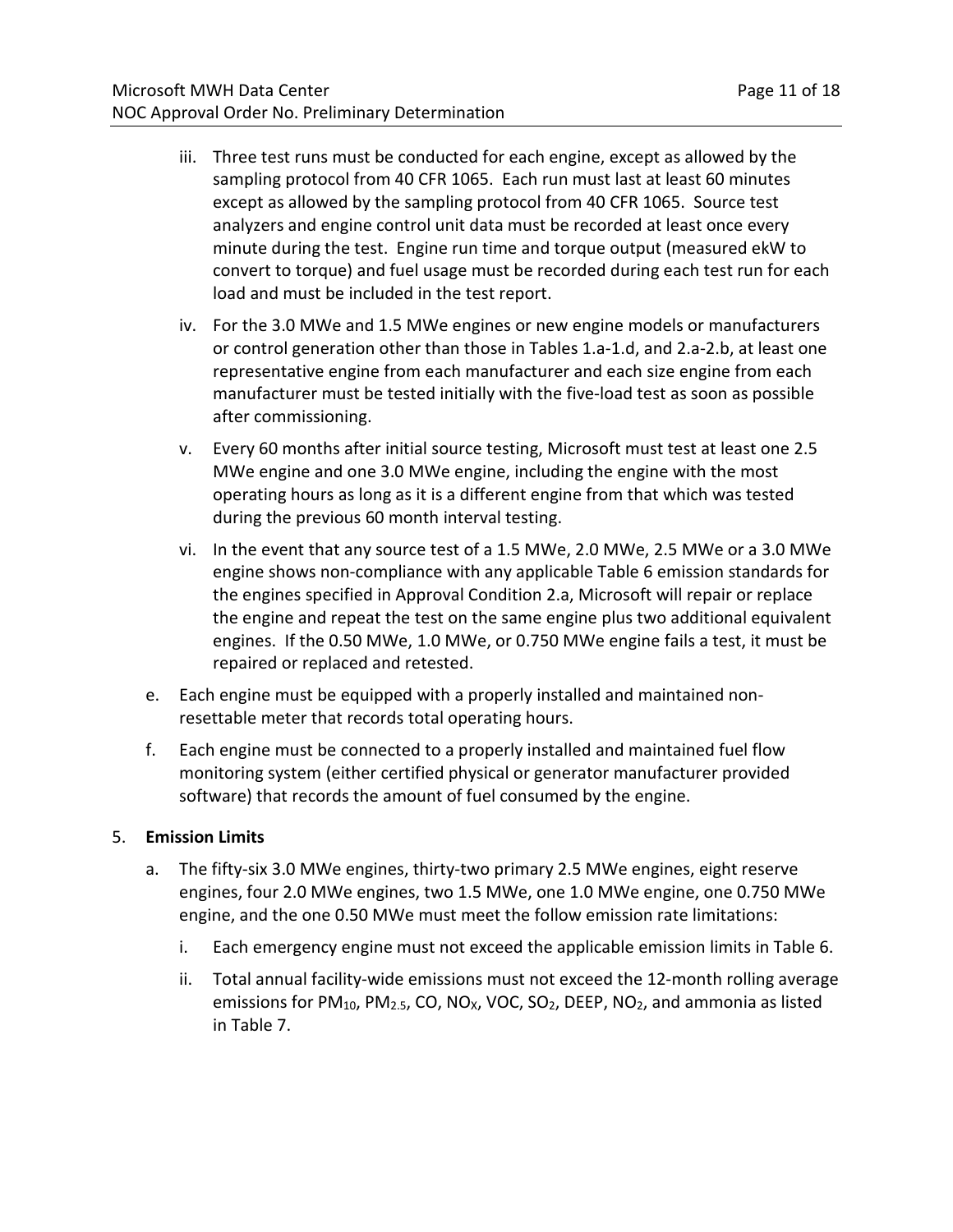| <b>Pollutant</b>                                                  | <b>Annual</b><br><b>Emissions</b> | <b>Annual with</b><br><b>Commissioning</b><br><b>Emissions</b> |
|-------------------------------------------------------------------|-----------------------------------|----------------------------------------------------------------|
| PM smaller than 10 microns<br>in diameter (PM <sub>10</sub> )     | 24                                | 25                                                             |
| PM smaller than 2.5 microns<br>in diameter $(PM2.5)$ <sup>*</sup> | 10.0                              | 10.5                                                           |
| PM2.5/PM10 (Gens Only)                                            | 1.7                               | 2.2                                                            |
| Carbon monoxide (CO)                                              | 11                                | 13                                                             |
| Nitrogen oxides $(NOx)$                                           | 53                                | 64                                                             |
| Volatile organic compound (VOC)                                   | 1.5                               | 1.7                                                            |
| Sulfur dioxide (SO <sub>2</sub> )                                 | 0.18                              | 0.24                                                           |
| Ammonia (NH <sub>3</sub> )                                        | 3.5                               | 4.8                                                            |
| Diesel Engine Exhaust Particulate<br>$(DEEP)*$                    | 0.97                              | 1.1                                                            |
| Nitrogen Dioxide (NO2)**                                          | 5.3                               | 6.4                                                            |

| Table 7. Criteria Pollutant and Toxic Air Pollutant Emission Limits for Total Facility MWH |  |
|--------------------------------------------------------------------------------------------|--|
| 01/02/03/04/05/06 (Tons/Year)                                                              |  |

\* All PM emissions from the generator engines are PM2.5, and all filterable PM2.5 from the generator engines is considered Diesel Engine Exhaust Particulate (DEEP).

 $*$  NO<sub>2</sub> is assumed to be equal to 10 percent of the total NOx emitted.

- iii. Visual emissions from each diesel engine exhaust stack must be no more than five percent, with the exception of a two-minute period after unit start-up. Visual emissions must be measured by using the procedures contained in 40 CFR 60, Appendix A, Method 9.
- iv. The actual one-hour aggregate NOx emissions from all engines operating in any hour must not exceed 1,034 lb. Actual NOx emissions must be based on algebraic equations of the most accurate load-specific NOx emission factors available. NOx emission records must be maintained as provided in Condition 8(f)(v).

#### 6. **Operation and Maintenance Manuals**

a. A site-specific O&M manual for the MWH Data Center facility equipment must be developed and followed. Manufacturer's operating instructions and design specifications for the engines, generators, cooling towers, fluid coolers and associated equipment must be included in the manual. The manual must include the manufacturer's recommended procedures for low-load generator operation. The O&M manual must be updated to reflect any modifications of the equipment or its operating procedures. Emissions that result from failure to follow the operating procedures contained in the O&M manual or manufacturer's operating instructions may be considered proof that the equipment was not properly installed, operated, and/or maintained.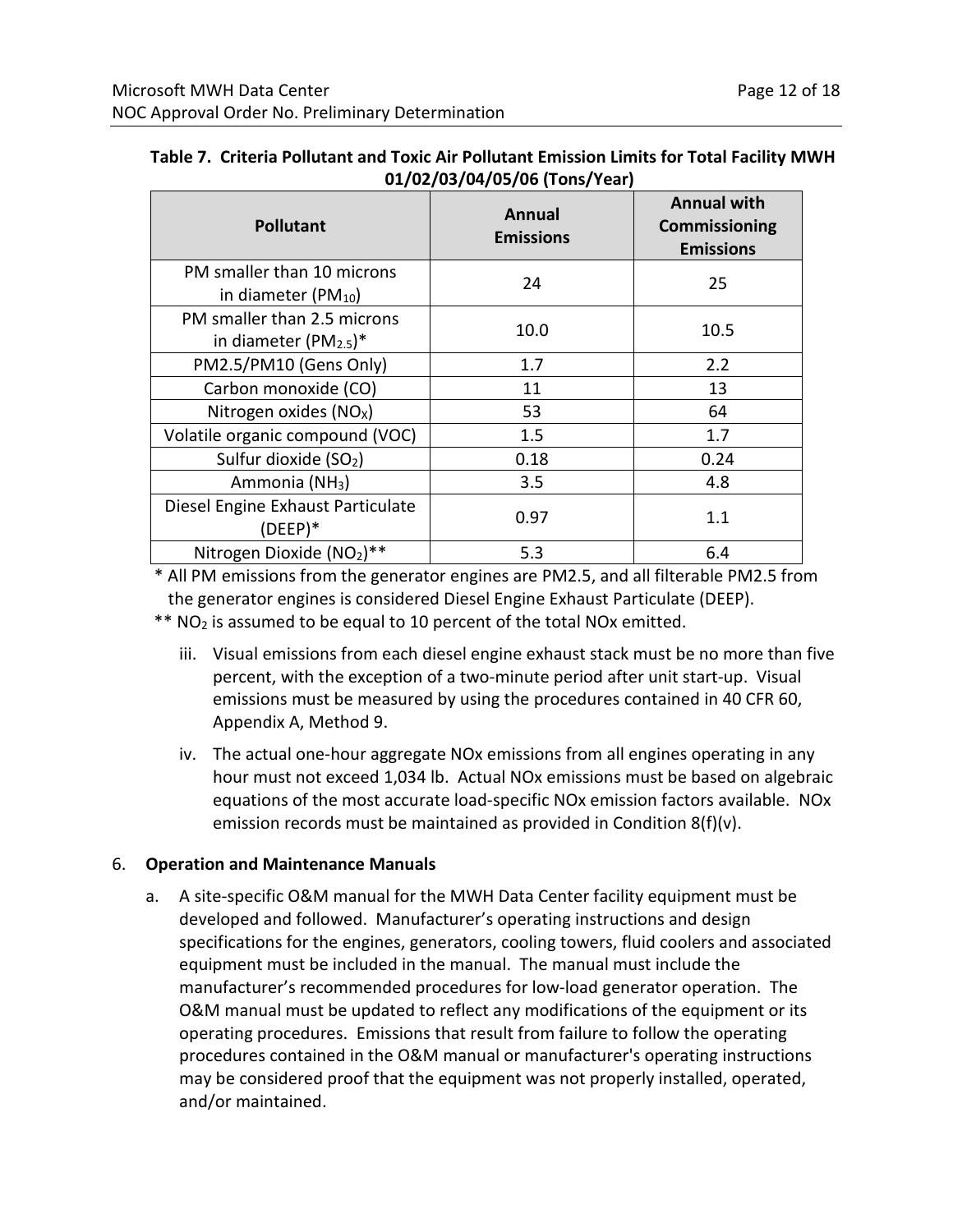- i. The O&M manual for the diesel engines, engine exhaust control equipment, cooling towers, fluid coolers and associated equipment must at a minimum include:
	- A. Manufacturer's testing and maintenance procedures that will ensure that each individual engine (and engine exhaust control equipment) will conform to the EPA Emission Standards appropriate for that engine (and engine exhaust control equipment) throughout the life of the engine (and engine exhaust control equipment).
	- B. Normal operating parameters and design specifications.
	- C. Operating maintenance schedule.
	- D. Specification sheet for cooling towers and fluid coolers verifying 0.0005 percent drift rating, water flow, airflow, makeup water rate, and a list of chemicals used to pre-treat cooling tower and fluid cooler makeup water.

## 7. **Submittals**

a. All notifications, reports, and other submittals must be sent to:

**Washington State Department of Ecology Air Quality Program 4601 N. Monroe Street Spokane, WA 99205-1295**

Or email: emissions.inventory@ecy.wa.gov

*OR AS DIRECTED.*

#### 8. **Recordkeeping**

- a. All records, O&M manual, and procedures developed under this Order must be organized in a readily accessible manner and cover a minimum of the most recent 60 month period except as required for stack testing in Condition 8.c. Any records required to be kept under the provisions of this Order must be provided within 30 days to Ecology upon request. The following records are required to be collected and maintained.
	- i. Fuel receipts with amount of diesel and sulfur content for each delivery to the facility.
	- ii. Monthly and 12-month rolling fuel usage.
	- iii. Monthly and 12-month rolling hours of operation for each diesel engine. The cumulative hours of operation for each engine must be maintained for the life of the engine while at Microsoft, and must include which engines have been stack tested, and the report information from Condition 9.e.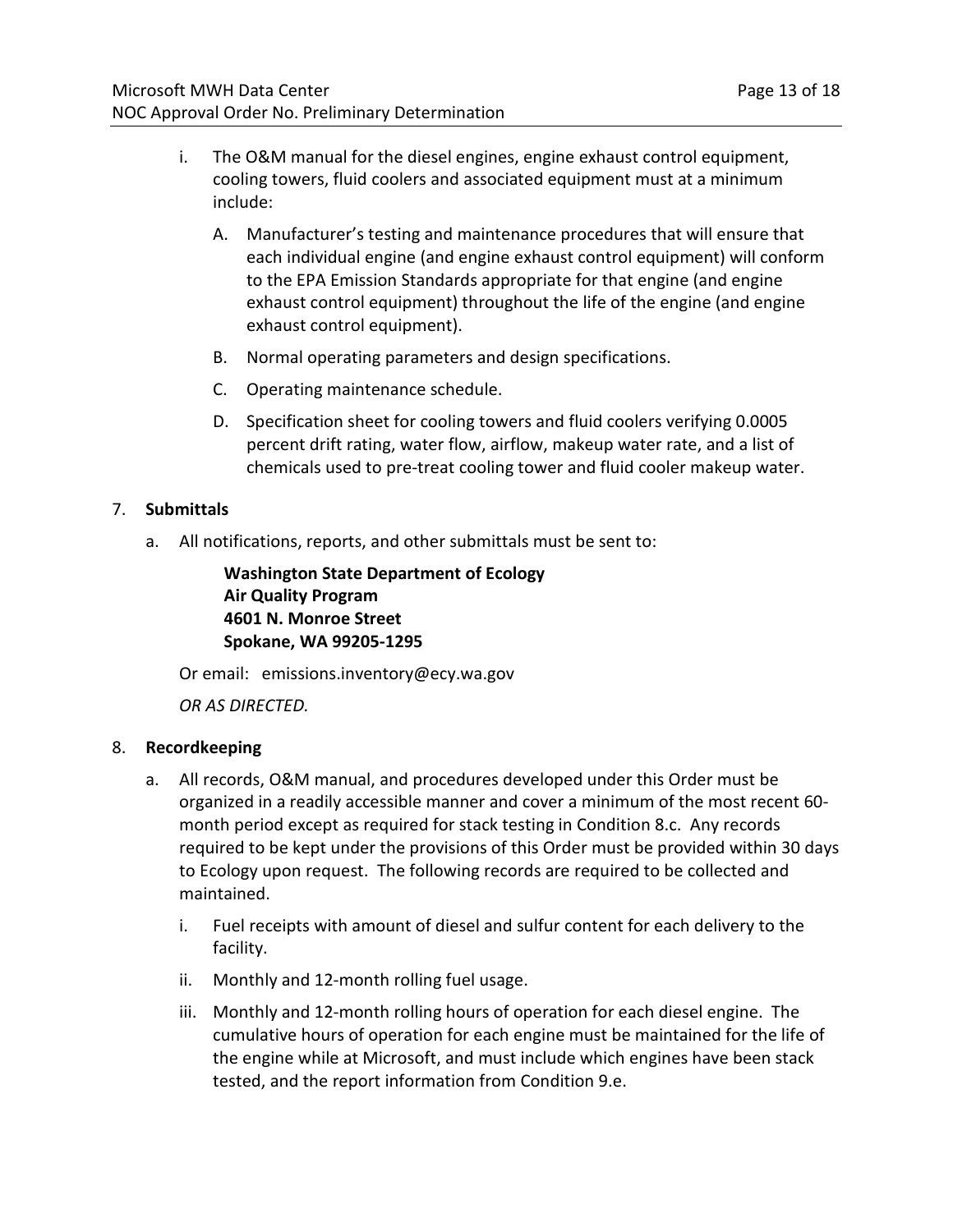- iv. Annual number of start-ups for each diesel engine.
- v. Annual gross electrical power in MWe generated by facility-wide operation of the emergency backup electrical generators.
- vi. Record of each operational period for each engine with the following information:
	- A. Date of engine operation.
	- B. Engine unit ID.
	- C. Reason for operating: an operational period for an engine will be identified as one of the following reasons for operating: EMERGENCY SITUATIONS, STACK TESTING, COMMISSIONING, MAINTENANCE CHECKS, READINESS TESTING, DEVIATION OF VOLTAGE OR FREQUENCY, or UNSPECIFIED NON-EMERGENCY SITUATIONS.
	- D. Duration of operation, and percent of generator electrical load, for each category of generator load.
	- E. For each unplanned power outage, that activates 30 or more engines in an hour, record the actual one-hour NOX emission rate from all operating engines, as provided in Conditions 5.d and 9.b.vi.
- vii. Upset condition log for each emission unit (the 97 engines, 8 reserve engines, 32 cooling towers, and 100 fluid coolers) and their respective control units that include unit ID, date, time, duration of upset, cause, and corrective action.
- viii. Applicable recordkeeping for emergency engines required by 40 CFR Part 60, Subpart IIII Section 60.4214 (b), (c), and (d).
- ix. Air quality complaints received from the public or other entity, the affected emissions units and any actions taken by Microsoft in response to those complaints.

#### 9. **Reporting**

- a. The serial number, manufacturer make and model, and standby capacity for each engine and generator, and the engine build date will be submitted prior to installation of each engine.
- b. The following information will be submitted to the AQP at the address in Condition 7 above by January 31 of each calendar year to report operating conditions for the previous calendar year. This information may be submitted with annual emissions information requested by the AQP.
	- i. Monthly and 12-month rolling total summary of all air contaminant emissions for criteria and toxic air pollutants.
	- ii. Monthly and 12-month rolling facility-wide generator hours of operation.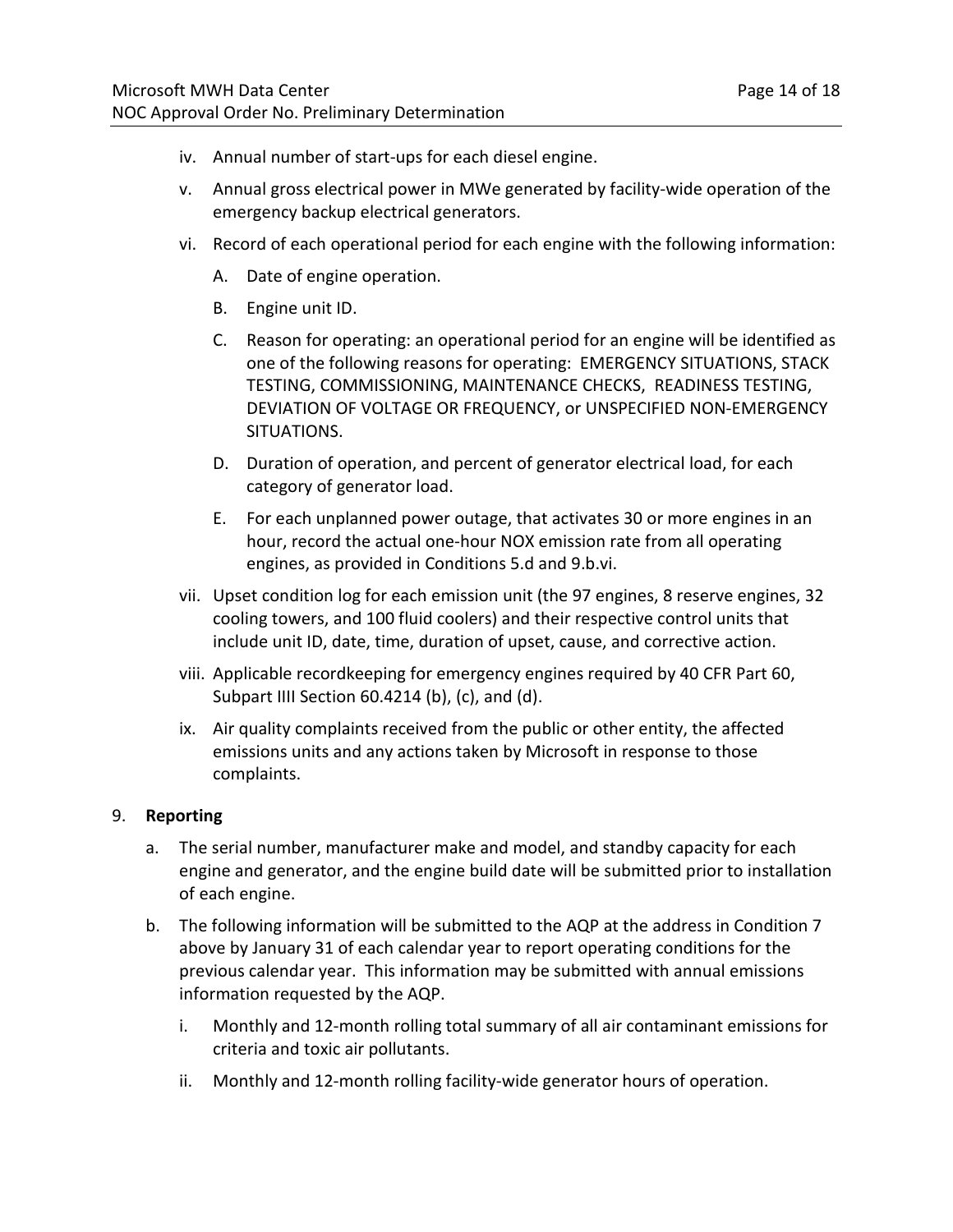- iii. Gross power generation with annual total as specified in Approval Condition 8.e.
- iv. Monthly and 12-month rolling total summary of fuel usage (in gallons) compared to Approval Condition 3.a.
- v. Calendar year annual total runtime hours.
- vi. For each power outage operating scenario described in Condition 8.f.v, the aggregate  $NO<sub>x</sub>$  emission rate for all operating engines during each hour in which the  $NO<sub>X</sub>$  emission rate exceeds 1,034 lb/hour.
- c. Written notification that the O&M manual described in Approval Condition 6 has been developed and updated within 60 days after the issuance of this Order. A copy of the most current O&M manual will be provided to Ecology if requested.
- d. Any air quality complaints resulting from operation of the emissions units or activities must be promptly assessed and addressed. A record must be maintained of Microsoft Corporation's action to investigate the validity of the complaint and what, if any, corrective action was taken in response to the complaint. Ecology must be notified within three days of receipt of any such complaint.
- e. Stack test reports of any engine must be submitted to Ecology within 60 days of completion of the test and must include, at a minimum, the following information:
	- i. The information from Conditions 4.b.iii, 4.b.iv, and 4.b.v including field and analytical laboratory data, quality assurance/quality control procedures and documentation.
	- ii. A summary of results, reported in units and averaging periods consistent with the applicable emission standard or limit.
	- iii. A summary of control system or equipment operating conditions.
	- iv. A summary of operating parameters for the diesel engines being tested.
	- v. Copies of field data and example calculations.
	- vi. Chain of custody information.
	- vii. Calibration documentation.
	- viii. Discussion of any abnormalities associated with the results.
	- ix. A statement signed by the senior management official of the testing firm certifying the validity of the source test report.
- f. Microsoft must notify Ecology by e-mail or in writing within 24 hours of any engine operation of greater than 60 minutes if such engine operation occurs as the result of a power outage or other unscheduled operation.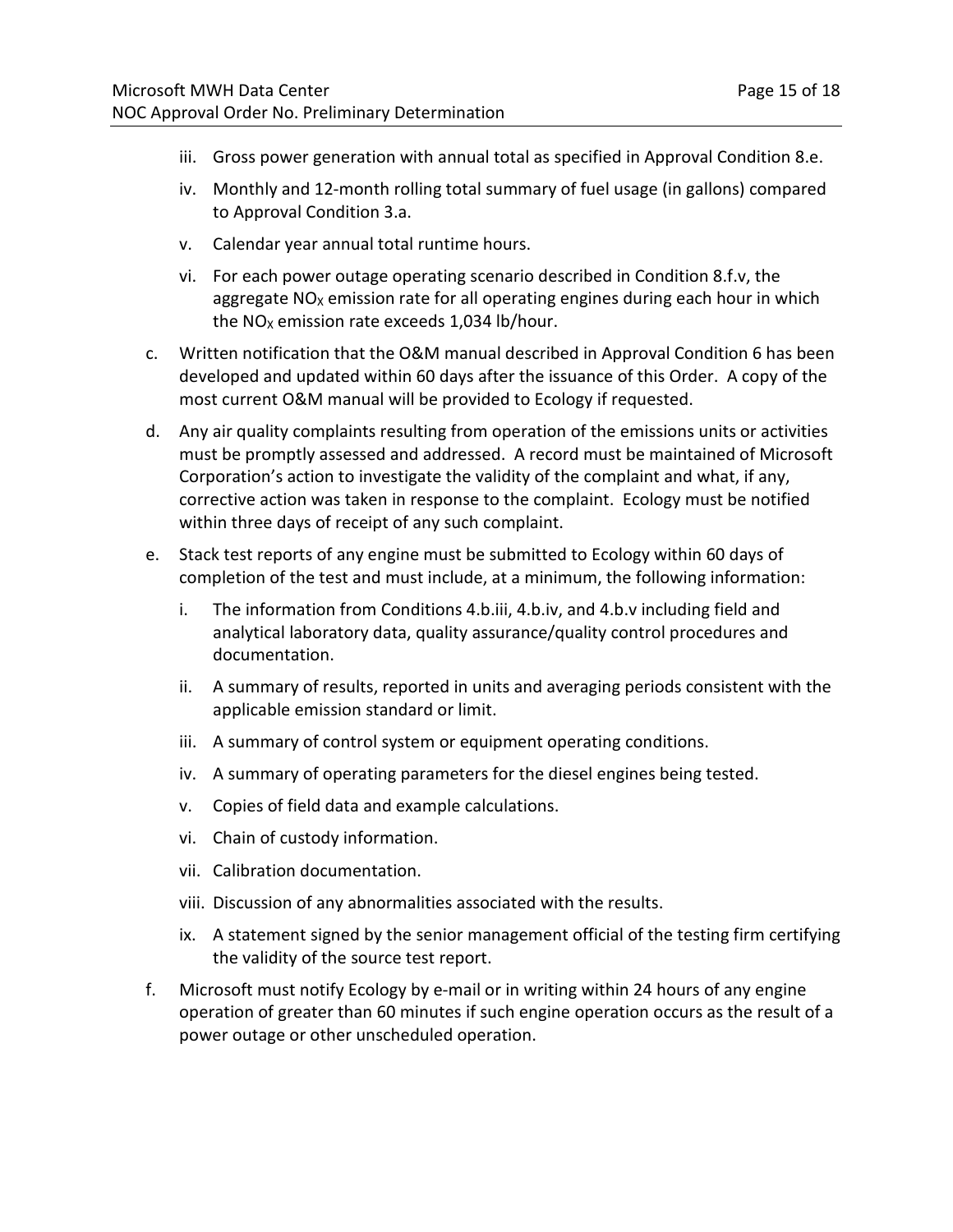#### 10. **General Conditions**

- a. **Activities Inconsistent with this Order** Any activity undertaken by the Permittee, or others, in a manner that is inconsistent with the data and specifications submitted as part of the NOC application or this NOC Approval Order, will be subject to Ecology enforcement under applicable regulations.
- b. **Availability of Order** Legible copies of this NOC Approval Order and any O&M manual(s) must be available to employees in direct operation of the equipment described in the NOC application and must be available for review upon request by Ecology.
- c. **Compliance Assurance Access** Access to the source by representatives of Ecology or the United States Environmental Protection Agency (EPA) must be permitted upon request. Failure to allow access is grounds for enforcement action under the federal Clean Air Act or the Washington State Clean Air Act, and may result in revocation of this NOC Approval Order.
- d. **Discontinuing Construction or Operation** This NOC Approval Order will become invalid if construction of the equipment described in the NOC application and this NOC Approval Order does not commence within 18 months after receipt of this NOC Approval Order.

If construction or operation is discontinued for 18 months or longer on a portion or all of the equipment described in the NOC application and this NOC Approval Order, the portion of the NOC Approval Order regulating the inactive equipment will become invalid. Ecology may extend the 18-month period upon request by the Permittee and a satisfactory showing that an extension is justified.

- e. **Equipment Operation** Operation of the facility must be conducted in compliance with all data and specifications submitted as part of the NOC application and in accordance with O&M manuals, unless otherwise approved in writing by Ecology.
- f. **Registration** Periodic emissions inventory and other information may be requested by Ecology. The requested information must be submitted within 30 days of receiving the request, unless otherwise specified. All fees must be paid by the date specified.
- g. **Violation Duration**  If the Permittee violates an approval condition in this NOC Approval Order, the violation is presumed to commence at the time of the testing, recordkeeping, or monitoring which indicates noncompliance. The violation is presumed to continue until the time of retesting, recordkeeping, or monitoring which indicates compliance. A violation of an approval condition includes, but is not limited to, failure of air pollution control equipment, failure of other equipment resulting in increased emissions, or a failed source test indicating an exceedance of an emission limit. The duration of a violation may also be determined based on credible evidence which shows that the violation was of longer duration, that there were intervening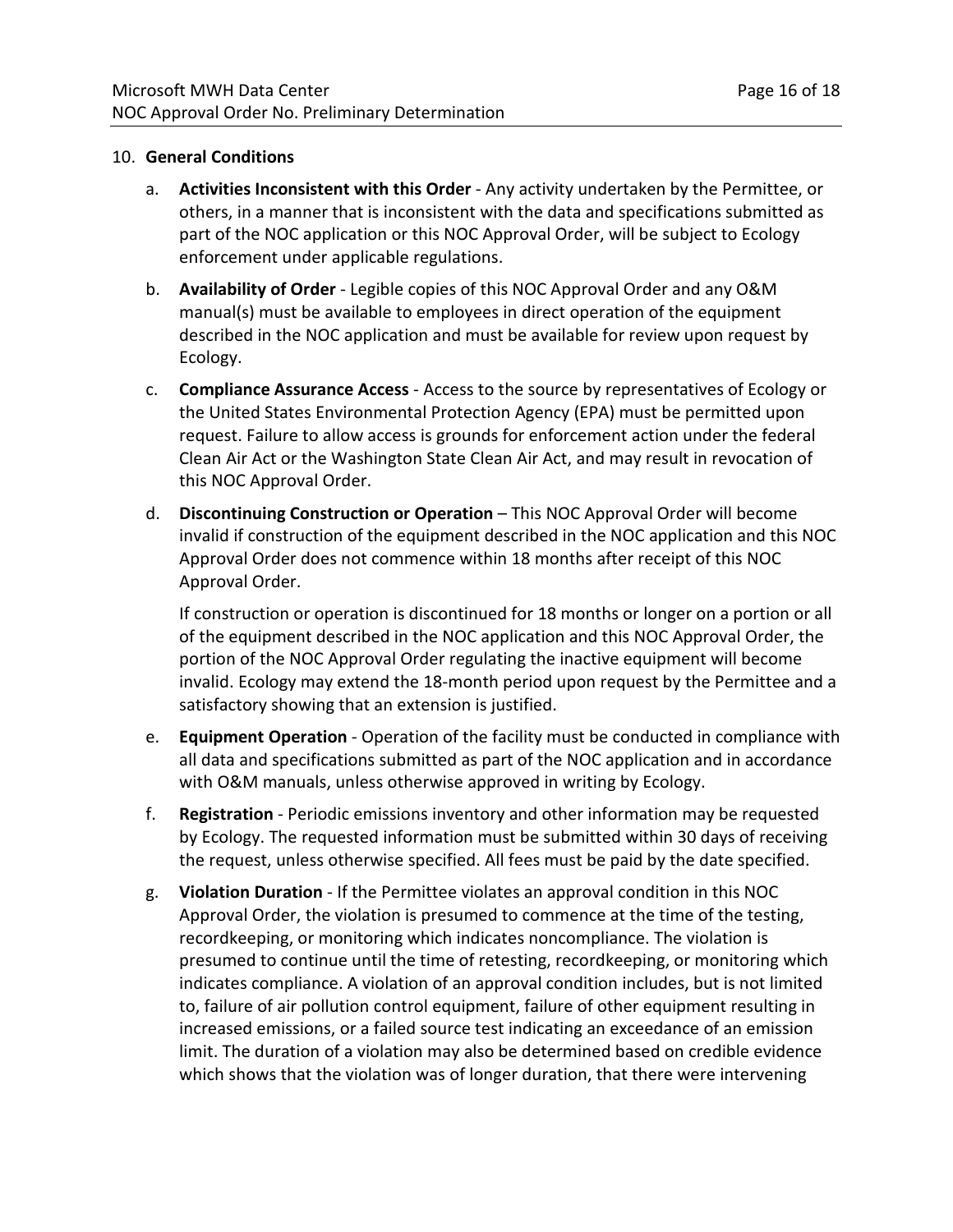days during which no violation occurred, or that the violation was not continuous in nature.

- h. **Obligations Under Other Laws or Regulations** Nothing in this NOC Approval Order excuses the Permittee from compliance with any applicable federal, state, or local statutes, ordinances, or regulations.
- i. **Maintaining Compliance** It will not be a defense for the Permittee in an enforcement action that it would have been necessary to halt or reduce the operations in order to maintain compliance with the conditions of this NOC Approval Order.
- j. **Visible Emissions** No visible emissions from the source are allowed beyond the property line, as determined by 40 C.F.R. Part 60, Appendix A, Test Method 22.
- k. **Changes in Operations** Any changes in operation contrary to information submitted in the NOC application must be reported to Ecology at least 60 days before the changes are implemented. Such changes in operation may require a new or amended NOC Approval Order.

Authorization may be modified, suspended, or revoked in whole or part for cause, including, but not limited to, the following:

- Violation of any terms or conditions of this authorization.
- Obtaining this authorization by misrepresentation or failure to disclose full all relevant facts.

The provisions of this authorization are severable and, if any provision of this authorization or application of any provision to any circumstance is held invalid, the application of such provision to other circumstances, and the remainder of this authorization, will not be affected thereby.

## **Your Right to Appeal**

You have a right to appeal this NOC Approval Order to the Pollution Control Hearings Board (PCHB) within 30 days of the date of receipt of this NOC Approval Order. The appeal process is governed by Chapter 43.21B RCW and Chapter 371-08 WAC. "Date of receipt" is defined in RCW 43.21B.001(2).

To appeal you must do all of the following within 30 days of the date of receipt of this NOC Approval Order:

- File your appeal and a copy of this NOC Approval Order with the PCHB (see addresses below). Filing means actual receipt by the PCHB during regular business hours.
- Serve a copy of your appeal and this NOC Approval Order on Ecology in paper form by mail or in person (see addresses below). E-mail is not accepted.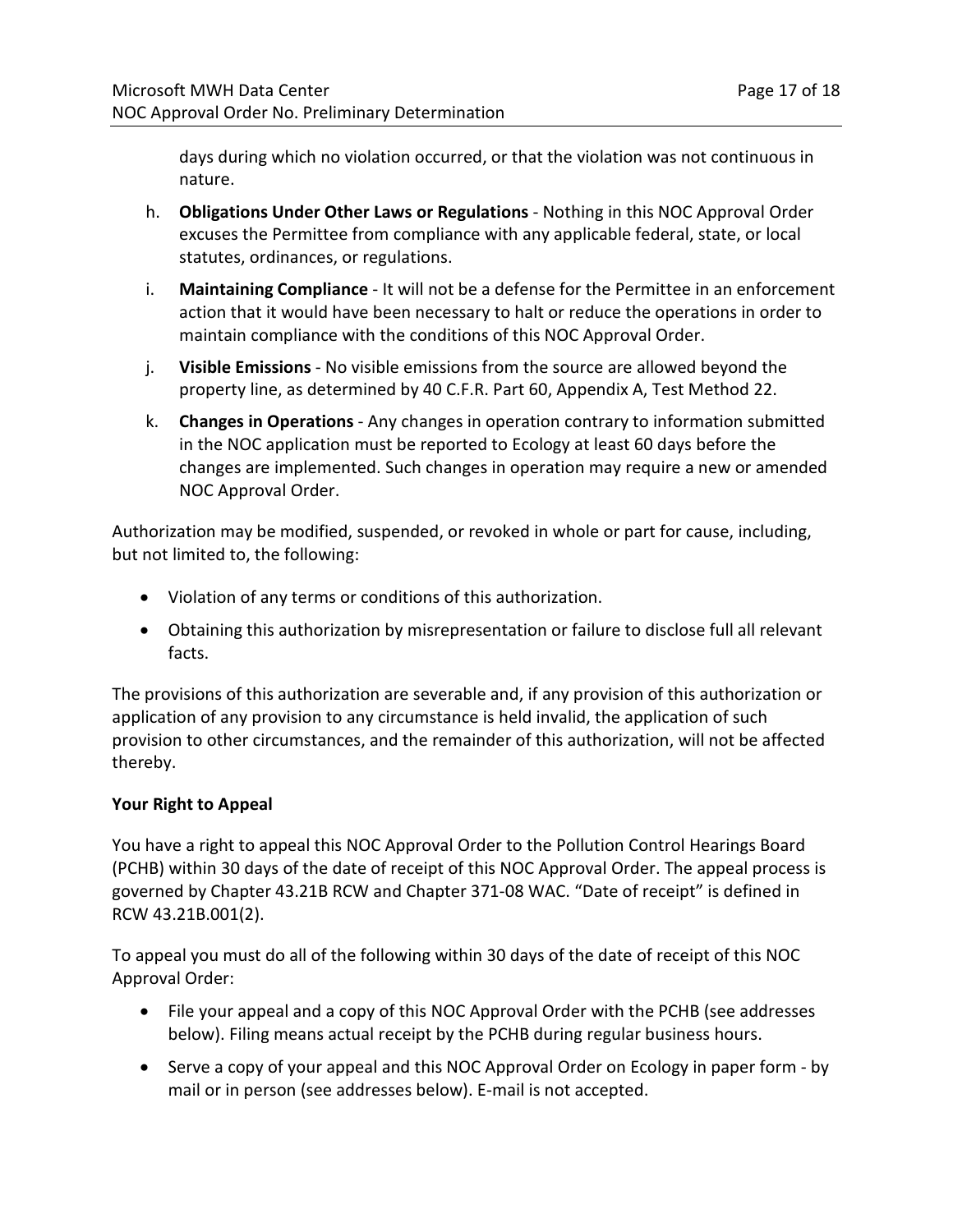You must also comply with other applicable requirements in Chapter 43.21B RCW and Chapter 371-08 WAC.

#### **Address and Location Information**

| <b>Street Addresses</b>                                                                                  | <b>Mailing Addresses</b>                                                                                |
|----------------------------------------------------------------------------------------------------------|---------------------------------------------------------------------------------------------------------|
| <b>Department of Ecology</b><br>Attn: Appeals Processing Desk<br>300 Desmond Drive SE<br>Lacey, WA 98503 | <b>Department of Ecology</b><br>Attn: Appeals Processing Desk<br>PO Box 47608<br>Olympia, WA 98504-7608 |
| <b>Pollution Control Hearings Board</b><br>1111 Israel Rd SW<br><b>STE 301</b><br>Tumwater, WA 98501     | <b>Pollution Control Hearings Board</b><br>PO Box 40903<br>Olympia, WA 98504-0903                       |

Dated on this XX Day of <Month>, 2022.

l

l

**Prepared by:** Reviewed by:

l

David Finley, PE Commercial Industrial Unit Air Quality Program Eastern Regional Office

Jenny Filipy, PE Commercial Industrial Unit Air Quality Program Eastern Regional Office

**Approved by:**

David T. Knight Section Manager Air Quality Program Eastern Regional Office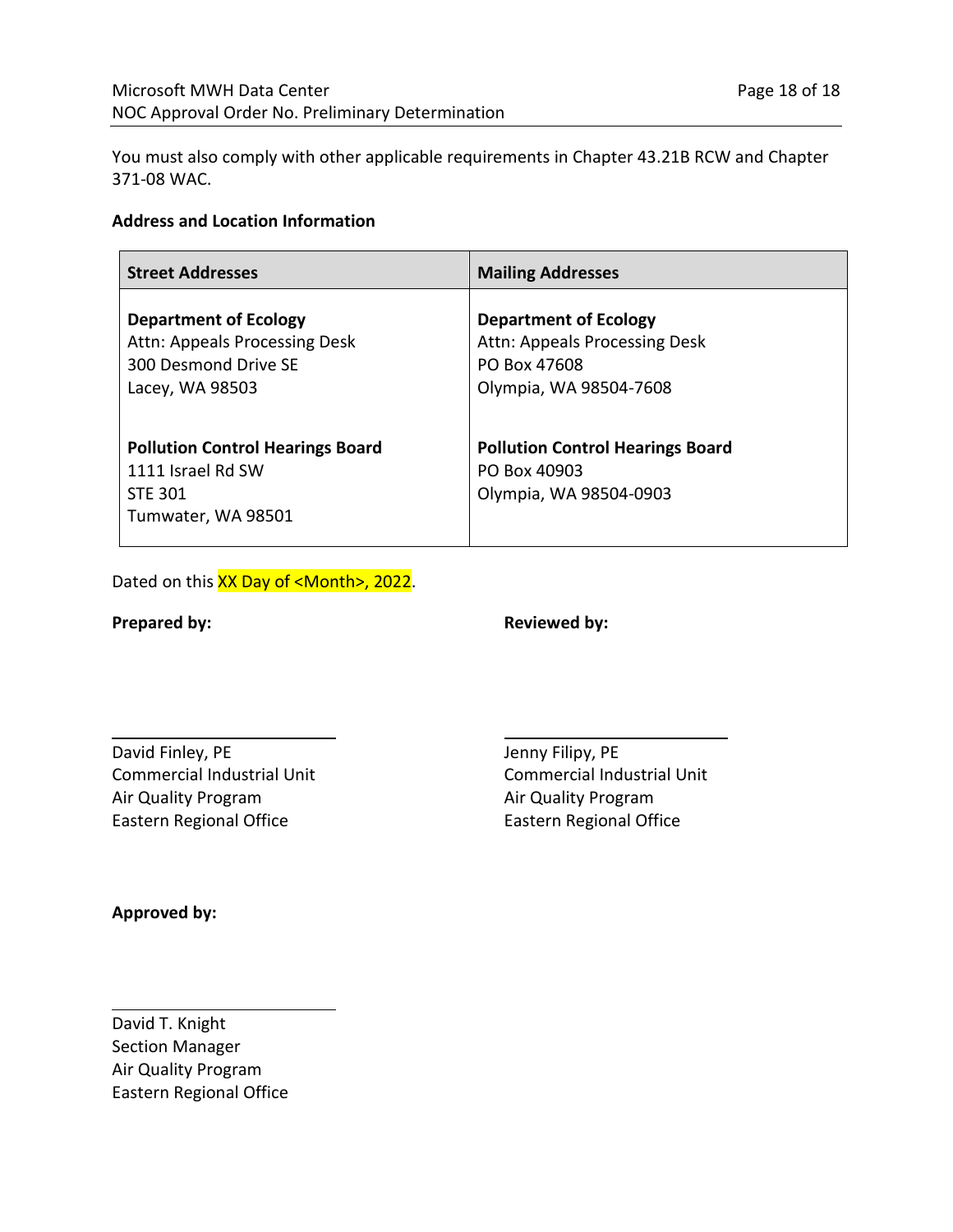## **State of Washington**

#### **Department of Ecology**

Technical Support Document (TSD)

**Source Name: Microsoft Corporation – MWH Data Center Source Location: 1515 Port Industrial Parkway, Quincy, WA 98848 County: Grant Approval Order No.: Preliminary Source Classification: Synthetic Minor Permit Reviewer: David Finley**

## **Background and Description for Order Preliminary**

On April 22, 2022, Microsoft Corporation – MWH Data Center submitted a Notice of Construction (NOC) application, requesting permission to use renewable diesel fuel as a fueling option for the emergency generators at its facility. Renewable diesel fuel would be an alternative to the diesel fuel equivalent to on-road specification No. 2 distillate fuel oil (less than 15 parts per million sulfur) that MWH Data Center was already approved to use. After review, Ecology determined that renewable diesel fuel can be used to fuel Caterpillar engines with comparable or lower emissions than that of the same engine model running on petroleumbased diesel fuel. The application was determined complete on May 16, 2022.

#### **Background and Description for Order 20AQ-E005**

On December 11, 2019, Microsoft Corporation – MWH Data Center submitted a Notice of Construction (NOC) application to modify site layout and to reduce the number of generators and fluid coolers originally permitted with Order 18AQ-E024. MWH06 moved closer to the property line and Microsoft remodeled to show overall changes to impacted receptors. Overall facility emissions have been reduced (See the updated Tables 2 and 3 below). The following table summarizes equipment changes to MWH 03/04/05/06. Please see Appendix A for site history for MWH 01/02.

| 19AQ-E031<br><b>MWH-</b><br>03/04/05/06 | <b>Total</b><br>19AQ-E031 | 19AQ-E031<br>MWH-<br>03/04/05 | 20AQ-E005<br><b>MWH-06</b> | <b>Total</b><br>20AQ-E005 | Change      |
|-----------------------------------------|---------------------------|-------------------------------|----------------------------|---------------------------|-------------|
| 4 x 1.0 or 1.5                          | 6.0 MWe                   | 1x1.0 MWe                     | 1 x 0.5 MWe                | 4.5 MWe                   | $-1.5$ MWe  |
| MWe                                     |                           | 2x1.5 MWe                     |                            |                           |             |
| 68 x 3.0 MWe                            | 204 MWe                   | 40 x 3.0 MWe                  | 16 x 3.0<br>MWe            | 168 MWe                   | -36 MWe     |
|                                         | 72                        |                               | 60                         | 60                        | $-12$       |
| 72 generators                           | generators                | 60 generators                 | generators                 | generators                | generators  |
| 136 fluid coolers                       | 136 fluid                 | 68 fluid coolers              | 32 fluid                   | 100 fluid                 | -36 coolers |
|                                         | coolers                   |                               | coolers                    | coolers                   |             |

|  |  |  |  | Table 1 - MWH 03/04/05/06 Equipment Changes |  |
|--|--|--|--|---------------------------------------------|--|
|--|--|--|--|---------------------------------------------|--|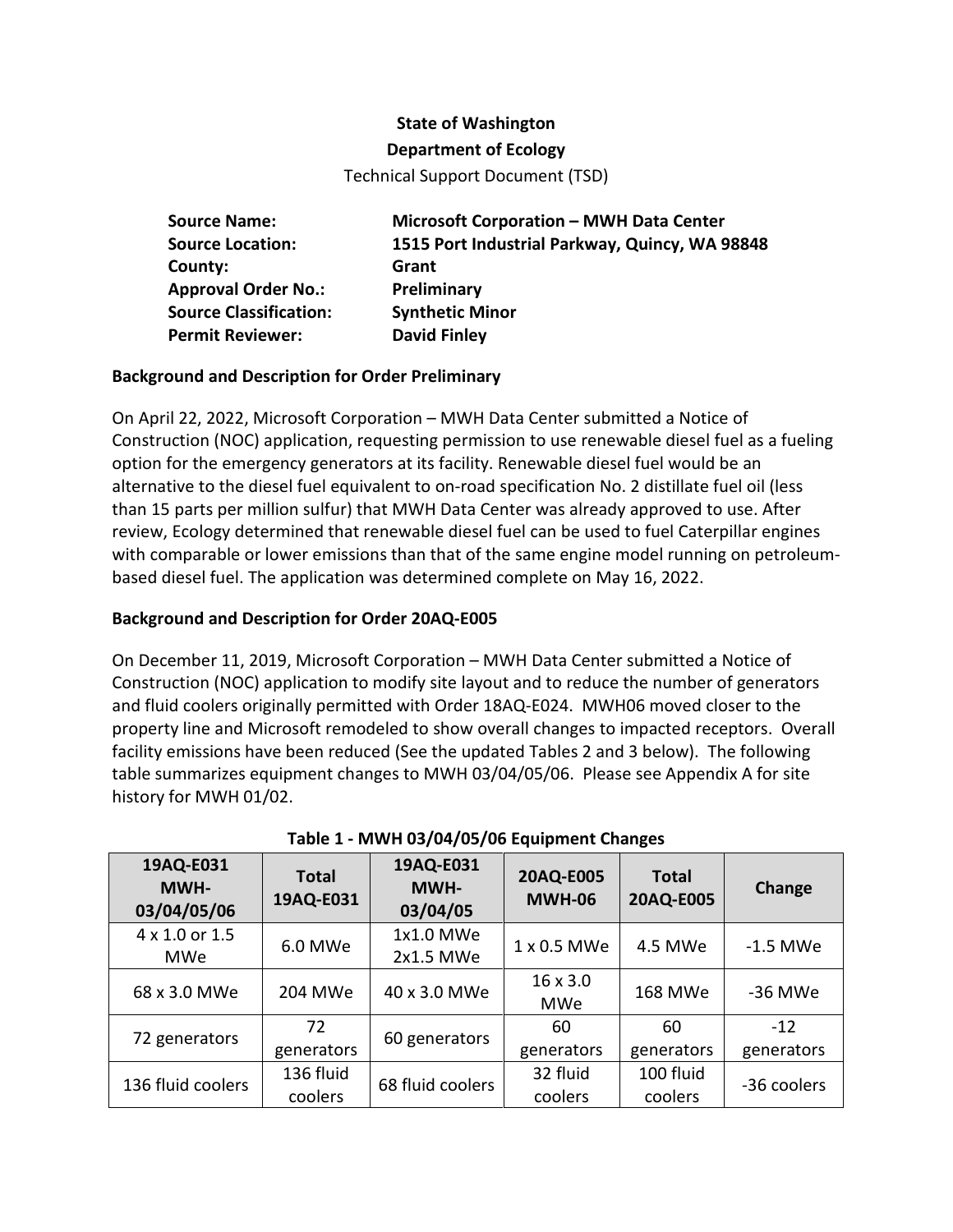## **Please see updated Tables below for MWH 01/02/03/04/05/06 Criteria and Toxic Air Pollutants**

## **Background and Description for Order 19AQ-E031**

On May 15, 2019, Ecology received a NOC application from Microsoft, requesting that the 36 month averaging period for generator hours be reduced to a 12-month averaging period. This effectively reduces the potential to emit of the facility below Title V threshold for NOx. The following tables show the new potential to emit for criteria and toxic air pollutants. As this request is reduction of annual emissions, New Source Review is not triggered. The application was determined complete on May 24, 2019.

| <b>Pollutant</b>                                              | Annual<br><b>Emissions</b><br>19AQ-E031 | <b>Annual with</b><br><b>Commissioning</b><br><b>Emissions</b><br>19AQ-E031 | Annual<br><b>Emissions</b><br>20AQ-E005 | <b>Annual with</b><br><b>Commissioning</b><br><b>Emissions</b><br>20AQ-E005 |
|---------------------------------------------------------------|-----------------------------------------|-----------------------------------------------------------------------------|-----------------------------------------|-----------------------------------------------------------------------------|
| PM smaller than 10 microns<br>in diameter ( $PM_{10}$ )       | 39.3                                    | 40.9                                                                        | 24                                      | 25                                                                          |
| PM smaller than 2.5 microns<br>in diameter $(PM_{2.5})^{(a)}$ | 13.6                                    | 15.1                                                                        | 10.0                                    | 10.5                                                                        |
| PM2.5/PM10 (Gens Only)                                        | 3.4                                     | 4.9                                                                         | 1.7                                     | 2.2                                                                         |
| Carbon monoxide (CO)                                          | 12.7                                    | 16.1                                                                        | 11                                      | 13                                                                          |
| Nitrogen oxides $(NOx)$                                       | 58.5                                    | 73.3                                                                        | 53                                      | 64                                                                          |
| Volatile organic compound<br>(VOC)                            | 5.7                                     | 8.4                                                                         | 1.5                                     | 1.7                                                                         |
| Sulfur dioxide (SO <sub>2</sub> )                             | 0.21                                    | 0.28                                                                        | 0.18                                    | 0.24                                                                        |

# **Table 2 - Criteria Pollutants(b) Potential to Emit for Total Facility MWH 01/02/03/04/05/06 (Tons/Year)**

(a) All PM emissions from the generator engines are PM2.5, and all filterable PM2.5 from the generator engines is Diesel Engine Exhaust Particulate (DEEP).

(b) Pollutants above WAC 173-400-110(5) de minimis levels.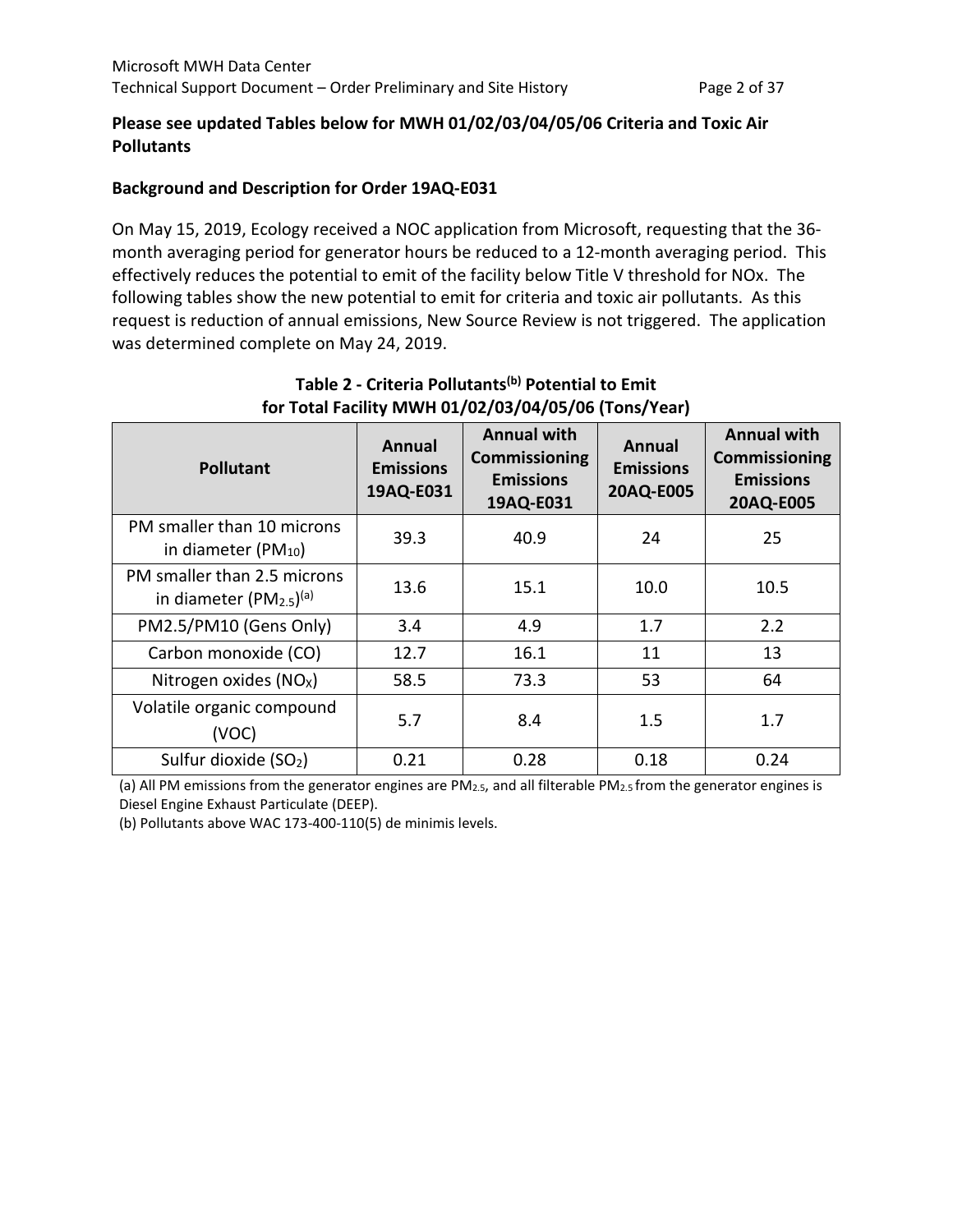| <b>Pollutant</b>                                              | <b>Annual</b><br><b>Emissions</b><br>19AQ-E031 | <b>Annual with</b><br><b>Commissioning</b><br><b>Emissions</b><br>19AQ-E031 | <b>Annual</b><br><b>Emissions</b><br>20AQ-E005 | <b>Annual with</b><br><b>Commissioning</b><br><b>Emissions</b><br>20AQ-E005 |
|---------------------------------------------------------------|------------------------------------------------|-----------------------------------------------------------------------------|------------------------------------------------|-----------------------------------------------------------------------------|
| CO                                                            | 12.7                                           | 16.1                                                                        | 11                                             | 13                                                                          |
| Ammonia                                                       | 4.0                                            | 5.7                                                                         | 3.5                                            | 4.8                                                                         |
| Diesel Engine Exhaust<br>Particulate (DEEP) <sup>(a)</sup>    | 1.3                                            | 1.6                                                                         | 0.97                                           | 1.1                                                                         |
| SO <sub>2</sub>                                               | 0.21                                           | 0.28                                                                        | 0.18                                           | 0.24                                                                        |
| Primary Nitrogen Dioxide<br>(NO <sub>2</sub> ) <sup>(b)</sup> | 5.9                                            | 7.3                                                                         | 5.3                                            | 6.4                                                                         |
| Benzene                                                       | $7.3E-02$                                      | $1.1E-01$                                                                   | 6.0E-02                                        | $9.2E - 02$                                                                 |
| Toluene                                                       | $2.6E-02$                                      | 4.1E-02                                                                     | $2.2E-02$                                      | 3.3E-02                                                                     |
| Xylenes                                                       | 1.8E-02                                        | 2.8E-02                                                                     | 1.5E-02                                        | $2.3E-02$                                                                   |
| 1,3-Butadiene                                                 | 3.7E-03                                        | 5.7E-02                                                                     | 3.0E-03                                        | 4.6E-03                                                                     |
| Formaldehyde                                                  | 7.4E-03                                        | $1.1E-02$                                                                   | 6.0E-03                                        | 9.4E-03                                                                     |
| Acetaldehyde                                                  | $2.4E-03$                                      | 3.7E-03                                                                     | 1.9E-03                                        | 3.0E-03                                                                     |
| Acrolein                                                      | 7.4E-04                                        | $1.1E-03$                                                                   | 6.0E-04                                        | 9.4E-04                                                                     |
| Benzo(a)pyrene                                                | $2.4E-05$                                      | 3.7E-05                                                                     | 2.0E-05                                        | $3.1E-05$                                                                   |
| Benzo(a)anthracene                                            | 5.8E-05                                        | 9.0E-05                                                                     | 4.8E-05                                        | 7.4E-05                                                                     |
| Chrysene                                                      | 1.4E-04                                        | $2.2E-04$                                                                   | 1.2E-04                                        | 1.8E-04                                                                     |
| Benzo(b)fluoranthene                                          | 1.0E-04                                        | 1.6E-04                                                                     | 8.5E-05                                        | 1.3E-04                                                                     |
| Benzo(k)fluoranthene                                          | 2.0E-05                                        | $3.2E-05$                                                                   | 1.7E-05                                        | 2.6E-05                                                                     |
| Dibenz(a,h)anthracene                                         | $3.2E-05$                                      | 5.0E-05                                                                     | 2.7E-05                                        | 4.1E-05                                                                     |
| Ideno(1,2,3-cd)pyrene                                         | 3.9E-05                                        | 6.0E-05                                                                     | $3.2E-05$                                      | 4.9E-05                                                                     |
| Napthalene                                                    | $1.2E-02$                                      | 1.9E-02                                                                     | 1.0E-02                                        | 1.5E-02                                                                     |
| Propylene                                                     | 2.6E-01                                        | 4.1E-01                                                                     | $2.1E-01$                                      | 3.3E-01                                                                     |

**Table 3 - Toxic Air Pollutants(c) Potential To Emit for Total Facility MWH 01/02/03/04/05/06 (Tons/Year)**

(a) DEEP is filterable (front-half) particulate emissions.

(b)  $NO<sub>2</sub>$  is assumed to be equal to 10 percent of the total  $NO<sub>X</sub>$  emitted.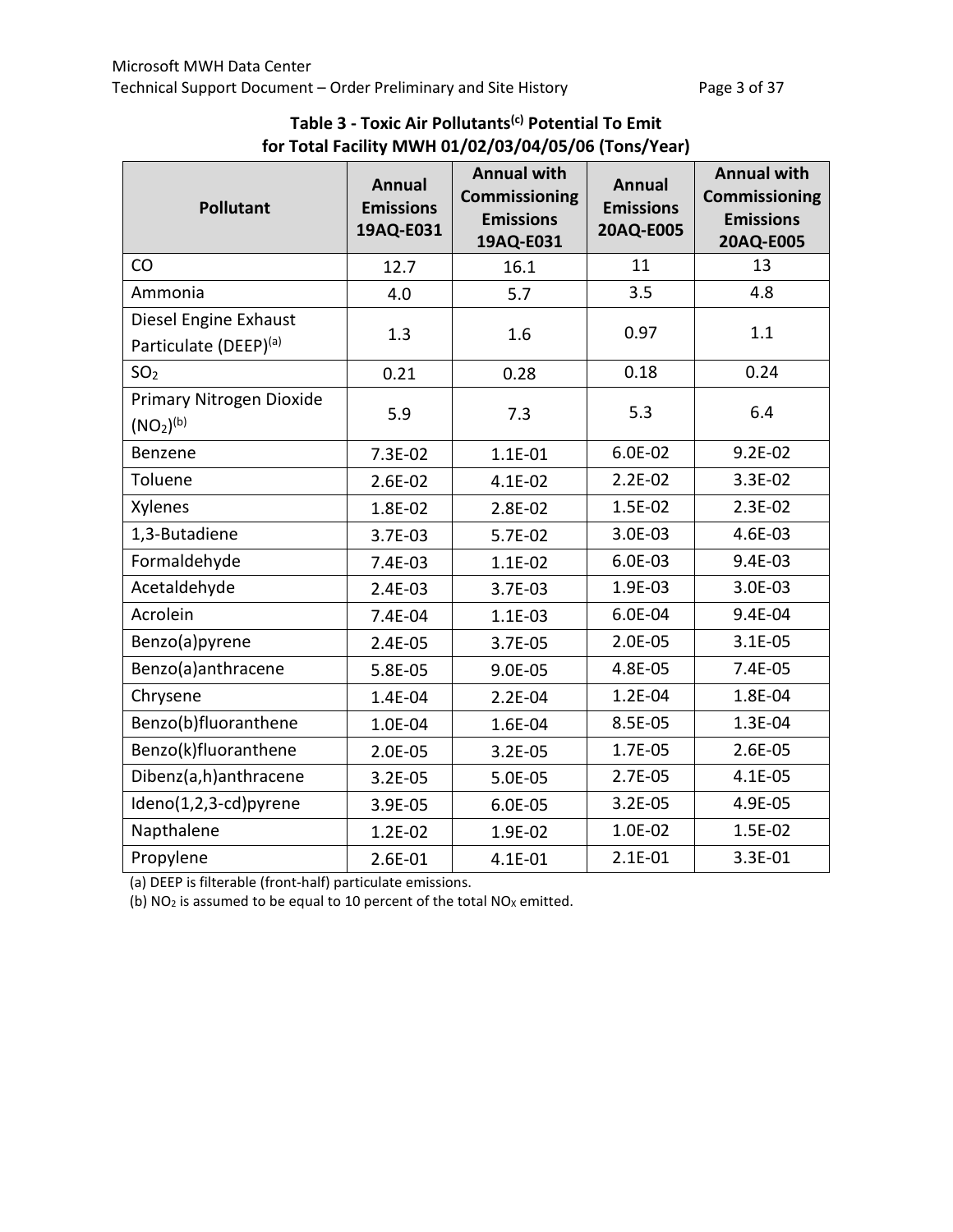| Cooling Tower - TAPs from water  |                                                |                                                                      |                                                |                                                                             |  |  |
|----------------------------------|------------------------------------------------|----------------------------------------------------------------------|------------------------------------------------|-----------------------------------------------------------------------------|--|--|
| <b>Pollutant</b>                 | <b>Annual</b><br><b>Emissions</b><br>19AQ-E031 | <b>Annual with</b><br>Commissioning<br><b>Emissions</b><br>19AQ-E031 | <b>Annual</b><br><b>Emissions</b><br>20AQ-E005 | <b>Annual with</b><br><b>Commissioning</b><br><b>Emissions</b><br>20AQ-E005 |  |  |
| Arsenic                          | 1.9E-05                                        | 1.9E-05                                                              | 1.4E-05                                        | 1.4E-05                                                                     |  |  |
| Beryllium                        | 1.9E-05                                        | 1.9E-05                                                              | 1.4E-05                                        | 1.4E-05                                                                     |  |  |
| Cadmium                          | $9.7E-06$                                      | 9.7E-06                                                              | 7.1E-06                                        | $7.1E-06$                                                                   |  |  |
| Chromium                         | 1.9E-05                                        | 1.9E-05                                                              | 1.4E-05                                        | 1.4E-05                                                                     |  |  |
| Copper                           | 2.6E-03                                        | 2.6E-03                                                              | 1.9E-03                                        | 1.9E-03                                                                     |  |  |
| Lead                             | 1.9E-05                                        | 1.9E-05                                                              | 1.4E-05                                        | 1.4E-05                                                                     |  |  |
| Manganese                        | 7.5E-04                                        | 7.5E-04                                                              | 6.7E-04                                        | 6.7E-04                                                                     |  |  |
| Mercury                          | 1.9E-03                                        | 1.9E-03                                                              | 1.4E-03                                        | 1.4E-03                                                                     |  |  |
| Selenium                         | 1.9E-05                                        | 1.9E-05                                                              | 1.4E-05                                        | 1.4E-05                                                                     |  |  |
| Vanadium                         | 3.3E-04                                        | 3.3E-04                                                              | 2.4E-04                                        | 2.4E-04                                                                     |  |  |
| <b>Total Cyanide</b>             | 9.7E-05                                        | 9.7E-05                                                              | $7.1E-05$                                      | $7.1E-05$                                                                   |  |  |
| <b>Total Phosphorus</b>          | 3.4E-02                                        | 3.4E-02                                                              | 2.5E-02                                        | 2.5E-02                                                                     |  |  |
| Chloroform (MWH01/02)            | 2.6E-04                                        | 2.6E-04                                                              | 2.6E-04                                        | 2.6E-04                                                                     |  |  |
| Bromodichloromethane<br>(M01/02) | 2.6E-04                                        | 2.6E-04                                                              | 2.6E-04                                        | 2.6E-04                                                                     |  |  |
| Bromoform (MWH01/02)             | 6.9E-03                                        | 6.9E-03                                                              | 6.9E-03                                        | 6.9E-03                                                                     |  |  |
| Fluoride (MWH01/02)              | 4.8E-03                                        | 4.8E-03                                                              | 4.8E-03                                        | $4.8 - 03$                                                                  |  |  |

# **Table 4 - Toxic Air Pollutants(c) Potential To Emit for Total Facility MWH 01/02/03/04/05/06 (Tons/Year)**

(a) DEEP is filterable (front-half) particulate emissions.

(b)  $NO<sub>2</sub>$  is assumed to be equal to 10 percent of the total  $NO<sub>X</sub>$  emitted.

#### **Background and Description Order 18AQ-E024**

On March 6, 2018, Ecology received a Notice of Construction application from Microsoft Corporation, requesting an expansion of the MWH Data Center - MWH 03/04/05/06. The expansion would include sixty-eight 3.0 MWe emergency backup generator engines, four 1.0 MWe or 1.5 MWe emergency backup generator engines and 136 evaporative fluid coolers. Initial review the application was considered incomplete. The application was considered complete on June 7, 2018. A Second Tier review and Health Impact Analysis was provided for this project for DEEP and NO<sub>2</sub>. A 30 day public comment period was conducted from July 26 through August 31, 2018, with a public hearing on August 27, 2018. SEPA review conducted by the City of Quincy was complete on October 11, 2018.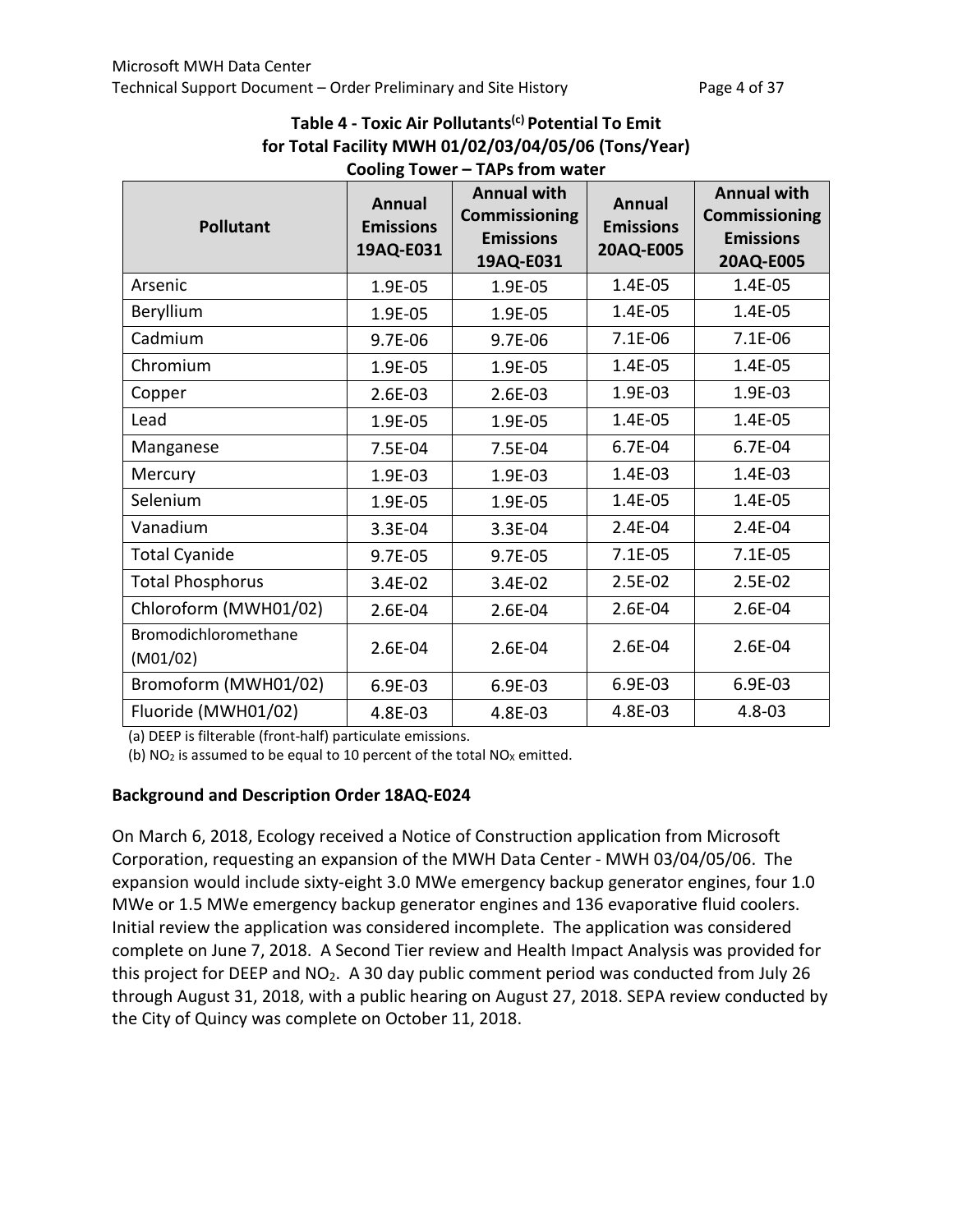#### **Emission Units and Pollution Control Equipment**

| <b>Building</b> | Quantity       | <b>Engines</b>  | <b>Model</b>                    |
|-----------------|----------------|-----------------|---------------------------------|
| MWH 01 $(b)$    | 16             | Primary 2.5 MWe | CAT-3516C-HD-TA                 |
| MWH 01 (b)      | 4              | Reserve 2.5 MWe | CAT-3516C-HD-TA                 |
| MWH 01 $(b)$    | $\overline{4}$ | 2.0 MWe         | CAT-3516C-TA                    |
| MWH 01 (b)      | $\mathbf{1}$   | 0.75 MWe        | CAT-C27ATAAC                    |
| MWH 02 $(c)$    | 16             | Primary 2.5 MWe | CAT-3516C-HD-TA                 |
| MWH 02 $(c)$    | 4              | Reserve 2.5 MWe | CAT-3516C-HD-TA                 |
| MWH 02 (c)      | 4              | 2.0 MWe         | CAT-3516C-TA                    |
| MWH 02 $(c)$    | $\mathbf{1}$   | 0.75 MWe        | CAT-C27ATAAC                    |
| MWH 03 (d)      | 8              | 3.0 MWe         | Cummins C3000 D6e or CAT C175   |
| MWH 03 (d)      | $\mathbf{1}$   | 1.0 MWe or      | Cummins 1500DQGAF or CAT C32 or |
|                 |                | 1.5 MWe         | 3512C                           |
| MWH 04 $(d)$    | 20             | 3.0 MWe         | Cummins C3000 D6e or CAT C175   |
| MWH 04 $(d)$    | $\mathbf{1}$   | 1.0 MWe or      | Cummins 1500DQGAF or CAT C32 or |
|                 |                | 1.5 MWe         | 3512C                           |
| MWH 05 (d)      | 20             | 3.0 MWe         | Cummins C3000 D6e or CAT C175   |
| MWH 05 (d)      | 1              | 1.0 MWe or      | Cummins 1500DQGAF or CAT C32 or |
|                 |                | 1.5 MWe         | 3512C                           |
| MWH 06 $(d)$    | 20             | 3.0 MWe         | Cummins C3000 D6e or CAT C175   |
| MWH 06 $(d)$    | $\mathbf{1}$   | 1.0 MWe or      | Cummins 1500DQGAF or CAT C32 or |
|                 |                | 1.5 MWe         | 3512C                           |

## **Emergency Generator Engines and Cooling Equipment MWH 01/02/03/04/05/06(a)**

(a) All engines will meet EPA Tier 2 standards and have add on Selective Catalytic Reduction (SCR) and catalyzed Diesel Particulate Filter (DPF) equipment that will meet Tier 4 standards.

(b) Cooling equipment: 16 Cooling Towers SPX-Marley – MD5008PAF2 (0.0005% drift rate)

(c) Cooling equipment: 16 EVAPCO Cooling Towers (0.0005% drift rate)

(d) Cooling equipment: 136 Baltimore Aircoil Company - HXV-1012C-24T-L-2 evaporative fluid coolers or equivalent cooling towers (0.0005% drift rate)

#### **Existing Approval Orders**

Approval Order No.: 17AQ-E002 –See pages 8-32 for technical support document for MWH 01 & 02.

## **Enforcement Issue(s)**

There are no enforcement actions for this site.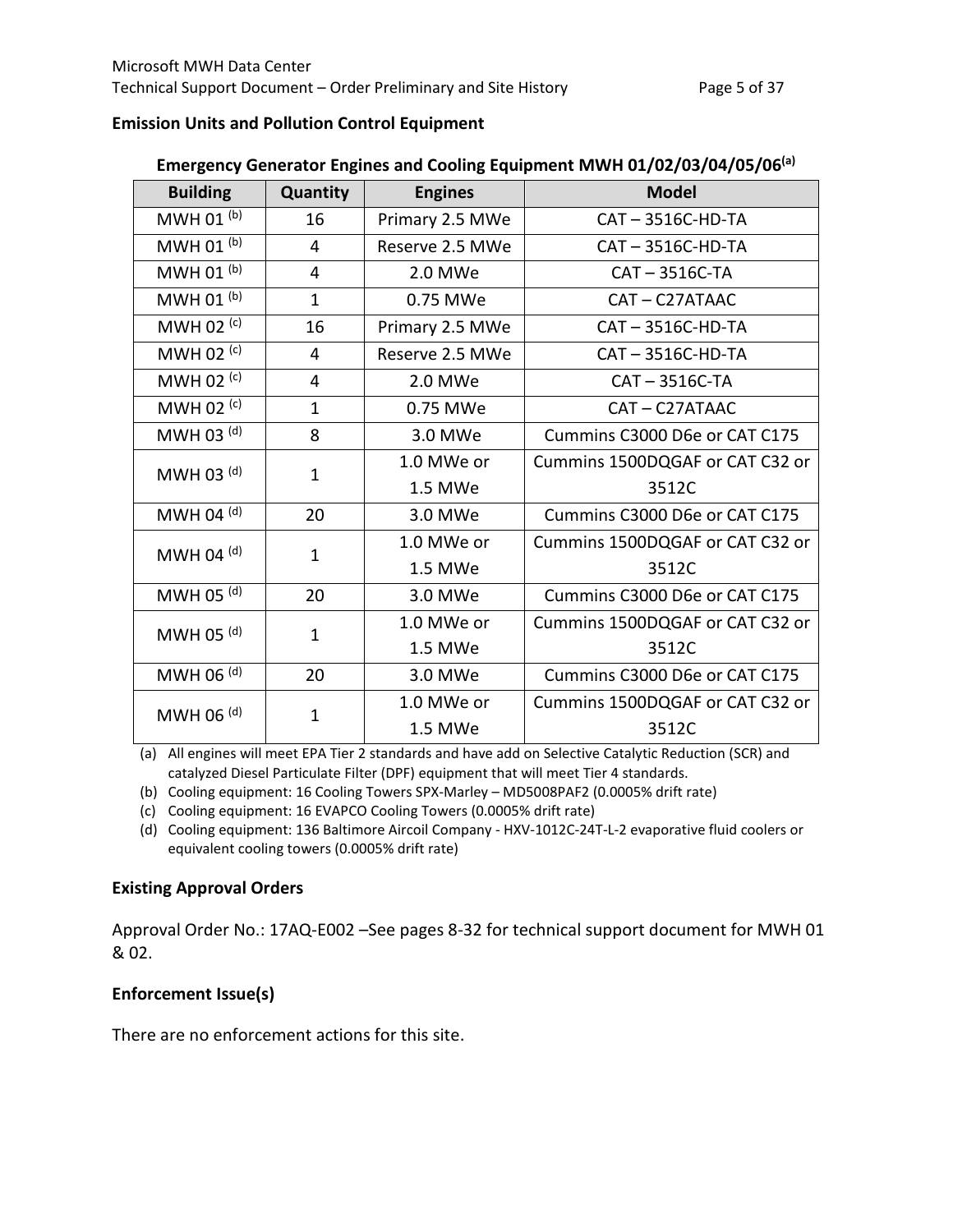#### **Recommendation**

Staff recommends that the operation of the MWH Data Center – MWH 01/02/03/04/05/06 be approved. This recommendation is based on the following facts and conditions: Information used in this review was derived from the application received 3/6/18 and additional information received on 6/6/2018. Hours of engine operation in the permit were based on modeling inputs.

#### **Emission Calculations**

| <b>Pollutant</b>                   | <b>Annual</b><br><b>Emissions</b> | <b>Theoretical</b><br><b>Maximum</b><br><b>Emissions</b> | <b>Theoretical Maximum</b><br>with Commissioning<br><b>Emissions</b> |  |  |
|------------------------------------|-----------------------------------|----------------------------------------------------------|----------------------------------------------------------------------|--|--|
| PM smaller than 10                 |                                   |                                                          |                                                                      |  |  |
| microns                            | 39.3                              | 46.1                                                     | 47.6                                                                 |  |  |
| in diameter ( $PM_{10}$ )          |                                   |                                                          |                                                                      |  |  |
| PM smaller than 2.5                |                                   |                                                          |                                                                      |  |  |
| microns                            | 13.6                              | 20.3                                                     | 21.9                                                                 |  |  |
| in diameter $(PM_{2.5})^{(a)}$     |                                   |                                                          |                                                                      |  |  |
| PM2.5/PM10 (Gens                   | 3.4                               | 10.1                                                     | 11.7                                                                 |  |  |
| Only)                              |                                   |                                                          |                                                                      |  |  |
| Carbon monoxide (CO)               | 12.7                              | 38.1                                                     | 41.5                                                                 |  |  |
| Nitrogen oxides (NO <sub>x</sub> ) | 58.5                              | 175.4                                                    | 190.2                                                                |  |  |
| Volatile organic<br>compound (VOC) | 5.7                               | 17.0                                                     | 19.7                                                                 |  |  |
| Sulfur dioxide (SO2)               | 0.21                              | 0.62                                                     | 0.40                                                                 |  |  |

# **Criteria Pollutants(b) Potential to Emit for Total Facility MWH 01/02/03/04/05/06 (Tons/Year)**

(a) All PM emissions from the generator engines are PM2.5, and all filterable PM2.5 from the generator engines is Diesel Engine Exhaust Particulate (DEEP).

(b) Pollutants above WAC 173-400-110(5) de minimis levels.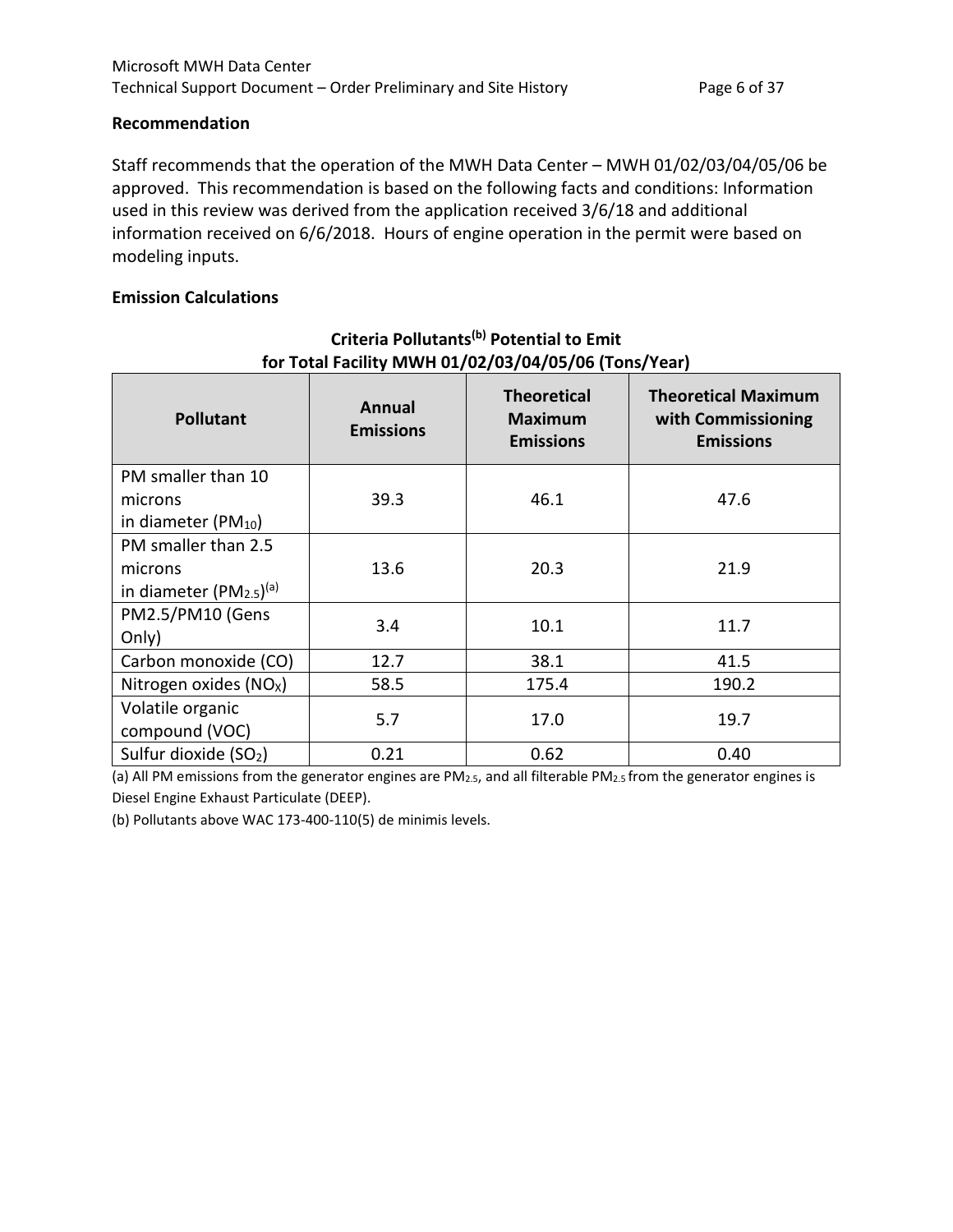| <b>Pollutant</b>                  | <b>Annual</b><br><b>Emissions</b> | <b>Theoretical</b><br><b>Maximum</b><br><b>Facility Emissions</b> | <b>Theoretical</b><br><b>Maximum with</b><br><b>Commissioning</b><br><b>Emissions</b> |
|-----------------------------------|-----------------------------------|-------------------------------------------------------------------|---------------------------------------------------------------------------------------|
| CO                                | 12.7                              | 38.1                                                              | 41.5                                                                                  |
| Ammonia                           | 4.0                               | 12.0                                                              | 13.6                                                                                  |
| DEEP <sup>(a)</sup>               | 1.3                               | 3.8                                                               | 4.1                                                                                   |
| SO <sub>2</sub>                   | 0.21                              | 0.62                                                              | 0.70                                                                                  |
| Primary nitrogen dioxide (NO2)(b) | 5.9                               | 17.5                                                              | 19.0                                                                                  |
| Benzene                           | 7.3E-02                           | $2.2E-01$                                                         | 2.6E-01                                                                               |
| Toluene                           | $2.6E-02$                         | 7.9E-02                                                           | 9.4E-02                                                                               |
| Xylenes                           | 1.8E-02                           | 5.4E-02                                                           | 6.4E-02                                                                               |
| 1,3-Butadiene                     | 3.7E-03                           | $1.1E-02$                                                         | 1.3E-02                                                                               |
| Formaldehyde                      | 7.4E-03                           | $2.2E-02$                                                         | 2.62E-02                                                                              |
| Acetaldehyde                      | 2.4E-03                           | $7.1E-03$                                                         | 8.4E-03                                                                               |
| Acrolein                          | 7.4E-04                           | $2.2E-03$                                                         | 2.6E-03                                                                               |
| Benzo(a)pyrene                    | 2.4E-05                           | $7.2E-05$                                                         | 8.6E-05                                                                               |
| Benzo(a)anthracene                | 5.8E-05                           | 1.7E-04                                                           | $2.1E-04$                                                                             |
| Chrysene                          | 1.4E-04                           | 4.3E-04                                                           | 5.1E-04                                                                               |
| Benzo(b)fluoranthene              | 1.0E-04                           | $3.1E-04$                                                         | 3.7E-04                                                                               |
| Benzo(k)fluoranthene              | 2.0E-05                           | $6.1E-05$                                                         | $7.2E-05$                                                                             |
| Dibenz(a,h)anthracene             | $3.2E - 05$                       | 9.7E-05                                                           | 1.2E-04                                                                               |
| Ideno(1,2,3-cd)pyrene             | 3.9E-05                           | $1.2E - 04$                                                       | 1.4E-04                                                                               |
| Napthalene                        | $1.2E-02$                         | $3.7E-02$                                                         | 4.3E-02                                                                               |
| Propylene                         | 2.6E-01                           | 7.8E-01                                                           | 9.3E-01                                                                               |
| Fluoride                          | 4.8E-03                           | 4.8E-03                                                           | 4.8E-03                                                                               |
| Manganese                         | 7.5E-04                           | 7.5E-04                                                           | 7.5E-04                                                                               |
| Copper                            | 2.6E-03                           | 2.6E-03                                                           | 2.6E-03                                                                               |
| Chloroform                        | 2.6E-04                           | 2.6E-04                                                           | 2.6E-04                                                                               |
| Bromodichloromethane              | 2.6E-04                           | 2.6E-04                                                           | 2.6E-04                                                                               |
| <b>Bromoform</b>                  | 6.9E-03                           | 6.9E-03                                                           | 6.9E-03                                                                               |

## **Toxic Air Pollutants(c) Potential To Emit for Total Facility MWH 01/02/03/04/05/06 (Tons/Year)**

(a) DEEP is filterable (front-half) particulate emissions.

(b)  $NO<sub>2</sub>$  is assumed to be equal to 10 percent of the total  $NO<sub>X</sub>$  emitted.

(c) Pollutants above WAC 173-460-150 de minimis levels.

Potential emissions are above the exemption limits in WAC 173-400-110(5) of 2.0 tpy NOx; 5.0 tpy CO; 2.0 tpy VOC; 1.25 tpy PM; 0.75 tpy PM<sub>10</sub>; and 0.5 tpy PM<sub>2.5</sub>, therefore the facility is subject to New Source Review (NSR). An action that triggers NSR is subject to review under WAC 173-460-040 for each toxic air pollutant. See 'State Rule Applicability' section for further information on TAPs.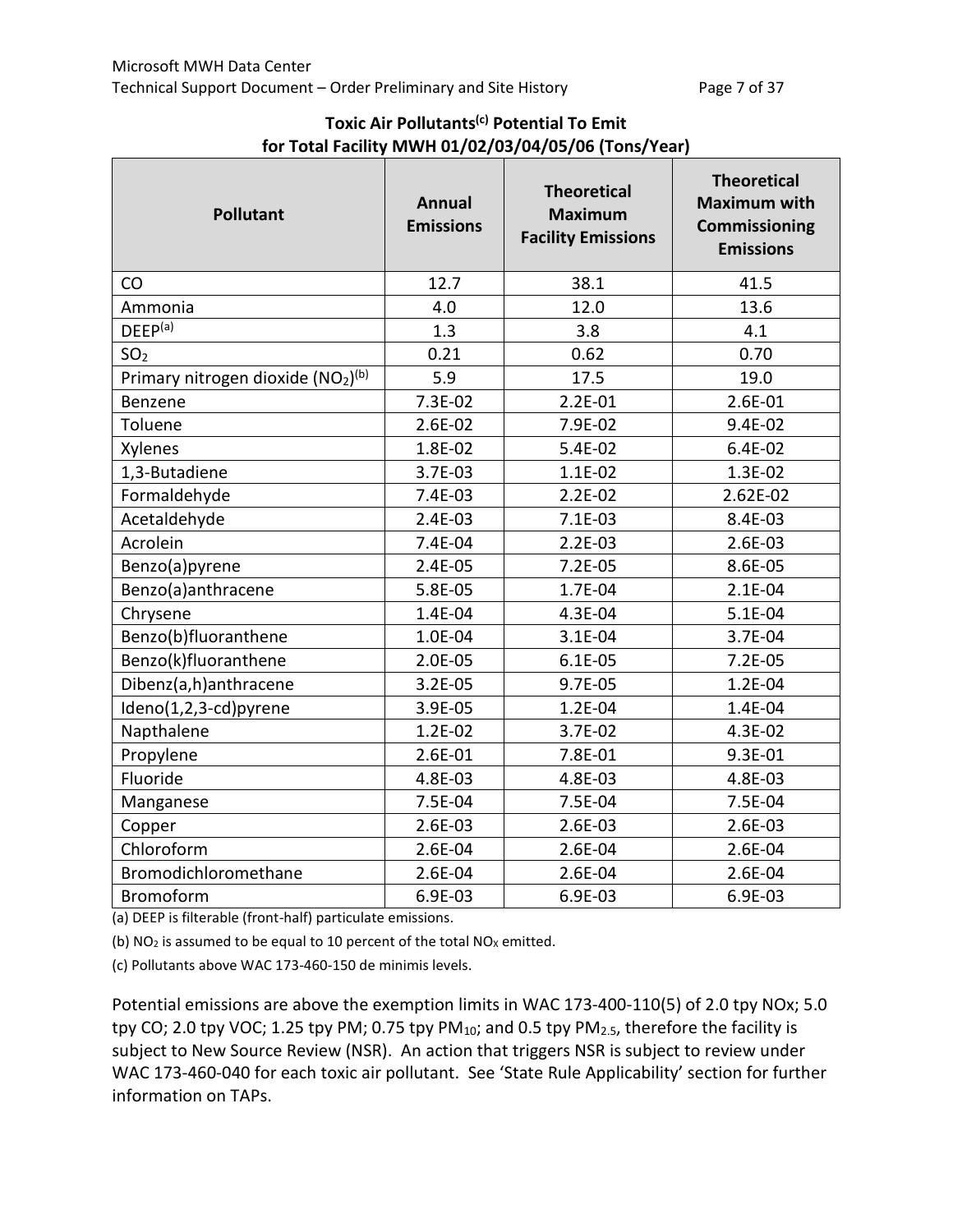#### **Limited Potential to Emit**

Modeling demonstrated the facility would not cause or contribute to a violation of the NAAQS based on worst-case load emissions for either Cummin's or Caterpillar engines. Engines were limited to 86 hours per year on a 3-year average. All fluid coolers were assumed to operate 8760 hours per year.

#### **County Attainment Status**

| <b>Pollutant</b> | <b>Status</b> |  |
|------------------|---------------|--|
| $PM_{10}$        | attainment    |  |
| SO <sub>2</sub>  | attainment    |  |
| NO <sub>2</sub>  | attainment    |  |
| Ozone            | attainment    |  |
| CO               | attainment    |  |
| Lead             | attainment    |  |

#### **Part 70 Permit Determination**

The MWH Data Center is subject to the Part 70 Permit requirements because the potential to emit (PTE) of:

Regulated Pollutant:  $NO<sub>x</sub>$  is greater than one hundred (100) tons per year;

MWH Data Center is not a major source for HAP:

- (2) A single hazardous air pollutant (HAP) is less than ten (10) tons per year, and;
- (3) Any combination of HAPs is less than twenty-five (25) tons per year.

#### **Federal Rule Applicability**

- (1) New Source Performance Standard (NSPS) 40 CFR Part 60 Subpart IIII for Stationary Compression Ignition Internal Combustion Engines is applicable to this source. Requires each generator be manufactured and certified to meet EPA Tier 2 emission limits.
- (2) National Emission Standards for Hazardous Air Pollutants (NESHAPs) 40 CFR Part 63 Subpart ZZZZ for Reciprocating Internal Combustion Engines is applicable to this source. Requires each generator be manufactured and certified to meet EPA Tier 2 emission limits and meet all requirements of 40 CFR Part 60 Subpart IIII.

#### **NAAQS**

Dispersion modeling was submitted which showed operation of the facility as permitted would not cause or contribute to a NAAQS exceedance.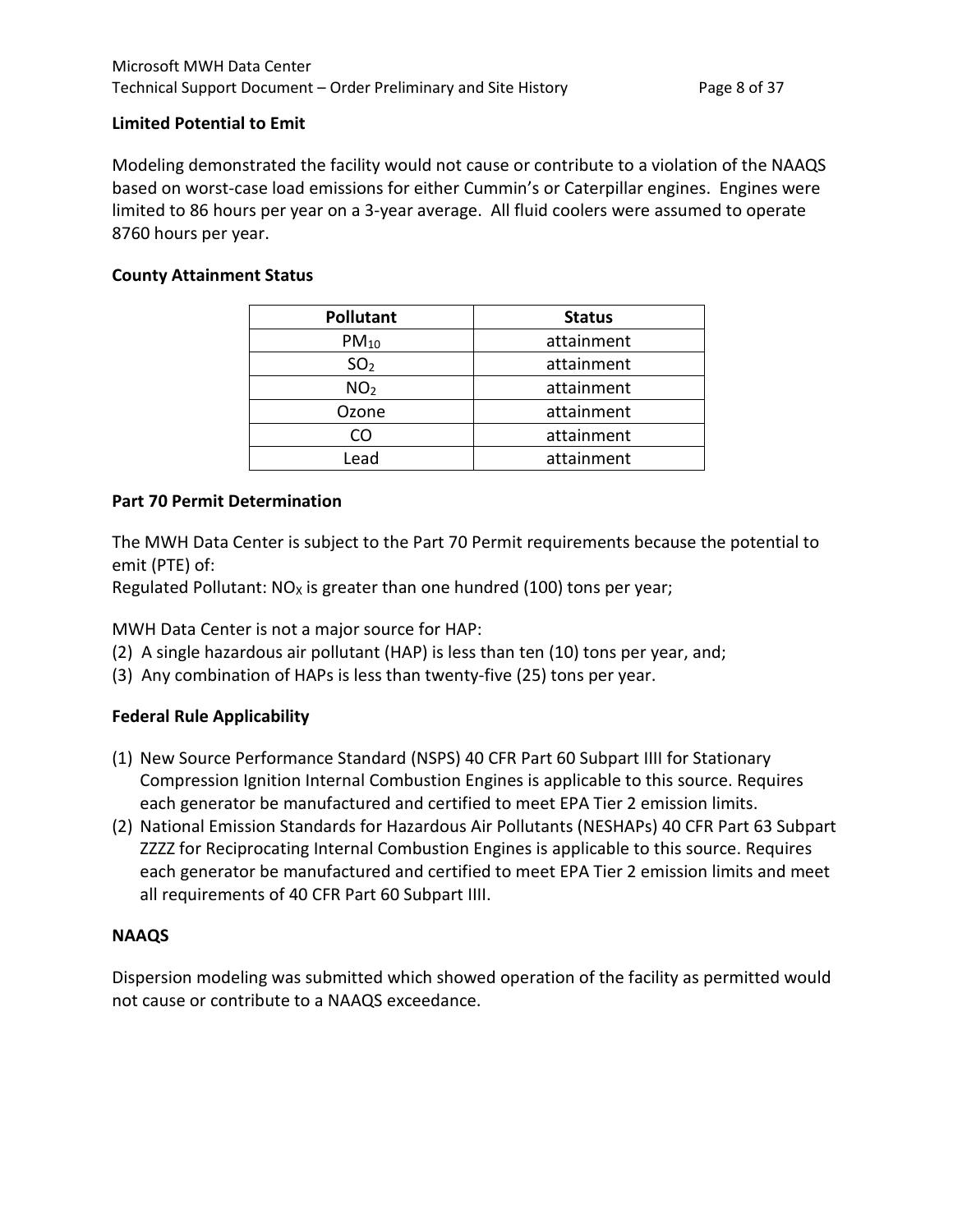|  |  | <b>Estimated Project and Background Impacts Compared to NAAQS</b> |
|--|--|-------------------------------------------------------------------|
|--|--|-------------------------------------------------------------------|

| <b>Pollutant</b>                  | <b>NAAQS</b>     | <b>WA</b>    | <b>Modeled</b>  | <b>Modeled</b>   | <b>Background</b>         | <b>Total</b>  |
|-----------------------------------|------------------|--------------|-----------------|------------------|---------------------------|---------------|
|                                   | Primary/         | <b>State</b> | <b>Scenario</b> | <b>Impacts</b>   | $(\mu$ g/m <sup>3</sup> ) | Impact        |
|                                   | <b>Secondary</b> | <b>Stds</b>  |                 | $(\mu g/m^3)$    | $Regb$ . +                | $(\mu g/m^3)$ |
|                                   |                  |              |                 |                  | Locala                    |               |
| Carbon Monoxide                   |                  |              |                 |                  |                           |               |
| (CO)                              |                  |              |                 |                  |                           |               |
| 8-hour average                    | $10,000/ -$      | 10,000       | Unplanned       | 154 <sup>c</sup> | 3,308                     | 3,462         |
| 1-hour average                    | 40,000 $/ -$     | 40,000       | power outage    | 467 <sup>c</sup> | 5,776                     | 6,243         |
| Sulfur Dioxide (SO <sub>2</sub> ) |                  |              |                 |                  |                           |               |
| 3-hour average                    | $-/1,310$        | 1,310        | Unplanned       | 5.1 <sup>d</sup> | 2.1                       | 7.2           |
| 1-hour average                    | 200              | 200          | power outage    | 10 <sup>d</sup>  | 2.6                       | 12.7          |
| <b>Particulate Matter</b>         |                  |              |                 |                  |                           |               |
| $(PM_{10})$                       |                  |              | Unplanned       |                  |                           |               |
| 24-hour average                   | 150              | 150          | power outage    | $67$ d,e         | 83                        | 149.9         |
| Particulate Matter                |                  |              |                 |                  |                           |               |
| (PM <sub>2.5</sub> )              |                  |              |                 |                  |                           |               |
| Annual average                    | 12/15            | 12           | Theo. Max Yr    | 2.7 <sup>e</sup> | 7.1                       | 9.8           |
| 24-hour average                   | 35               | 35           | Ranked Day 8    | $6.4$ f,g        | 21.1                      | 27.5          |
| Nitrogen Oxides                   |                  |              |                 |                  |                           |               |
| (NOx)                             |                  |              |                 |                  |                           |               |
| Annual average                    | 100              | 100          | Theo Max Yr     | 8.6e             | 6.2                       | 14.8          |
| 1-hour average                    | $188/$ --        |              | Monte Carlo     | 96 h             | 16                        | 112           |

#### **Notes:**

a local background sources, at the project-related maximum impact location.

b Regional background level obtained from Ecology's Air Monitoring Network website (WSU; accessed October 30, 2017).

c Reported values represent the 2nd –highest modeled impacts.

 $d$  Reported values represent the  $1<sup>st</sup>$  – highest modeled impacts.

e It was assumed that local data centers were concurrently operating in facility-wide power outage mode. The Lamb Weston (fka Con-Agra) facility was modeled as continuously operating at PTE rates. All cooling towers were modeled as continuously operating rates. f Monthly maintenance operations are expected to occur on each engine for 20 minutes per engine per month. In the event that complications arise during testing, this duration may be greater. Multiple sequential tests may occur within the same day for up to 12 hours per day. <sup>g</sup> This model conservatively assumes that two engines may be running at a time and that operations may occur any time during daytime hours (7 a.m. to 7 p.m.). In order to capture the worst-case emission impacts for this scenario, a test model was run with all project generators operating at full-variable load. The resultant emission impacts for each individual generator was ranked. The generator with the highest

ranked impact was simulated to operate concurrently with a randomly chosen adjacent generator for this modeling demonstration. Local background modeling for this scenario assumed nearby data centers were operating generators in a maintenance run scenario. h Reported value is based on the Monte Carlo assessment for NO<sub>2</sub>.

#### **Stack Parameters**

The following table shows the stack height and diameter requirements that were used in the site modeling. The seventy-two foot (72') stack heights were evaluated by the manufacturer Caterpillar and were determined that there would not be a back pressure issue if constructed as designed with no more than two long radius sweep 45 degree elbows in the stack.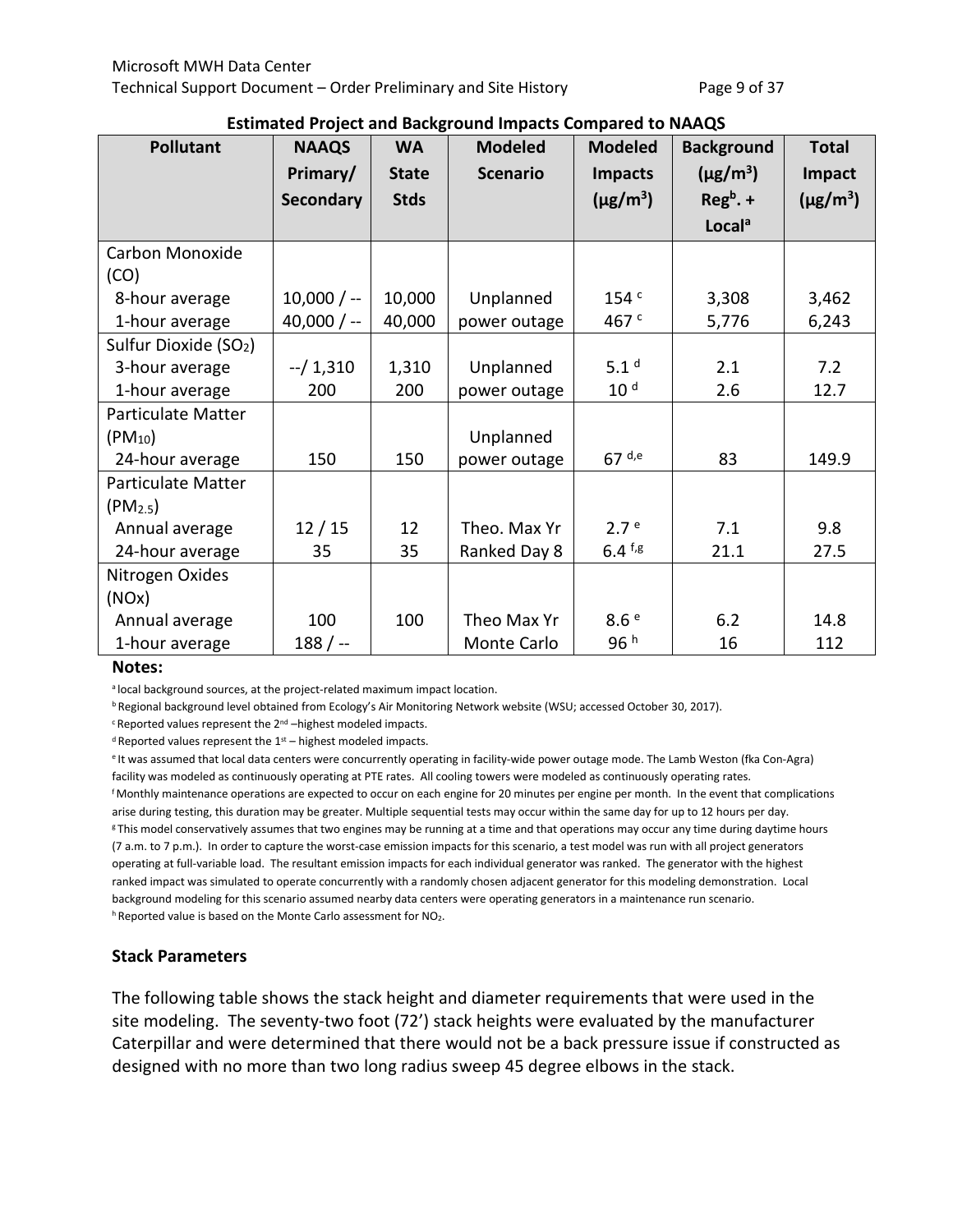|          |                    | Minimum             | Maximum               | Height above  |
|----------|--------------------|---------------------|-----------------------|---------------|
| Quantity | <b>Engine Size</b> | <b>Stack Height</b> | <b>Stack Diameter</b> | building roof |
|          |                    | (feet)              | (inches)              | (feet)        |
| 68       | 3.0 MWe            | 72'                 | 30''                  | $26'$ +       |
| 40       | 2.5 MWe            | 40'                 | 22"                   | 12'           |
|          | 2.0 MWe            | 40'                 | 22"                   | 19'           |
|          | 1.0/1.5 MWe        | 72'                 | 24''                  | $26'$ +       |
|          | 0.75 MWe           | 35'                 | 14''                  |               |

#### **Stack Dimension Requirements**

## **State Rule Applicability and Best Available Control Technology (BACT)**

The proposed installation of emergency backup generators is subject to the requirements of:

- (1) WAC 173-400-113 Requirements for new sources in attainment or unclassifiable areas, is the State regulation that defines the evaluations of Microsoft Corporation. The subsections of WAC 173-400-113 require the following:
	- (a) WAC 173-400-113(1): "The proposed new source will comply with all applicable new source performance standards (NSPS), national emission standards for hazardous air pollutants (NESHAP)…." New Source Performance Standard (NSPS) 40 CFR Part 60 Subpart IIII for Stationary Compression Ignition Internal Combustion Engines and National Emission Standards for Hazardous Air Pollutants (NESHAPs) 40 CFR Part 63 Subpart ZZZZ for Reciprocating Internal Combustion Engines are applicable to this source.
	- (b) WAC 173-400-113(2): "The proposed new source or modification will employ BACT for all pollutants not previously emitted or whose emissions would increase as a result of the new source or modification." See the following BACT Table:

| Pollutant(s)    | <b>BACT Determination</b>                                                      |
|-----------------|--------------------------------------------------------------------------------|
|                 | Use of EPA Tier 2 certified engines installed and operated as emergency        |
|                 | engines, as defined in 40 CFR Section 60.4219.                                 |
| PM, CO, and     | Compliance with the operation and maintenance restrictions of 40 CFR Part      |
| <b>VOCs</b>     | 60, Subpart IIII.                                                              |
|                 | Use of high-efficiency drift eliminators which achieve a liquid droplet drift  |
|                 | rate of no more than 0.0005 percent of the recirculation flow rate within each |
|                 | cooling tower.                                                                 |
|                 | Use of EPA Tier 2 certified engines installed and operated as emergency        |
|                 | engines, as defined in 40 CFR Section 60.4219, and satisfy the written         |
| NO <sub>X</sub> | verification requirements of Approval Condition 2.e.                           |
|                 | Compliance with the operation and maintenance restrictions of 40 CFR Part      |
|                 | 60, Subpart IIII.                                                              |
|                 | Use of ultra-low sulfur diesel fuel containing no more than 15 parts per       |
| SO <sub>2</sub> | million by weight of sulfur.                                                   |

## **Best Available Control Technology (BACT) Determinations**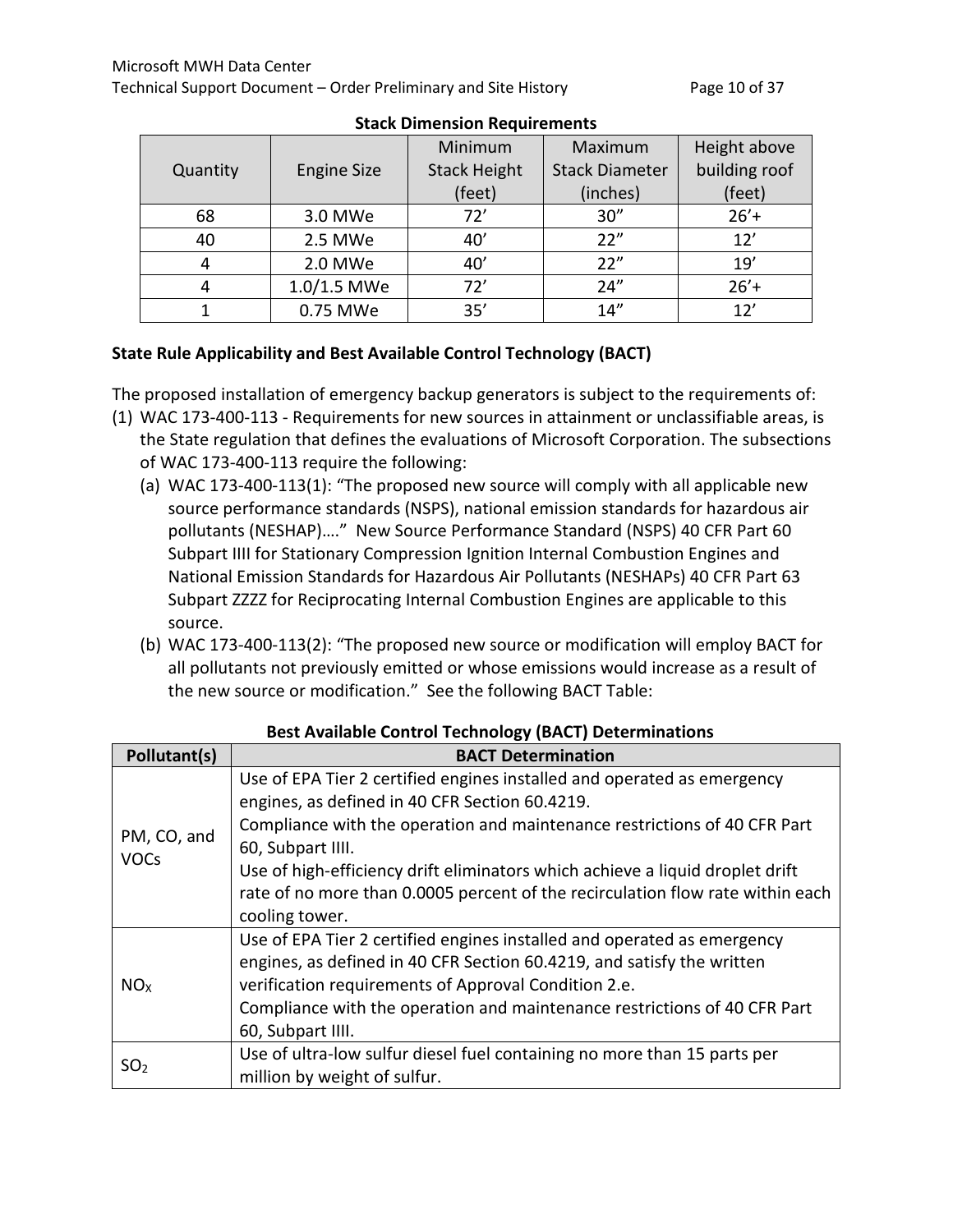- (i.) While the BACT and tBACT emission limitation is EPA's Tier 2 standards, Microsoft will voluntarily equip the generators with a selective catalytic reduction (SCR) and catalyzed diesel particulate filter (DPF) controls to meet EPA Tier 4 emission standards. The cost effectiveness (as dollars per ton of pollutant removed) of installing the Tier 4 integrated control package for control of NOx (\$15,353), PM10/PM2.5 (\$1.03 million), CO (\$140,412), VOCs (\$749,247), combined criteria air pollutants (\$13,413), and combined toxic air pollutants (\$65,235). The forecast cost effectiveness for control of individual and combined pollutants exceeds Ecology's thresholds for cost effectiveness; therefore, the Tier 4 integrated control package is cost-prohibitive for reducing criteria and toxic air pollutant emissions.
- (c) WAC 173-400-113(3): "Allowable emissions from the proposed new source or modification will not delay the attainment date for an area not in attainment, nor cause or contribute to a violation of any air quality standard."
- (d) WAC 173-400-110(2)(d): "If the proposed project will increase emissions of toxic air pollutants regulated under chapter 173-460 WAC, then the project must meet all applicable requirements of that program." See the following tBACT Table:

| <b>TAPs</b>                                                                                                                                                                                                                                                                                                                          | <b>tBACT Determination</b>                                                                                                                                                                                                 |
|--------------------------------------------------------------------------------------------------------------------------------------------------------------------------------------------------------------------------------------------------------------------------------------------------------------------------------------|----------------------------------------------------------------------------------------------------------------------------------------------------------------------------------------------------------------------------|
| Acetaldehyde, CO, acrolein, benzene,<br>benzo(a)pyrene, 1,3-butadiene, DEEP,<br>formaldehyde, toluene, total PAHs, xylenes,<br>chrysene, benzo(a)anthracene, napthalene,<br>benzo(b)fluoranthene, propylene,<br>dibenz(a,h)anthracene, Ideno(1,2,3-<br>cd) pyrene, fluoride, manganese, copper,<br>chloroform, bromodichloromethane, | Compliance with the VOC and PM BACT<br>requirement.                                                                                                                                                                        |
| bromoform,                                                                                                                                                                                                                                                                                                                           |                                                                                                                                                                                                                            |
| Ammonia                                                                                                                                                                                                                                                                                                                              | MWH 01 & 02 - No more than 15 parts per<br>million volume-dry (ppmvd) at 15 percent<br>oxygen per engine.<br>MWH 03/04/05/06 - No more than 40 parts<br>per million volume-dry (ppmvd) at 15 percent<br>oxygen per engine. |
| NO <sub>2</sub>                                                                                                                                                                                                                                                                                                                      | Compliance with the $NOx$ BACT requirement.                                                                                                                                                                                |
| SO <sub>2</sub>                                                                                                                                                                                                                                                                                                                      | Compliance with the $SO2$ BACT requirement.                                                                                                                                                                                |

**tBACT Determinations**

## **Conclusion**

Ecology has determined the applicant, Microsoft Corporation, has satisfied all of the requirements of New Source Review for its proposal to expand the MWH Data Center by sixtyeight 3.0 MWe emergency backup generators, four 1.0 MWe or 1.5 MWe emergency backup generators and 136 evaporative fluid coolers in Quincy, WA. The operation of this facility shall be subject to the conditions of the attached proposed Approval Order No. 18AQ-E024.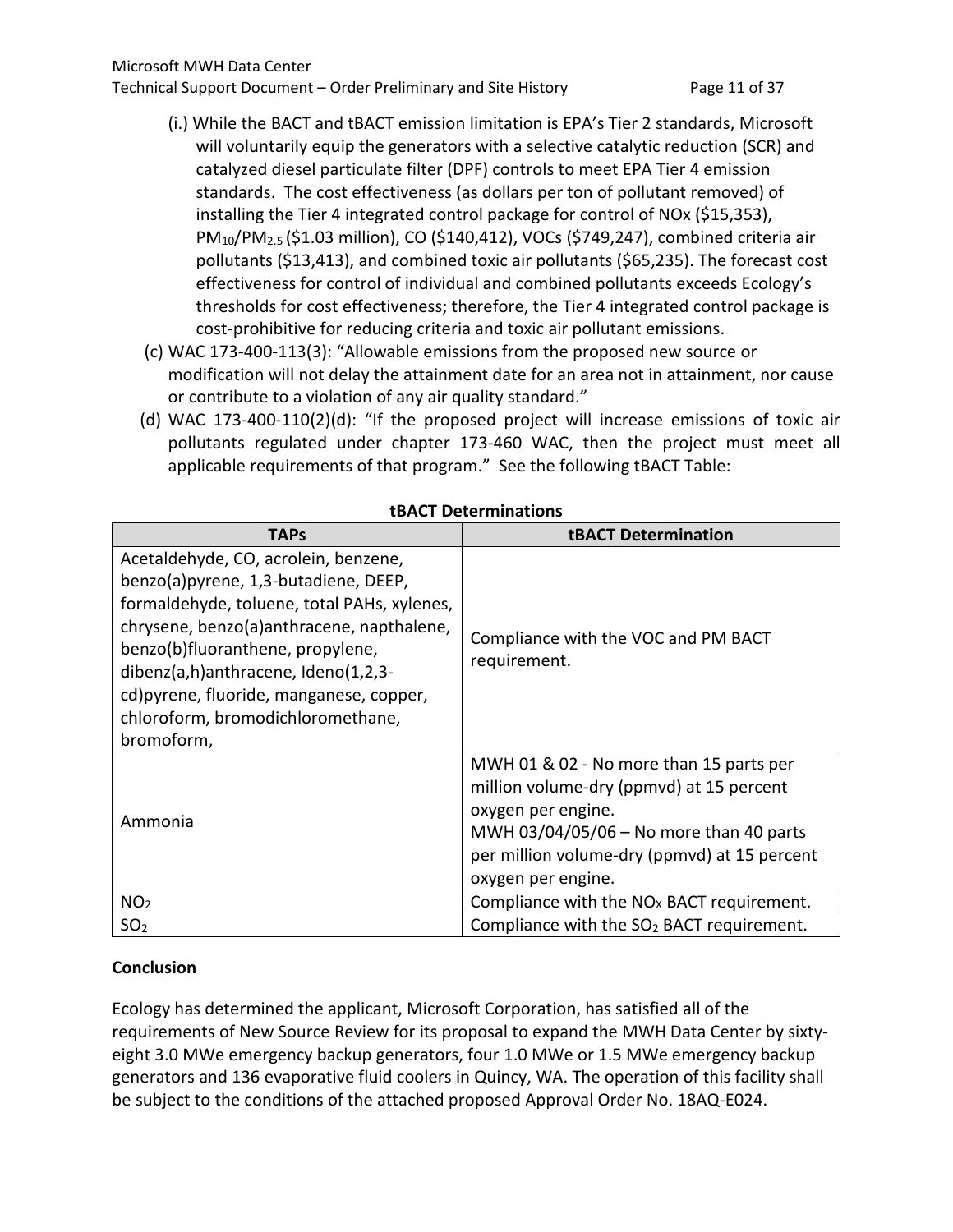#### **Appendix A: Pages 12-37 refer to the Technical Support Document that covered the Notice of Construction Approval Oder for MWH 01 & 02 – Approval Order 17AQ-E002**

## **TECHNICAL SUPPORT DOCUMENT APPROVAL ORDER NO. 17AQ-E002 MICROSOFT MWH DATA CENTER**

#### **1.0. Project Description**

On January 27, 2014, Ecology received a Notice of Construction (NOC) application submittal from the Microsoft Corporation (Microsoft), the permittee, requesting approval for a permit application for Phases 1 and 2 of a new facility originally named the Oxford Data Center (Oxford) located at Industrial Park #5, west of Road R NW at the end of Port Industrial Parkway in Quincy, WA.

The NOC application was determined to be incomplete, and an incompleteness letter was issued on February 26, 2014. A revised NOC application was received on March 17, 2014, and the application was considered complete on June 3, 2014. After a public comment period from June 19, 2014, through July 29, 2014, with a hearing and public meeting held in Quincy on July 24, 2014, Approval Order 14AQ-E537 was issued on August 15, 2014. Microsoft appealed the permit on September 1, 2014. Microsoft worked with Ecology through the NOC application process to address the concerns of their appeal and withdrew their appeal on September 22, 2015, before the appeal hearing date scheduled for January 2016.

On December 11, 2014, Ecology received an NOC application submittal from Microsoft requesting revisions to Approval Order 14AQ-E537. The NOC application was determined to be incomplete, and on January 7, 2015, Ecology issued an incompleteness letter to Microsoft. On February 2, 2015, Microsoft provided a revised NOC application to Ecology. The application was considered complete on March 17, 2015. Ecology provided a public comment period from May 18, 2015, through July 13, 2015, with a hearing and public meeting held in Quincy on July 9, 2015. Ecology received comments during the comment period and Ecology prepared responses to the comments. In September 2015, Ecology was prepared to issue the comments along with Approval Order 15AQ-E609 to replace Approval Order 14AQ-E537, but at Microsoft's request, Ecology did not issue the permit. Microsoft informed Ecology of additional changes that the facility was making from what was previously requested. Microsoft informed Ecology they were going to request those additional changes in another NOC application.

On January 13, 2016, Ecology received NOC application submittal from the Microsoft Corporation (MSN**)** requesting revisions to Approval Order 14AQ-E537 (dated August 15, 2014), for the newly named MWH Data Center (FKA: Oxford) located at Industrial Park #5, west of Road R NW at the end of Port Industrial Parkway in Quincy, WA. The NOC application was determined to be incomplete, and on March 10, 2016, Ecology issued an incompleteness letter to Microsoft. On April 13, 2016, Ecology received a revised NOC application from Microsoft, with supplementary materials provided on September 9, 2016. The NOC application was considered complete on September 20, 2016.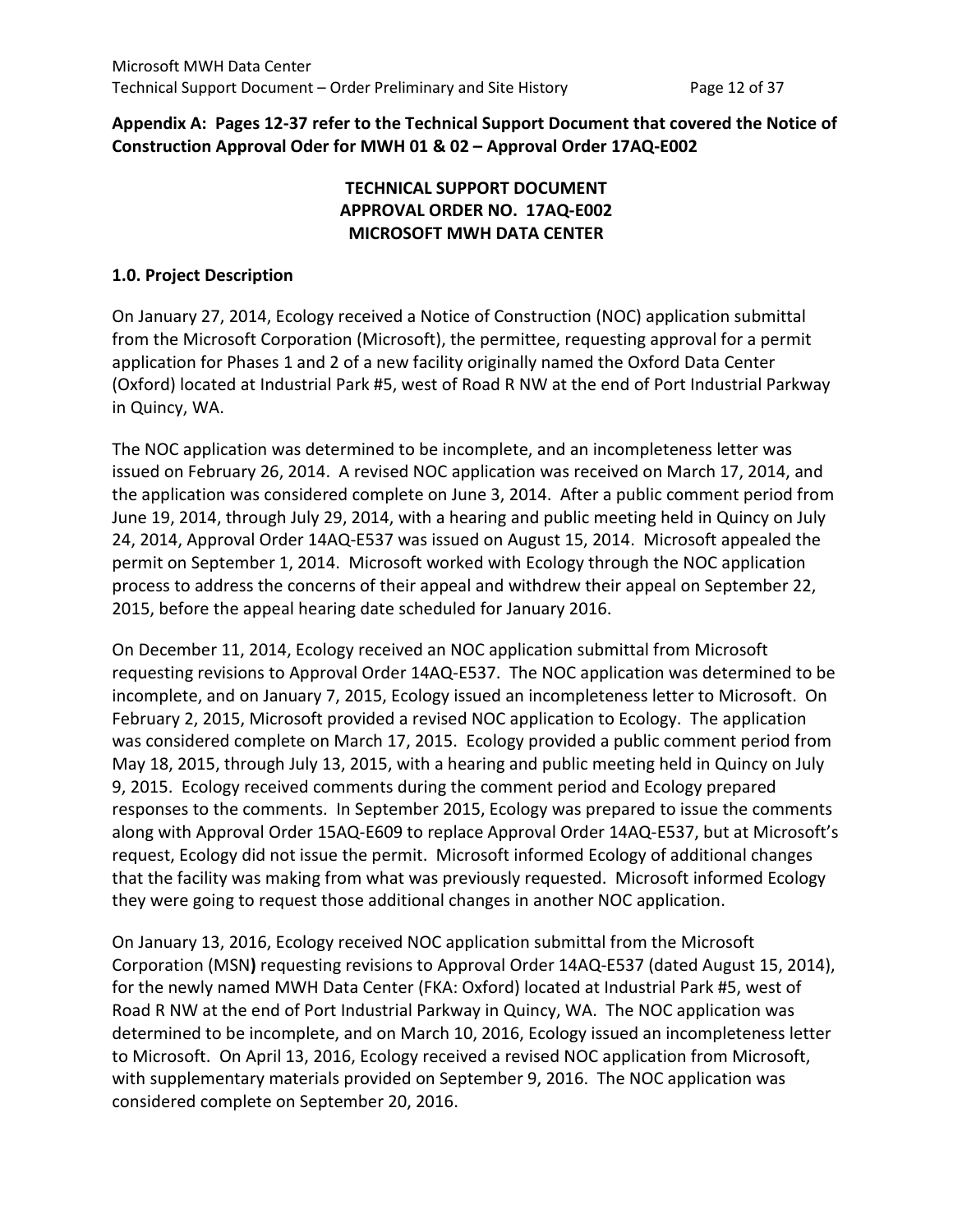The following information comprises the legal description of the facility provided by the applicant:

LOTS 2, 3, 4, 5, AND TRACT A, AMENDED PORT DISTRICT INDUSTRIAL PARK NO. 6 BINDING SITE PLAN, ACCORDING TO THE BINDING SITE PLAN THEREOF FILED IN VOLUME 2 OF BINDING SITE PLANS, PAGES 64 AND 65, RECORDS OF GRANT COUNTY, WASHINGTON. FARM UNITS 216 AND 217, IRRIGATION BLOCK 73, OXFORD BASIN PROJECT, ACCORDING TO THE PLAT THEROF FILED NOVEMBER 29, 1951, RECORDS OF GRANT COUNTY, WASHINGTON. STARTING AT THE NORTHWEST CORNER OF SAID FARM UNIT 216, IRRIGATION BLOCK 73, THE TRUE POINT OF BEGINNING, THENCE 173 (feet) EAST ALONG THE NORTH LINE OF SAID FARM UNIT; THENCE 242 FEET SOUTH OF A LINE PERPENDICULAR TO THE NORTH LINE OF SAID FARM UNIT; THENCE WEST 173 FEET; THENCE NORTH 242 FEET TO THE TRUE POINT OF BEGINNING.

In the revised permit, Ecology has concluded that this project has satisfied all NOC requirements including those regarding second tier analysis for two toxic air pollutants (TAPs) (diesel engine exhaust particulate (DEEP) and nitrogen dioxide  $(NO<sub>2</sub>)$ ). The previous Approval Order (14AQ-E537) is rescinded and replaced entirely with this Approval Order.

MWH will contain four Phase 1 activity zone (AZ) buildings designated AZA, AZB, AZC, AZD, four core network room (CNR) buildings, an administrative building, and four Phase 2 activity zone buildings designated AZA, AZB, AZC, AZD. MWH Phases 1 & 2 will have forty (40) Caterpillar Model 3516C-HD-TA diesel powered electric emergency generators in the activity zone buildings with a power rating of 2.5 MWe per generator, four (4) Caterpillar Model 3516C-TA diesel powered electric emergency generators in the CNR buildings with a power rating of 2.0 MWe per generator, and one (1) Caterpillar Model C27ATAAC diesel powered electric emergency generator in the administrative building with a power rating of 0.75 MWe.

Eight (8) of the 40 combined Phases 1 and 2 engines rated 2.5 MWe will be reserve emergency generators (reserve engines). The words "engine" or "generator" are used synonymously through the remainder of this permit to refer to the overall unit.

Each cooling tower has four cells and four fans. Each of the eight activity zone building will have four cooling towers for a total of thirty-two (32) SPX-Marley model MD5008PAF2 cooling towers. Each of the thirty-two individual cooling towers has a design recirculation rate of 950 gallons per minute (gpm) and an airflow rate of 143,600 cubic feet per minute (cfm).

## **1.1. Potential to Emit for Criteria Pollutants and TAPS**

Table 1 contains potential to emit (PTE) estimates. To achieve these emissions levels as listed in the permit, the permit requires that each engine must be equipped with selective catalytic reduction (SCR) and catalyzed diesel particulate filter (DPF) air pollution controls to meet the emission requirements of EPA Tier 4 engines.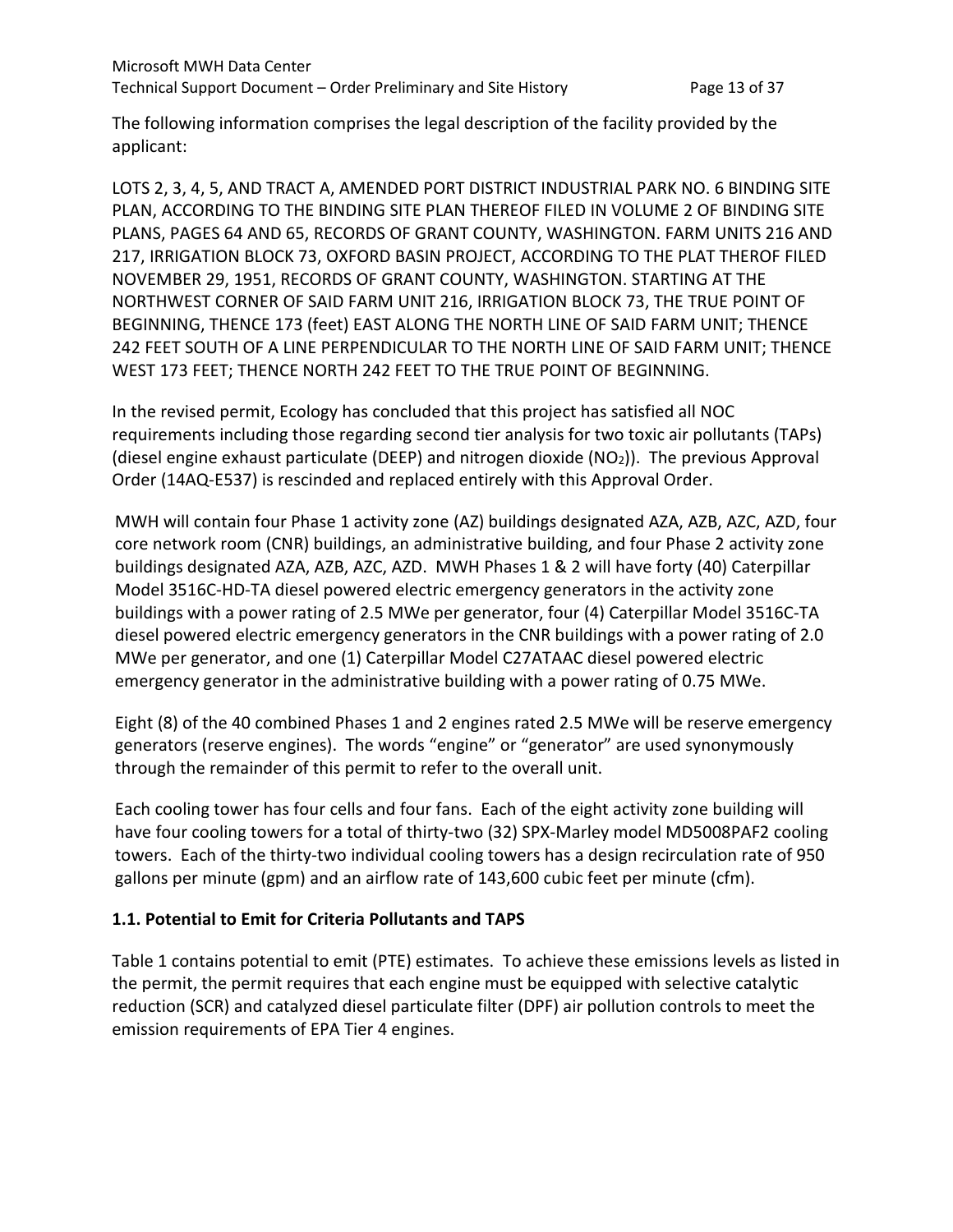|                                    |                                                  | <b>Facility</b>             |                   |
|------------------------------------|--------------------------------------------------|-----------------------------|-------------------|
| <b>Pollutant</b>                   | <b>Emission Factor</b>                           | <b>Potential to</b><br>Emit | <b>References</b> |
|                                    | Units = $g/kW-hr$                                |                             |                   |
| <b>Criteria Pollutants</b>         | (except where noted)                             | (TPY)                       |                   |
|                                    |                                                  |                             | (a)               |
| NO <sub>x</sub>                    | (0.67) and Caterpillar based<br>emission factors | 33.0                        | $(b)$ , $(e)$     |
|                                    | (0.19) and Caterpillar based                     |                             |                   |
| <b>VOC</b>                         | emission factors                                 | 1.033                       | (a), (b), (e)     |
| CO                                 | (3.5) and Caterpillar based                      | 7.3                         | (b)               |
|                                    | emission factors                                 |                             |                   |
|                                    | (0.03) and Caterpillar based                     |                             |                   |
| PM <sub>2.5</sub>                  | emission factors                                 | 3.8                         | (b), (j)          |
|                                    | (See note j for cooling                          |                             |                   |
|                                    | towers)                                          |                             |                   |
| $PM_{10}$                          | NA (See note j for cooling                       | 13.6                        | (f), (j)          |
|                                    | towers)                                          |                             |                   |
| SO <sub>2</sub>                    | 15 ppm                                           | 0.069                       | (c)               |
| Lead                               | <b>NA</b>                                        | Negligible                  | (d)               |
| Ozone                              | <b>NA</b>                                        | <b>NA</b>                   | (e)               |
| <b>Toxic Air Pollutants (TAPS)</b> | Units = lb/MMBTU<br>(except where noted)         |                             | (a)               |
|                                    | $(0.67 g/Kw-hr)$ and                             |                             |                   |
| Primary NO <sub>2</sub>            | Caterpillar based emission                       | 3.3                         | $(b)$ , $(h)$     |
|                                    | factors.                                         |                             |                   |
| Ammonia                            | 15ppmv                                           | 1.14                        | (b), (g)          |
|                                    | $(0.03 g/kW-hr)$ and                             |                             |                   |
| Diesel Engine Exhaust              | Caterpillar based emission                       | 0.814                       | $(b)$ , $(f)$     |
| Particulate (DEEP)                 | factors                                          |                             |                   |
|                                    |                                                  |                             |                   |
|                                    | $(3.5 g/kW-hr)$ and                              |                             |                   |
| Carbon monoxide                    | Caterpillar based emission                       | 7.3                         | (b)               |
|                                    | factors                                          |                             |                   |
| Sulfur dioxide                     | 15 ppm                                           | 0.069                       | (c)               |

# **Table 1. Potential To Emit For Phases 1 & 2 (TPY)**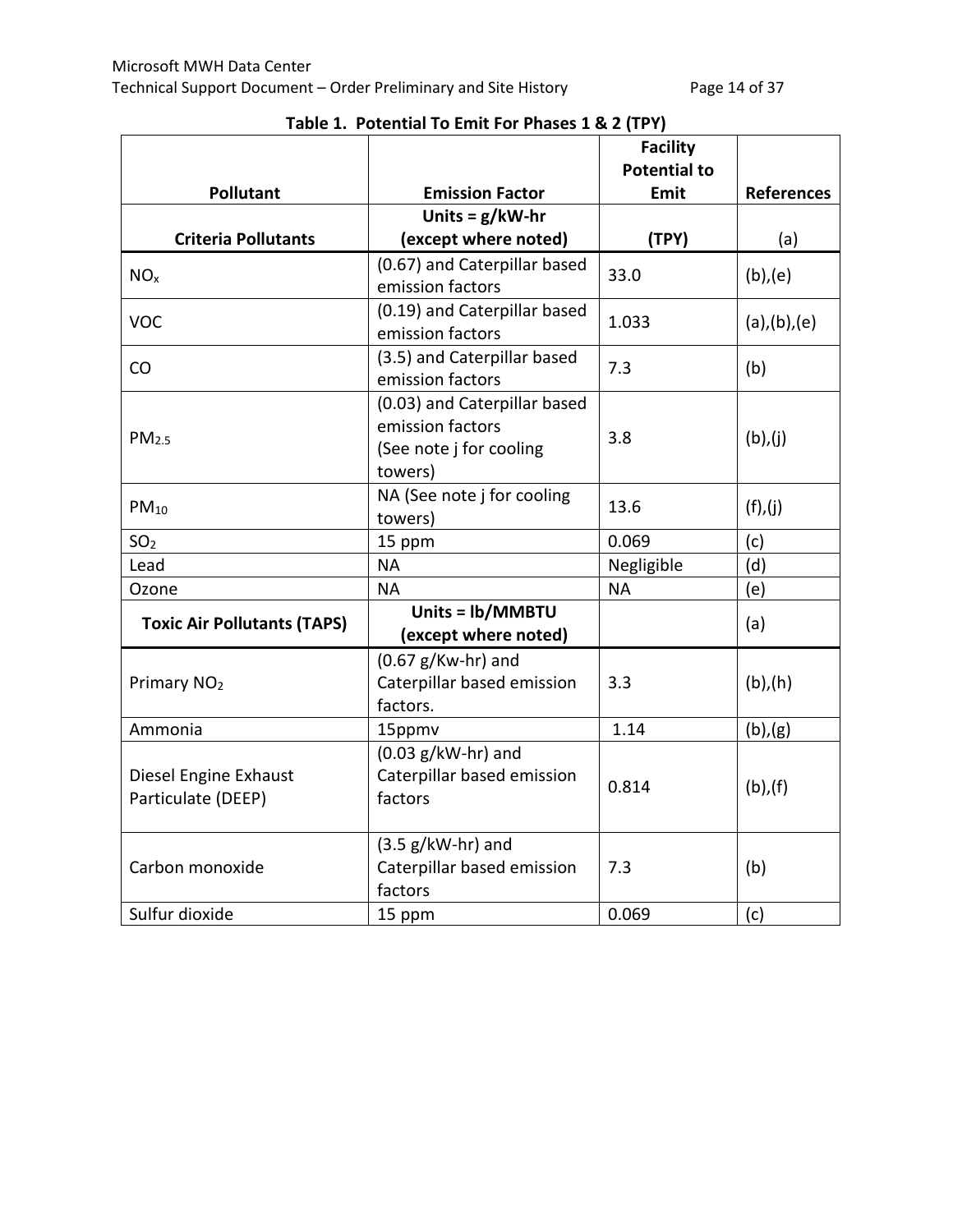|                       |                        | <b>Facility</b>     |                   |
|-----------------------|------------------------|---------------------|-------------------|
|                       |                        | <b>Potential to</b> |                   |
| <b>Pollutant</b>      | <b>Emission Factor</b> | Emit                | <b>References</b> |
| Benzene               | 7.76E-04               | 3.5E-03             | (i)               |
| Toluene               | 2.81E-04               | 1.3E-03             | (i)               |
| Xylenes               | 1.93E-04               | 8.6E-04             | (i)               |
| 1,3 Butadiene         | 3.91E-05               | 1.8E-04             | (i)               |
| Formaldehyde          | 7.89E-05               | 3.5E-04             | (i)               |
| Acetaldehyde          | 2.52E-05               | 1.1E-04             | (i)               |
| Acrolein              | 7.88E-06               | 3.5E-05             | (i)               |
| Benzo(a)Pyrene        | 2.57E-07               | 1.2E-06             | (i)               |
| Benzo(a)anthracene    | 6.22E-07               | 2.8E-06             | (i)               |
| Chrysene              | 1.53E-06               | 6.9E-06             | (i)               |
| Benzo(b)fluoranthene  | 1.11E-06               | 5.0E-06             | (i)               |
| Benzo(k)fluoranthene  | 2.18E-07               | 9.8E-07             | (i)               |
| Dibenz(a,h)anthracene | 3.46E-07               | 1.6E-06             | (i)               |
| Ideno(1,2,3-cd)pyrene | 4.14E-07               | 1.9E-06             | (i)               |
| Napthalene            | 1.30E-04               | 5.8E-04             | (i)               |
| Propylene             | 2.79E-03               | 1.3E-02             | (i)               |
| Fluoride              | $0.31$ mg/L            | 4.8E-03             | (j)               |
| Manganese             | $0.03$ mg/L            | 4.6E-04             | (j)               |
| Copper                | $0.01$ mg/L            | 1.6E-04             | (j)               |
| Chloroform            | 0.0004 mg/L            | 2.6E-04             | (k)               |
| Bromodichloromethane  | 0.0004 mg/L            | 2.6E-04             | (k)               |
| <b>Bromoform</b>      | $0.0105$ mg/L          | 6.9E-03             | (k)               |

(a) The list of EPA criteria pollutants that have related National Ambient Air Quality Standards (NAAQS). VOC is not a criteria pollutant but is included here per note (e). Toxic Air Pollutants (TAPs) are defined as those in WAC 173-460. Greenhouse gas is not a criteria pollutant or a TAP and is exempt from minor New Source Review requirements per WAC 173-400-110(5)(b).

(b) Potential to Emit (PTE) estimates are based on one or more of the following: manufacturer 5-load final Tier 4 compliant engine test data (for NOx, VOC, CO, and PM2.5), Caterpillar test data, 1.20 safety factor, and applicable cold start (CS) factors for catalyst warmup periods and black puff factors from California Energy Commission's *Air Quality Implications of Backup Generators in California"* CEC-500-2005-049; July 2005 (see section 2.1.2).

(c) Applicants estimated emissions based on fuel sulfur mass balance assuming 0.00150 weight percent sulfur fuel.

(d) EPA's AP-42 document does not provide an emission factor for lead emissions from diesel-powered engines. Lead emissions are presumed to be negligible.

(e) Ozone is not emitted directly into the air, but is created when its two primary components, volatile organic compounds (VOC) and oxides of nitrogen (NOx), combine in the presence of sunlight. *Final Ozone NAAQS Regulatory Impact Analysis EPA-452/R-08-003*, March 2008, Chapter 2.1. [http://www.epa.gov/ttnecas1/regdata/RIAs/452\\_R\\_08\\_003.pdf](http://www.epa.gov/ttnecas1/regdata/RIAs/452_R_08_003.pdf)

(f) All PM emissions from the generator engines are considered PM<sub>2.5</sub>, and all PM<sub>2.5</sub> from the generator engines is considered DEEP.

- (g) Based on 15 parts per million volume-dry (ppmvd) emission factor and facility operating parameters.
- (h) NO2 is assumed to be 10% of total NOx emitted.
- (i) EPA AP-42 § 3.3 or 3.4 from: Emissions Factors & AP 42, Compilation of Air Pollutant Emission Factors [http://www.epa.gov/ttn/chief/ap42/.](http://www.epa.gov/ttn/chief/ap42/)

(j) Trace metals in city industrial wastewater as provided in application for cooling tower emissions. Total particulate matter from cooling towers based on the following study: *Calculating Realistic PM10 Emissions from Cooling Towers", Reisman and Frisbie, Environmental Progress, July 2002.*

(k) Concentration in cooling tower makeup water as provided in application for cooling tower emissions.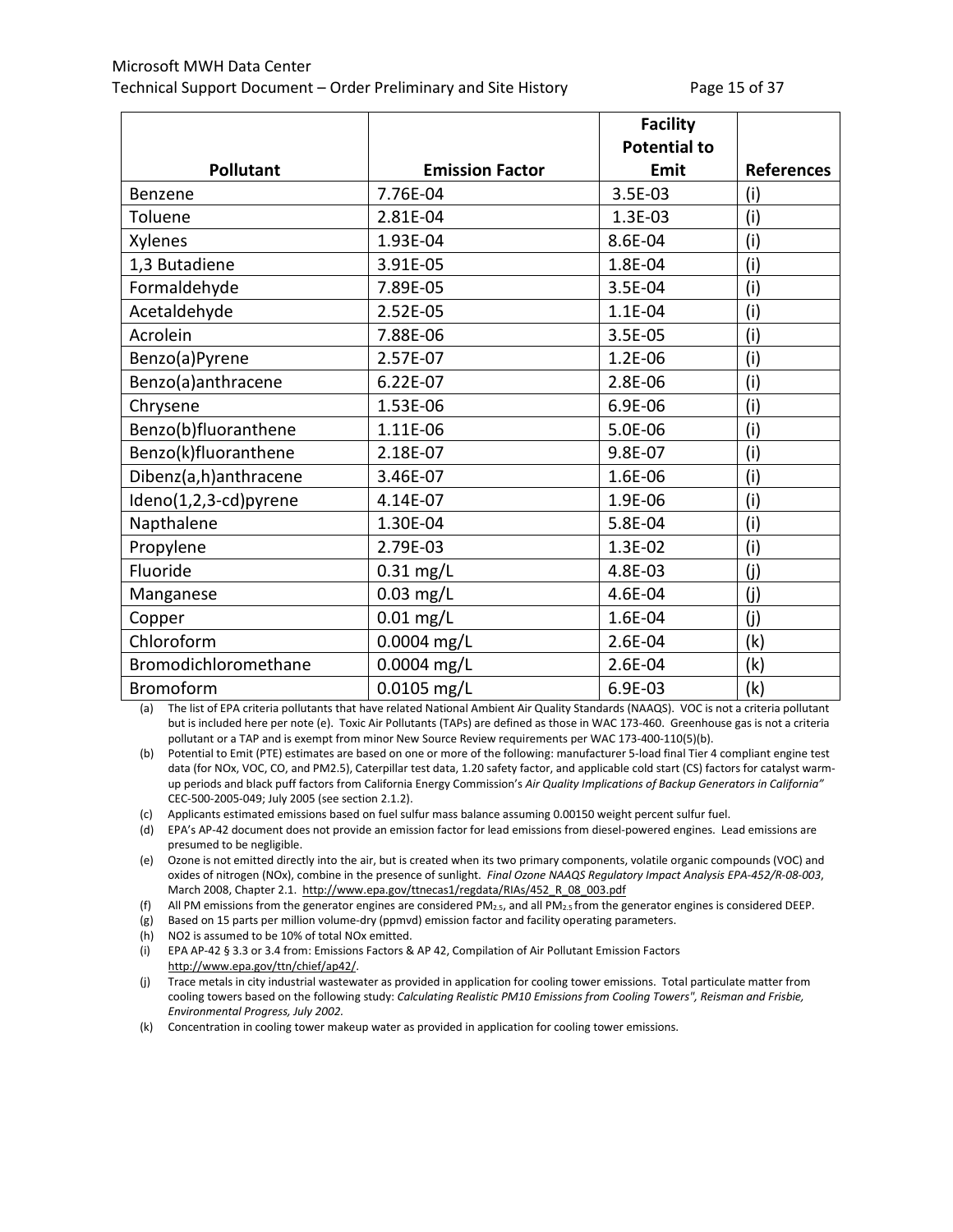#### **1.2. Maximum Operation Scenarios Based on Final Tier 4 Compliant Engines**

Cold start adjustment factors are used to approximate the additional emissions from cold engines burning off the accumulated fuel and crankcase oil on cold cylinders. The VOC cold start factor adjustments for these calculations are provided below:

| Load | <b>Spike Area</b><br>(ppm-sec) | <b>Steady-State Area</b><br>(ppm-sec) | <b>Total Area</b><br>(ppm-sec) | <b>Black Puff Factor</b> |  |  |
|------|--------------------------------|---------------------------------------|--------------------------------|--------------------------|--|--|
| 10%  | 6300                           | 27000                                 | 33300                          | 1.189                    |  |  |
| 80%  | 6300                           | 18000                                 | 24300                          | 1.259                    |  |  |
| 100% | 6300                           | 18000                                 | 24300                          | 1.259                    |  |  |

**VOC Black Puff Cold-Start Adjustment Factors**

The CO cold start factor adjustments for these calculations are provided below:

| Load | <b>Spike Area</b><br>(ppm-sec) | <b>Steady-State Area</b><br>(ppm-sec) | <b>Total Area</b><br>(ppm-sec) | <b>Black Puff Factor</b> |  |
|------|--------------------------------|---------------------------------------|--------------------------------|--------------------------|--|
| 10%  | 15000                          | 18000                                 | 33000                          | 1.455                    |  |
| 80%  | 15000                          | 12000                                 | 27000                          | 1.556                    |  |
| 100% | 15000                          | 12000                                 | 27000                          | 1.556                    |  |

#### **CO Black Puff Cold-Start Adjustment Factors**

A NO<sub>x</sub> cold start factor of 1.0 was assumed because California Energy Commission tests (see "*Air Quality Implications of Backup Generators in California"* CEC-500-2005-049; July 2005); do not show short-term  $NO<sub>X</sub>$  spikes during cold starts.

Other cold-start related adjustments were also included in the application to account for heatup times for catalysts in the add-on controls (see Section 4 regarding add-on controls) listed below.

|                                               | <u>catalyot belay cola otal thalaothicht</u>                                                     |                                                                                                                                                          |
|-----------------------------------------------|--------------------------------------------------------------------------------------------------|----------------------------------------------------------------------------------------------------------------------------------------------------------|
| <b>Control Device</b>                         | <b>Applicability</b>                                                                             | Adjustment                                                                                                                                               |
| SCR catalyst and<br>DPF oxidation<br>catalyst | Cold start under idle load<br>(less than or equal to<br>10%) for VOC, CO, and<br>NO <sub>x</sub> | 15 minutes at emission levels equivalent of<br>generator equipped with Tier 2 level<br>emission controls followed by final Tier 4<br>compliant emissions |
| SCR catalyst and<br>DPF oxidation<br>catalyst | Cold start under high<br>load for VOC, CO, and<br>NO <sub>x</sub>                                | 10 minutes at emission levels equivalent of<br>generator equipped with Tier 2 level<br>emission controls followed by final Tier 4<br>compliant emissions |

#### **Catalyst Delay Cold Start Adjustment**

Ecology also asked Microsoft to demonstrate compliance with the NAAQS during a worst-year scenario with the following set of assumptions: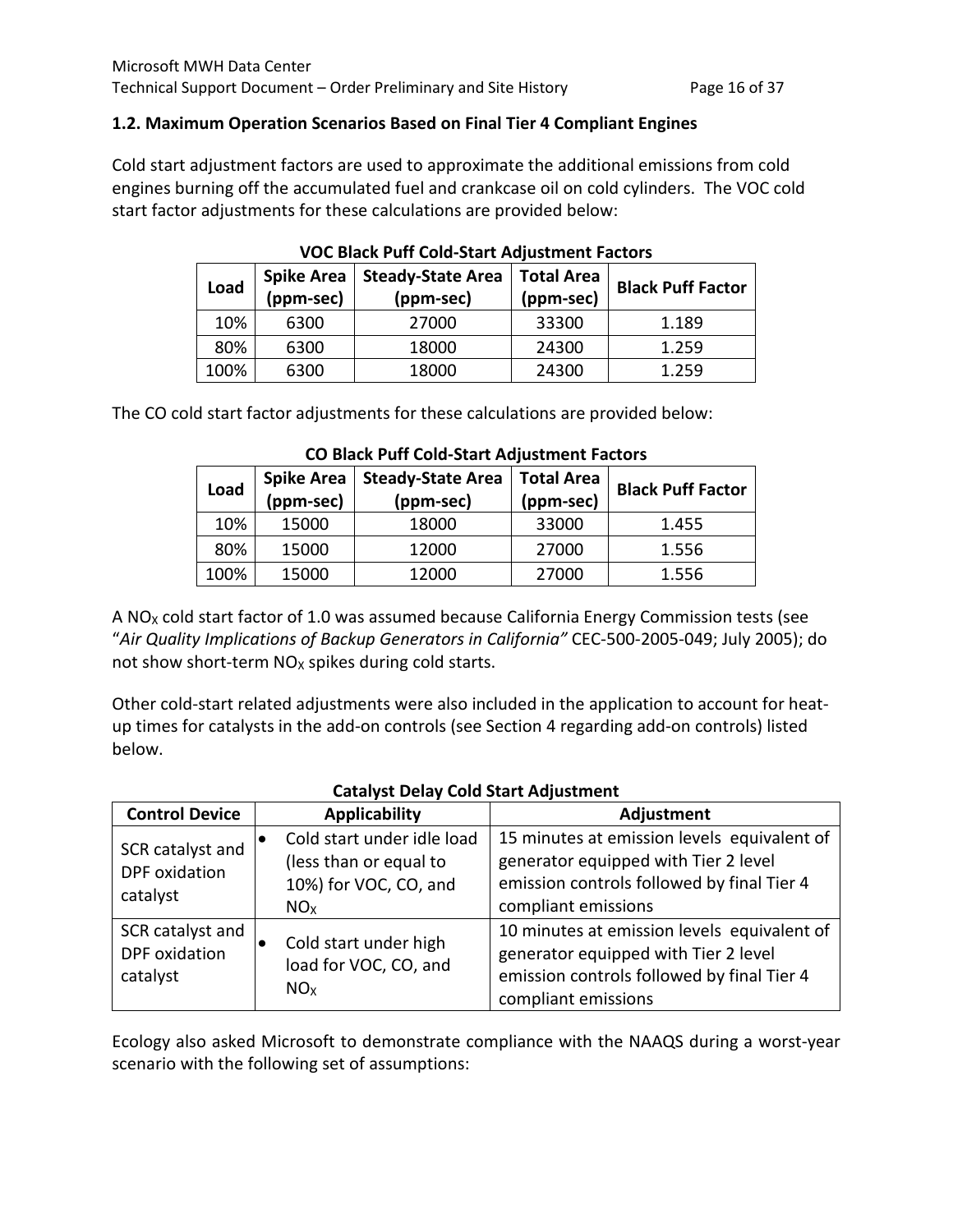- All primary emergency generators operating for 256 hours in the single worst-case year (three times the permitted 3-year rolling value of 86 hours per year).
- All reserve emergency generators operating for 120 hours for scheduled testing in the single worst-case year (three times the permitted 3-year rolling value of 40 hours per year).
- Commissioning of 18 generators in the single worst-case year.
- Conducting four stack emission test in the single worst-case year.

Although this scenario is unlikely and would only occur in one year, Microsoft has shown that the facility emissions would still comply with the NAAQS (See Section 5 of this TSD).

#### **2.0. APPLICABLE REQUIREMENTS**

The proposal by Microsoft qualifies as a new source of air contaminants as defined in Washington Administrative Code (WAC) 173-400-110 and WAC 173-460-040, and requires Ecology approval. The installation and operation of the MWH Data Center is regulated by the requirements specified in:

## **2.1. Chapter 70.94 Revised Code of Washington (RCW), Washington Clean Air Act,**

**2.2. Chapter 173-400 Washington Administrative Code (WAC), General Regulations for Air Pollution Sources,**

## **2.3. Chapter 173-460 WAC, Controls for New Sources of Toxic Air Pollutants, and**

## **2.4. 40 CFR Part 60 Subpart IIII and 40 CFR 63 Subpart ZZZZ\* (\* See section 3.4.2)**

All state and federal laws, statutes, and regulations cited in this approval shall be the versions that are current on the date the final approval order is signed and issued.

## **2.4.1. Support for permit Approval Condition 2.1 regarding applicability of 40 CFR Part 60 Subpart IIII:**

As noted in the applicability section of 40CFR1039 (part 1039.1.c), that regulation applies to non-road compression ignition (diesel) engines and; *(c) The definition of nonroad engine in 40 CFR 1068.30 excludes certain engines used in stationary applications.* According to the definition in 40CFR1068.30(2)(ii): *An internal combustion engine is not a nonroad engine if it meets any of the following criteria: The engine is regulated under 40 CFR part 60, (or otherwise regulated by a federal New Source Performance Standard promulgated under section 111 of the Clean Air Act (42 U.S.C. 7411)).* Because the engines at MWH are regulated under 40CFR60 subpart IIII (per 40CFR60.4200), they are not subject to 40CFR1039 requirements except as specifically required within 40CFR60.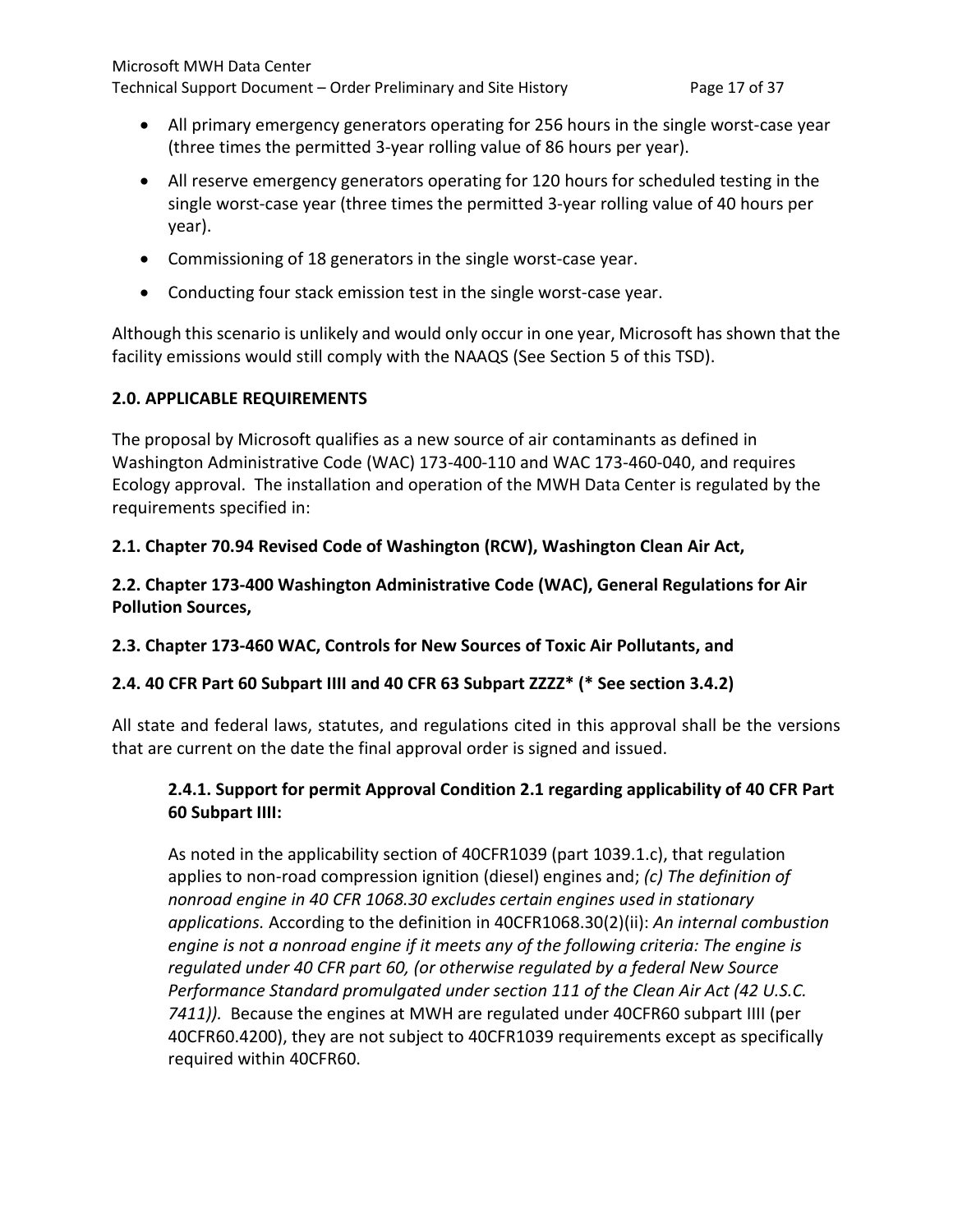Some emergency engines with lower power rating are required by 40CFR60 to meet 40CFR1039 Tier 4 emission levels, but not emergency engines with ratings that will be used at MWH (0.750 MWe, 2.0 MWe, and 2.5 MWe). Instead, 40CFR60 requires the engines at MWH to meet the Tier 2 emission levels of 40CFR89.112 (see section 4 with respect to add-on controls). The applicable sections of 40CFR60 for engine owners are pasted below in italics with bold emphasis on the portions requiring Tier 2 emission factors for emergency generators such as those at MWH:

*§60.4205 What emission standards must I meet for emergency engines if I am an owner or operator of a stationary CI internal combustion engine?*

*(b) Owners and operators of 2007 model year and later emergency stationary CI ICE with a displacement of less than 30 liters per cylinder that are not fire pump engines must comply with the emission standards for new nonroad CI engines in §60.4202* (see below), *for all pollutants, for the same model year and maximum engine power for their 2007 model year and later emergency stationary CI ICE.*

(Note: Based on information provided by the applicant, MWH will use the following engines specifications: August, 2013 Caterpillar Model C27ATAAC rated 0.75 MWe; February 2013 Caterpillar Model 3516C-TA rated 2.0 MWe; November 2012, Caterpillar Model 3516C-HD-TA rated 2.5 MWe. Based on these specifications, the 0.750 MWe engine has 27.03 liters displacement over 12 cylinders, or 2.25 liters per cylinder; the 2.0 MWe engines have 69.00 liters displacement over 16 cylinders, or 4.31 liters per cylinder; and the 2.5 MWe engines have 78.08 liters displacement over 16 cylinders, or 4.88 liters per cylinder. Thus, because the specified engines at MWH will all have a displacement of less than 30 liters per cylinder, and are for emergency purposes only, they are required to meet *§60.4202* manufacturer requirements listed below).

## *§60.4202 What emission standards must I meet for emergency engines if I am a stationary CI internal combustion engine manufacturer?*

*(a) Stationary CI internal combustion engine manufacturers must certify their 2007 model year and later emergency stationary CI ICE with a maximum engine power less than or equal to 2,237 KW (3,000 HP) and a displacement of less than 10 liters per cylinder that are not fire pump engines to the emission standards specified in paragraphs (a)(1) through (2) of this section.*

*(1) For engines with a maximum engine power less than 37 KW (50 HP):*

*(i) The certification emission standards for new nonroad CI engines for the same model year and maximum engine power in 40 CFR 89.112 and 40 CFR 89.113 for all pollutants for model year 2007 engines, and*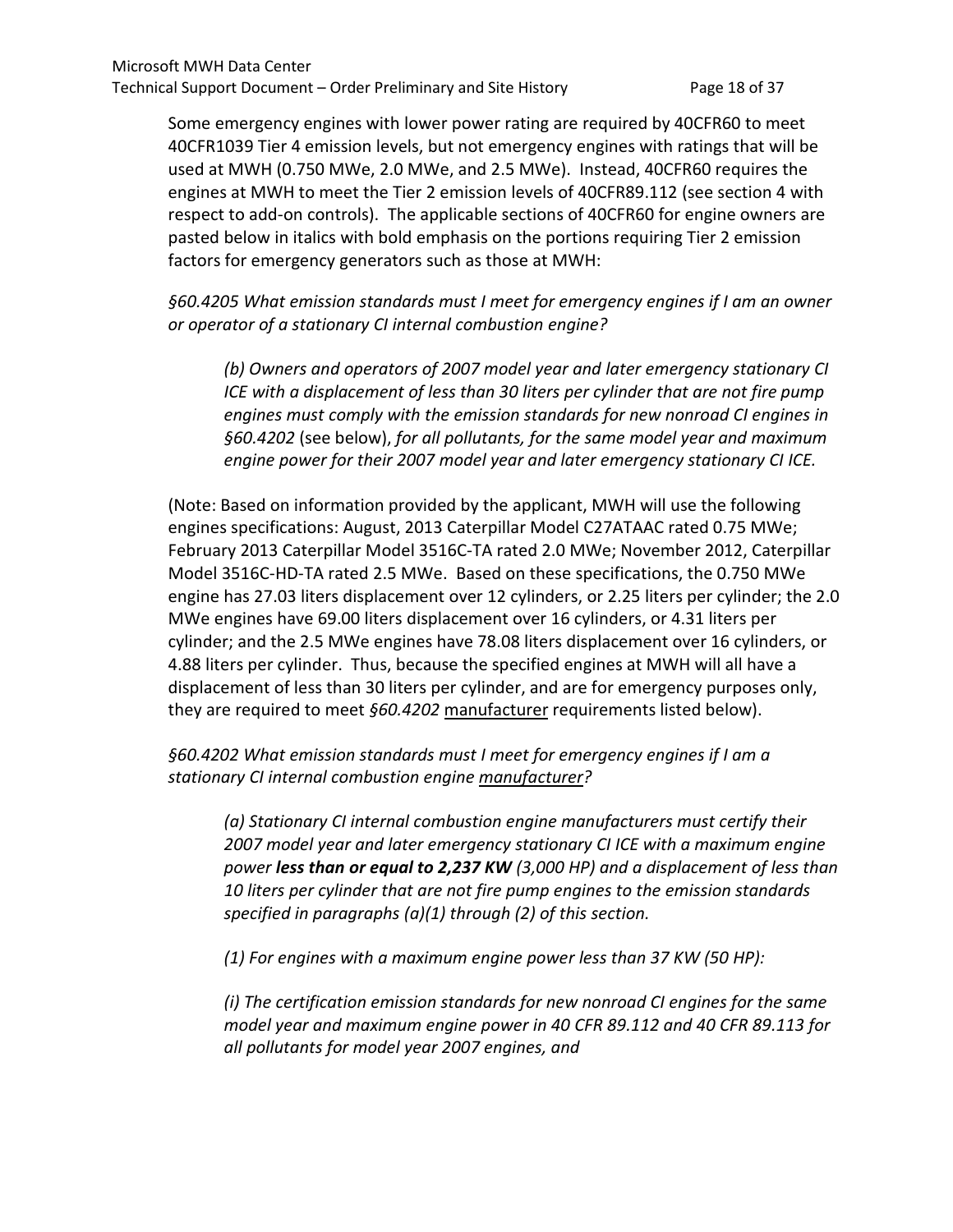*(ii) The certification emission standards for new nonroad CI engines in 40 CFR 1039.104, 40 CFR 1039.105, 40 CFR 1039.107, 40 CFR 1039.115, and table 2 to this subpart, for 2008 model year and later engines.*

## *(2) For engines with a maximum engine power greater than or equal to 37 KW (50 HP), the certification emission standards for new nonroad CI engines for the same model year and maximum engine power in 40 CFR 89.112 and 40 CFR 89.113 for all pollutants beginning in model year 2007.*

(Note: Thus, as outlined in previous note, and based on the power ratings listed in *40 CFR 60.4202(a),* the 0.75 MWe and 2.0 MWe engines at MWH are required to meet the applicable 40 CFR 89 Tier 2 emission standards.)

*(b) Stationary CI internal combustion engine manufacturers must certify their 2007 model year and later emergency stationary CI ICE with a maximum engine power greater than 2,237 KW (3,000 HP) and a displacement of less than 10 liters per cylinder that are not fire pump engines to the emission standards specified in paragraphs (b)(1) through (2) of this section.*

*(1) For 2007 through 2010 model years, the emission standards in table 1 to this subpart, for all pollutants, for the same maximum engine power.*

# *(2) For 2011 model year and later, the certification emission standards for new nonroad CI engines for engines of the same model year and maximum engine power in 40 CFR 89.112 and 40 CFR 89.113 for all pollutants.*

(Note: Thus, as outlined previously, and based on the power ratings listed in *40 CFR 60.4202(b),* the 2.5 MWe engines at MWH are required to meet the applicable 40CFR89 Tier 2 emission standards.)

# **2.4.2. Support for permit Approval Condition 1.2 regarding applicability of 40 CFR 60.4211(f):**

The emergency engine generators approved for operation by the Order are to be used solely for those purposes authorized for emergency generators under 40 CFR 60, Subpart IIII. The permit allows emergency use consistent with the hourly operation requirements described in 40 CFR 60.4211(f), except that there shall be no operation of this equipment to produce power for demand-response arrangements, peak shaving arrangements, nor to provide power as part of a financial arrangement with another entity, nor to supply power to the grid. Operating generators for uses beyond what is allowed in Approval Condition 1.2 goes beyond the intended use of emergency generators for data center back-up power only. Approval Condition 1.2 is consistent with the provisions of other data center permits in Quincy.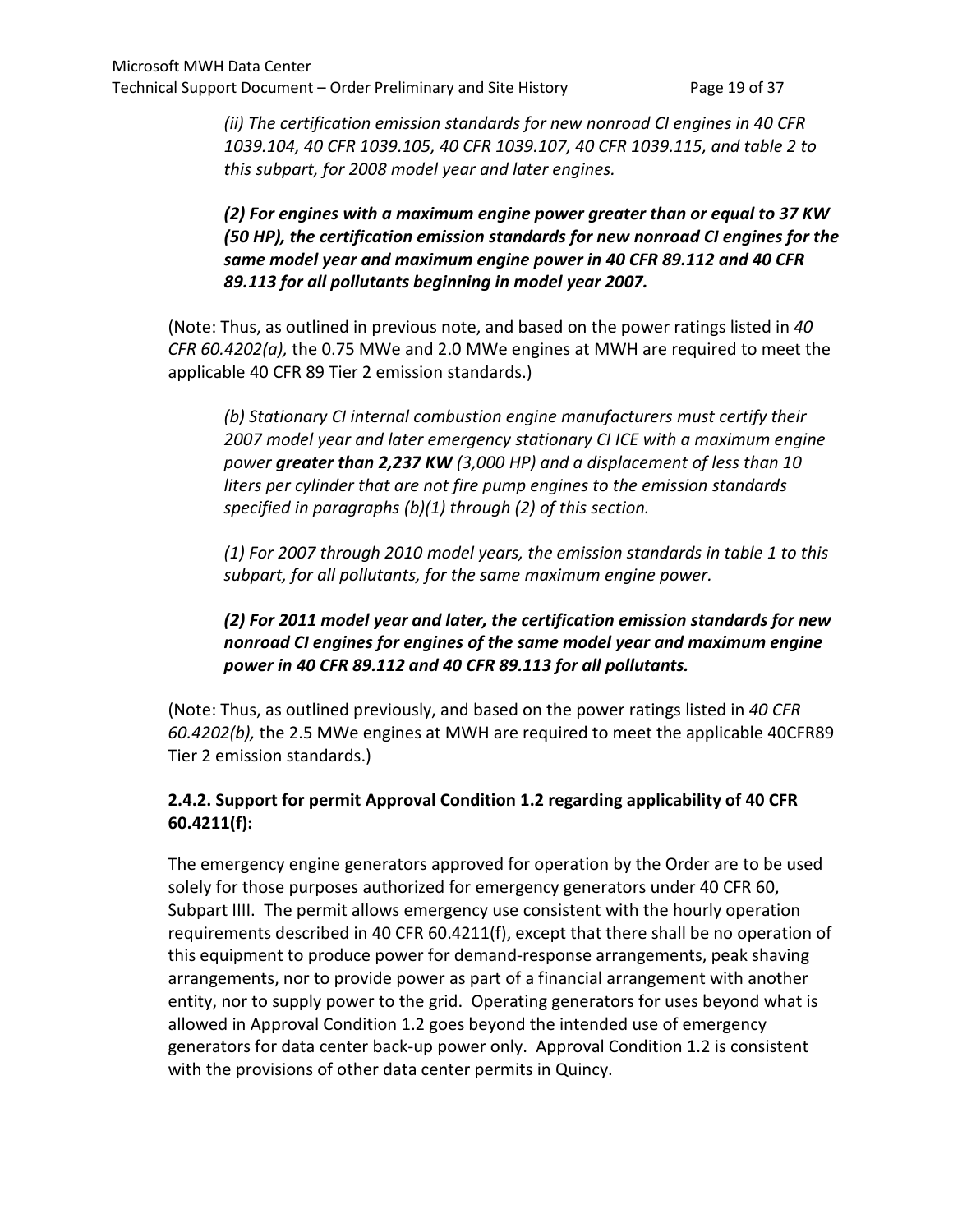## **2.4.3. Support for Approval Condition 8.5.3. This Condition is required for the following reasons (but not necessarily limited to these reasons only):**

Recording the reason for operating engines is consistent with the provisions of other data center permits in Quincy. In order to demonstrate compliance with 40 CFR 60.4211(f), this Approval Condition requires that Microsoft record the reason for operating the engines at the MWH Data Center (including for emergency use). In addition to demonstrating compliance 40 CFR 60.4211(f), this condition is also required to show compliance with Approval Conditions 1.2 and 3.2., and because of its importance to Ecology and the Quincy community. Condition 8.6.3 simplifies recording the purpose of engine use to recording only the following reasons for operating: EMERGENCY SITUATIONS, STACK TESTING, COMMISSIONING, MAINTENANCE CHECKS, READINESS TESTING, DEVIATION OF VOLTAGE OR FREQUENCY, or UNSPECIFIED NON-EMERGENCY SITUATIONS. 40 CFR 60.4211(f)(2), allows up to 100 hours of engine operation per calendar year. Per 40 CFR 60.4211(f)(3), up to 50 hours of engine operation per calendar year of "UNSPECIFIED NON-EMERGENCY SITUATIONS" can be used, but those hours must be borrowed from the 100 hours allowed under 40CFR60.4211(f)(2).

## **2.4.4. Support for complying with 40 CFR 63 Subpart ZZZZ from Section 3 of TSD:**

According to section 40 CFR 63 Subpart ZZZZ section 636590 part (c) and (c)(1), sources such as this facility, are required to meet the requirements of 40 CFR 60 IIII and "*no further requirements apply for such engines under this* (40 CFR 63 Subpart ZZZZ) *part."*

## **3.0. Source Testing**

Source testing requirements and test method options outlined in Table 4 of the Approval Order requires a five-load test for PM, NO<sub>x</sub>, CO, and VOC. PM is considered to be DEEP at size PM<sub>2.5</sub> or smaller, which tests only for the filterable particulate matter to be consistent with California Code of Regulations § 93115.14 *ATCM for Stationary CI Engines – Test Methods* (measuring front half particulate only).

Ecology is including a conditional test method (CTM) option for ammonia in the permit, because it is an EPA method (EPA CTM-027) that Ecology considers a viable test option to review performance of SCR catalyst beds and ammonia injection (slip).

Ecology also includes the partial dilution probe method from 40 CFR 1065 as an option. Use of this test more closely simulates the test that manufacturers are required to use to meet NSPS requirements, and will potentially reduce testing time compared to other test options. By reducing testing time, engine emissions from stack testing will be reduced.

For this permit, engine selection testing will be determined as follows:

# **3.1. New Engine Stack Testing**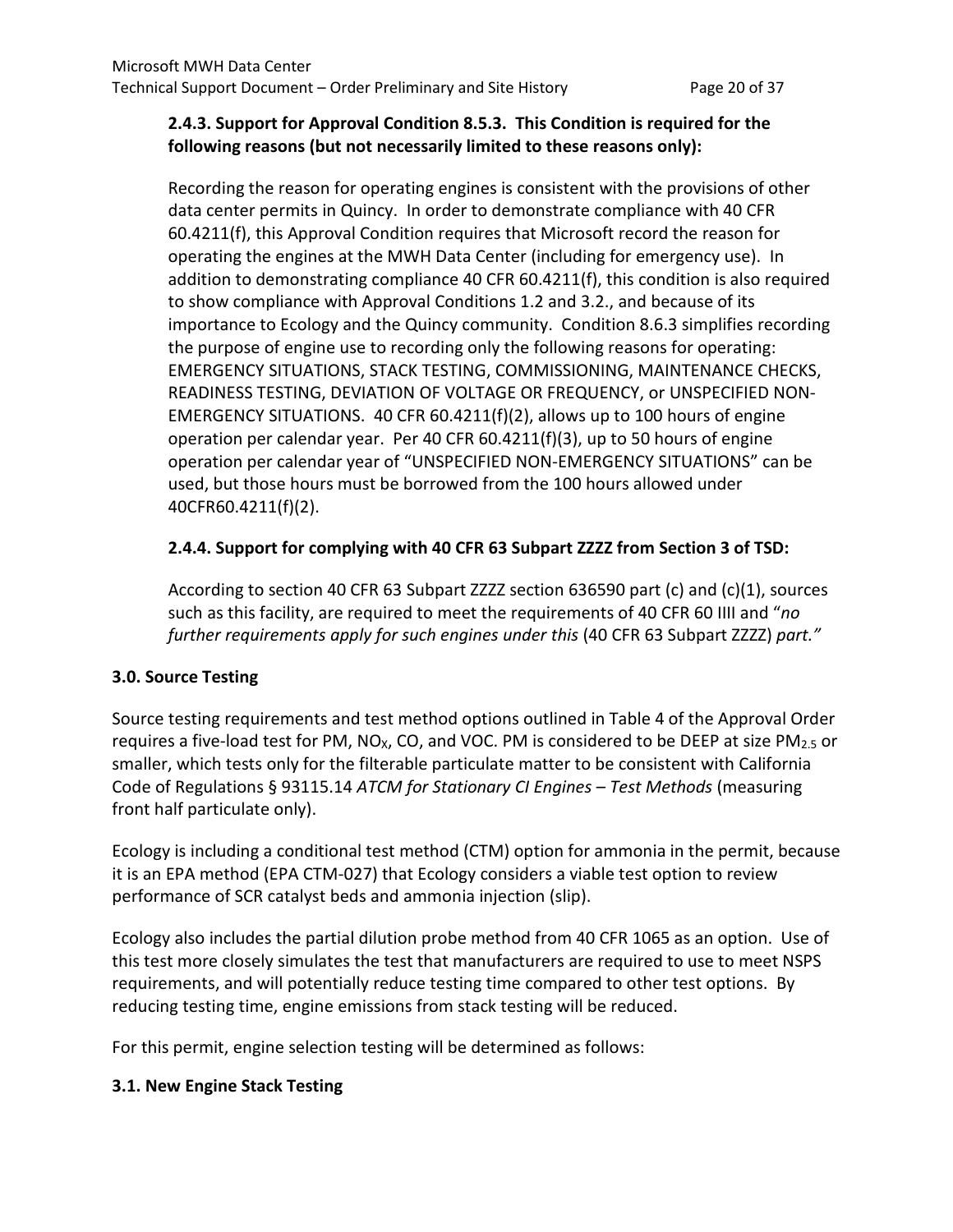Because Microsoft can utilize multiple engine manufacturer and make options, Conditions 4.2 and 4.3 require testing of at least one engine from each manufacturer and each size engine from each manufacturer, immediately after commissioning any new proposed engine. These conditions apply in addition to the testing Microsoft has performed on existing engines already installed at the time of this permit. Because Microsoft tested multiple 2.5 MWe engines in 2016, Ecology did not require additional 2.5 MWe engine testing except for at least one reserve engine as described in Condition 4.4.9. In addition, Ecology is requiring that at least one 2.0 MWe engine and the 0.75 MWe engine be tested within 12 months of the date of the permit.

# **3.2. Periodic Stack Testing**

Every 60 months after the first testing performed starting with engines tested after the date of this permit, Microsoft shall test at least one 2.5 MWe engine, including the engine with the most operating hours as long as it is a different engine from that which was tested during the previous 60 month interval testing.

## **3.3. Audit Sampling**

According to Condition 4.2, audit sampling per 40 CFR 60.8(g), may be required by Ecology at their discretion. Ecology will not require audit samples for test methods specifically exempted in 40 CFR 60.8(g) such as Methods, 7E, 10, 18, 25A, and 320. For non-exempted test methods, according to 40 CFR 60.8(g):

*"The compliance authority responsible for the compliance test may waive the requirement to include an audit sample if they believe that an audit sample is not necessary."* 

Although Ecology believes that audit sampling is not necessary for certified engines, Ecology may choose at any time to require audit sampling for any stack tests conducted. Audit sampling could include, but would not necessarily be limited to, the following test methods: Methods 5, 201A, or 202.

## **4.0. Support For Best Available Control Technology Determination**

As noted in Condition 2.2 of the Approval Order, each engine must be equipped with selective catalytic reduction (SCR) and catalyzed diesel particulate filter (DPF) controls to meet the emission requirements of EPA Tier 4 engines. Ecology does not consider this control equipment to be Best Available Control Technology (BACT) at MWH because of the reasons outlined in this section. BACT cost estimates were updated as of April 2016.

BACT is defined<sup>[1](#page-38-0)</sup> as "an emission limitation based on the maximum degree of reduction for each *air pollutant subject to regulation under chapter 70.94 RCW emitted from or which results from any new or modified stationary source, which the permitting authority, on a case-by-case basis, taking into account energy, environmental, and economic impacts and other costs, determines is achievable for such source or modification through application of production processes and* 

<span id="page-38-0"></span> $1$  RCW 70.94.030(7) and WAC 173-400-030(12).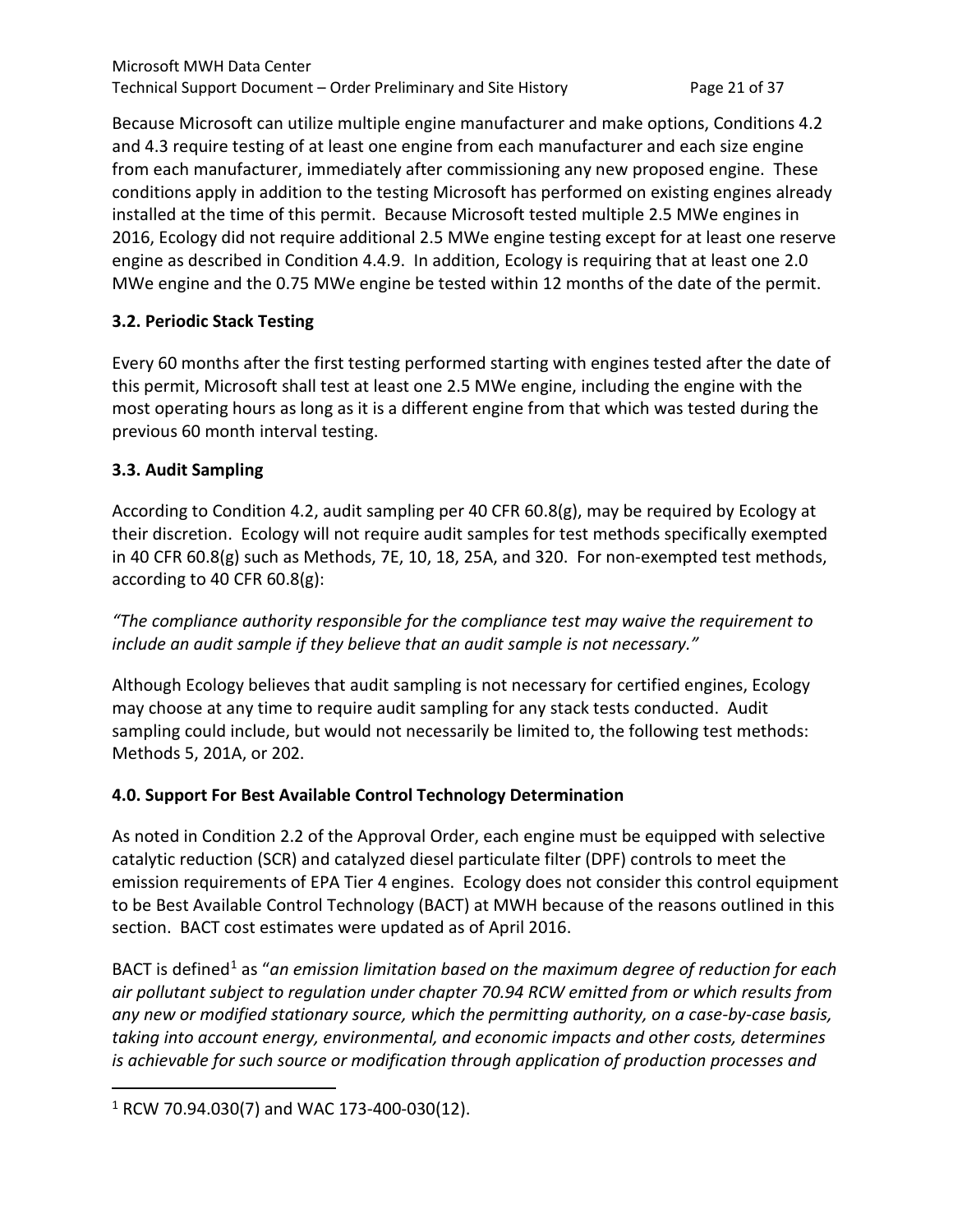#### Microsoft MWH Data Center Technical Support Document – Order Preliminary and Site History Page 22 of 37

*available methods, systems, and techniques, including fuel cleaning, clean fuels, or treatment or innovative fuel combustion techniques for control of each such pollutant. In no event shall application of the "best available control technology" result in emissions of any pollutants which will exceed the emissions allowed by any applicable standard under 40 CFR Part 60 and Part 61. If the Administrator determines that technological or economic limitations on the application of measurement methodology to a particular emissions unit would make the imposition of an emissions standard infeasible, a design, equipment, work practice, operational standard, or combination thereof, may be prescribed instead to satisfy the requirement for the application of best available control technology. Such standard shall, to the degree possible, set forth the emissions reduction achievable by implementation of such design, equipment, work practice or operation, and shall provide for compliance by means which achieve equivalent results.*

For this project, Ecology is implementing the "top-down" approach for determining BACT for the proposed diesel engines. The first step in this approach is to determine, for each proposed emission unit, the most stringent control available for a similar or identical emission unit. If that review can show that this level of control is not technically or economically feasible for the proposed source (based upon the factors within the BACT definition), then the next most stringent level of control is determined and similarly evaluated. This process continues until the BACT level under consideration cannot be eliminated by any substantial or unique technical, environmental, or economic objections.<sup>2</sup> The "top-down" approach shifts the burden of proof to the applicant to justify why the proposed source is unable to apply the best technology available. The BACT analysis must be conducted for each pollutant that is subject to new source review.

The proposed diesel engines and/or cooling towers will emit the following regulated pollutants which are subject to BACT review: nitrogen oxides (NOx), carbon monoxide (CO), volatile organic compounds (VOCs), particulate matter (PM<sub>10</sub> and PM<sub>2.5</sub>), and sulfur dioxide (SO<sub>2</sub>). BACT for toxics (tBACT) is included in Section 4.5.

## 4.1. BACT Analysis for NO<sub>X</sub> from Diesel Engine Exhaust

Microsoft reviewed EPA's RACT/BACT/LAER Clearinghouse (RBLC) database to look for controls recently installed on internal combustion engines. The RBLC provides a listing of BACT determinations that have been proposed or issued for large facilities within the United States, Canada, and Mexico.

## **4.1.1. BACT options for NOX**

Microsoft's review of the RBLC found that urea -based selective catalytic reduction (SCR) was the most stringent add-on control option demonstrated on diesel engines. The application of the SCR technology for  $NO<sub>X</sub>$  control was therefore considered the top-

<span id="page-39-0"></span><sup>&</sup>lt;sup>2</sup> J. Craig Potter, EPA Assistant Administrator for Air and Radiation memorandum to EPA Regional Administrators, "Improving New Source Review (NSR) Implementation", December 1, 1987.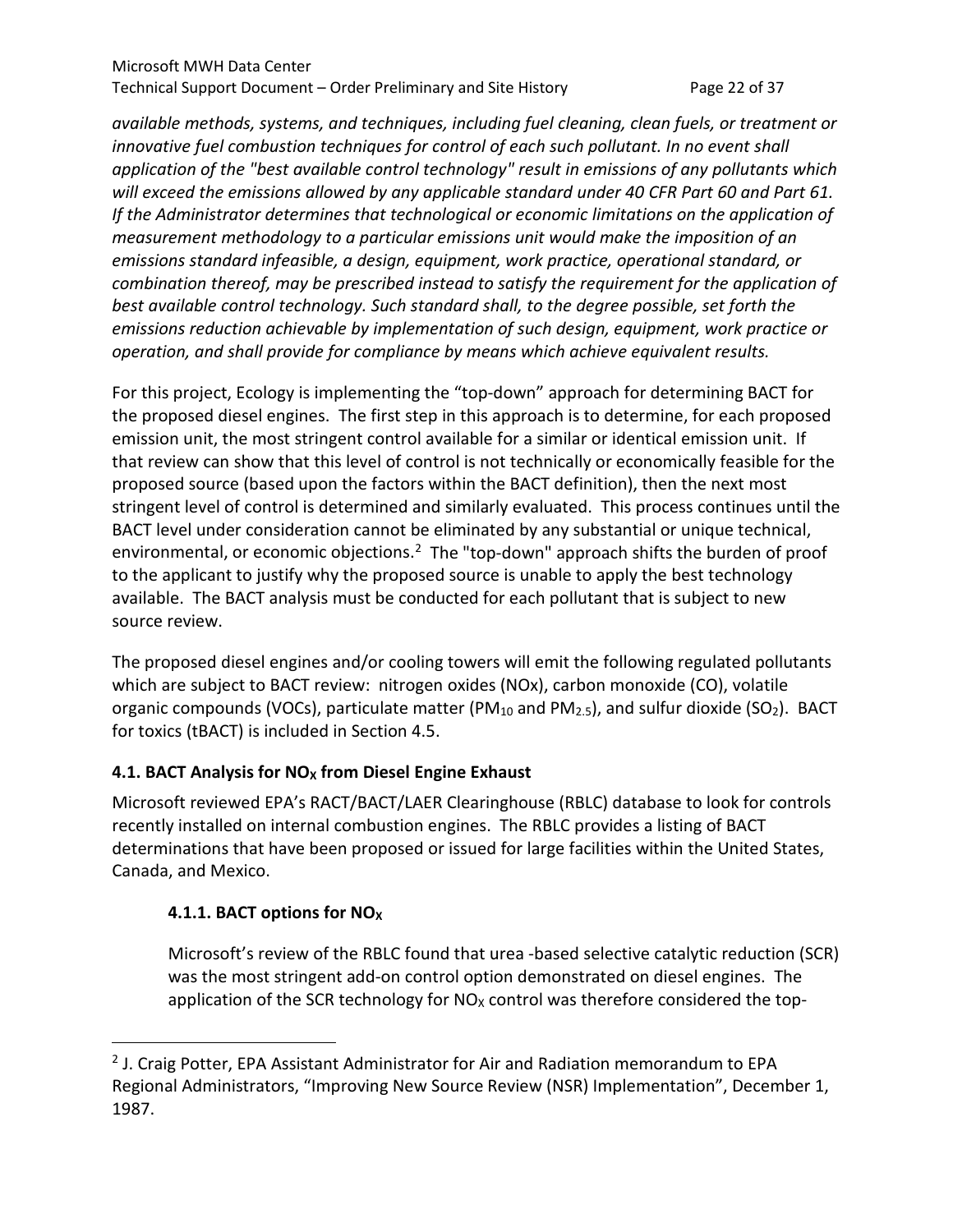case control technology and evaluated for technical feasibility and cost-effectiveness. The most common BACT determination identified in the RBLC for  $NO<sub>X</sub>$  control was compliance with EPA Tier 2 standards using engine design, including exhaust gas recirculation (EGR) or fuel injection timing retard with turbochargers. Other  $NO<sub>X</sub>$  control options identified by Ecology through a literature review include selective non-catalytic reduction (SNCR), non-selective catalytic reduction (NSCR), water injection, as well as emerging technologies. Ecology reviewed these options and addressed them below.

## **4.1.1.1. Selective Catalytic Reduction**

The SCR system functions by injecting a liquid reducing agent, such as urea, through a catalyst into the exhaust stream of the diesel engine. The urea reacts with the exhaust stream converting nitrogen oxides into nitrogen and water. SCR can reduce  $NO<sub>x</sub>$  emissions by approximately 90 percent.

For SCR systems to function effectively, exhaust temperatures must be high enough (about 200 to 500°C) to enable catalyst activation. For this reason, SCR control efficiencies are expected to be relatively low during the initial minutes after engine start up, especially during maintenance, testing, and storm avoidance loads. Minimal amounts of the urea-nitrogen reducing agent injected into the catalyst does not react, and is emitted as ammonia. Optimal operating temperatures are needed to minimize excess ammonia (ammonia slip) and maximize  $NO<sub>x</sub>$  reduction. SCR systems are costly. Most SCR systems operate in the range of  $290^{\circ}$ C to  $400^{\circ}$ C. Platinum catalysts are needed for low temperature range applications (175 $\textdegree$ C-290 $\textdegree$ C); zeolite can be used for high temperature applications (560 $\textdegree$ C); and conventional SCRs (using vanadium pentoxide, tungsten, or titanium dioxide) are typically used for temperatures from  $340^{\circ}$ C to  $400^{\circ}$ C.

Microsoft has evaluated the cost effectiveness of installing and operating SCR systems on each of the proposed diesel engines. Assuming no direct annual maintenance, labor, and operation costs, the analysis indicates that the use of SCR systems would have a lower cost range of approximately \$12,000 to \$16,000 per ton of  $NO<sub>x</sub>$  removed from the exhaust stream each year; or higher, if taking into account California Area Resource Board (CARB) estimated operation, labor, and maintenance costs, which could potentially be up to \$423,000 per year. If SCR is combined with a Tier 4 capable integrated control system, which includes SCR, as well as control technologies for other pollutants such PM, CO, and VOC (see Section 4.3), the cost estimate would be approximately \$24,000 to \$33,700 for NO<sub>x</sub> alone or \$20,000 to \$28,800 per ton of combined pollutants removed per year.

Ecology concludes that while SCR is a demonstrated emission control technology for diesel engines, and preferred over other  $NO<sub>x</sub>$  control alternatives described in subsection 4.1.1.3., it is not economically feasible for this project. Furthermore,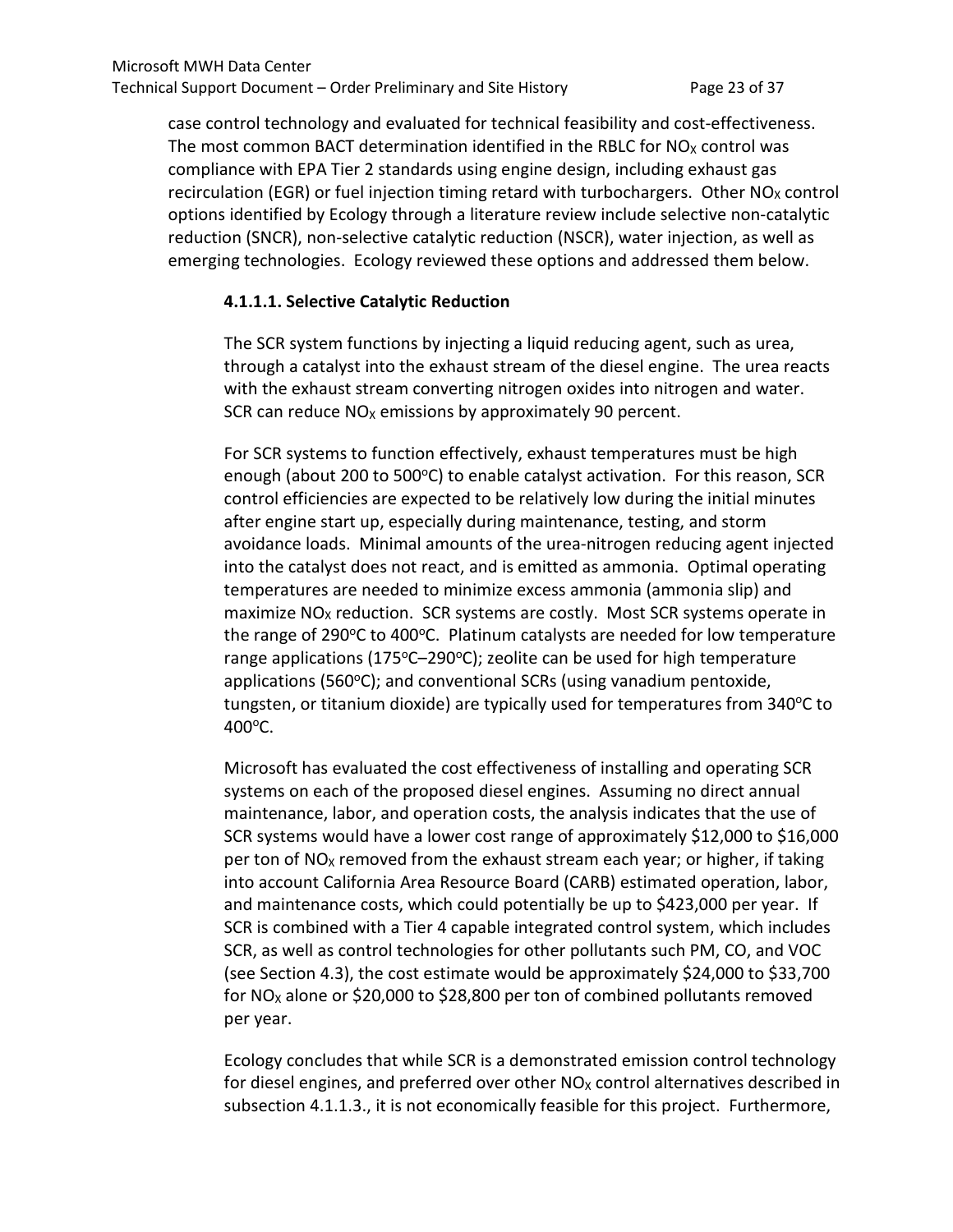although NOx is a criteria pollutant, the only  $N_{\text{Ox}}$  that currently have NAAQS is  $NO<sub>2</sub>$ . Cost per ton removal of  $NO<sub>2</sub>$  is an order of magnitude more expensive than for  $NO<sub>x</sub>$ , and is addressed under tBACT in Section 4.5.

Therefore, Ecology agrees with the applicant that this  $NO<sub>X</sub>$  control option can be excluded as BACT (both as SCR alone and as part of Tier 4 capable integrated control system, which includes a combination of SCR with other control technologies for other pollutants).

# **4.1.1.2. Combustion Controls, Tier 2 Compliance, And Programming Verification**

Diesel engine manufacturers typically use proprietary combustion control methods to achieve the overall emission reductions needed to meet applicable EPA tier standards. Common general controls include fuel injection timing retard, turbocharger, a low-temperature aftercooler, use of EPA Tier-2 certified engines operated as emergency engines as defined in 40 CFR §60.4219, and compliance with the operation and maintenance restrictions of 40 CFR Part 60, Subpart IIII. Although it may lead to higher fuel consumption, injection timing retard reduces the peak flame temperature and resulting NOx emissions. While good combustion practices are a common BACT approach, for the MWH Data Center engines however, a more specific approach, based on input from Ecology inspectors after inspecting similar data centers, is to obtain written verification from the engine manufacturer that each engine of the same make, model, and rated capacity installed at a facility use the same electronic Programmable System Parameters, i.e., configuration parameters, in the electronic engine control unit. These BACT options are considered further in Section 4.1.2.

## **4.1.1.3. Other Control Options**

Other  $NO<sub>x</sub>$  control options listed in this subsection were considered but rejected for the reasons specified:

# **4.1.1.3.1. Selective Non-Catalytic Reduction (SNCR)**

This technology is similar to that of an SCR but does not use a catalyst. Initial applications of Thermal DeNOx, an ammonia based SNCR, achieved 50 percent  $NO<sub>x</sub>$  reduction for some stationary sources. This application is limited to new stationary sources because the space required to completely mix ammonia with exhaust gas needs to be part of the source design. A different version of SNCR called  $NO_X$ OUT uses urea, and has achieved 50–70 percent  $NO<sub>X</sub>$  reduction. Because the SNCR system does not use a catalyst, the reaction between ammonia and  $NO<sub>x</sub>$  occurs at a higher temperature than with an SCR, making SCR applicable to more combustion sources. Currently, the preferred technology for back-end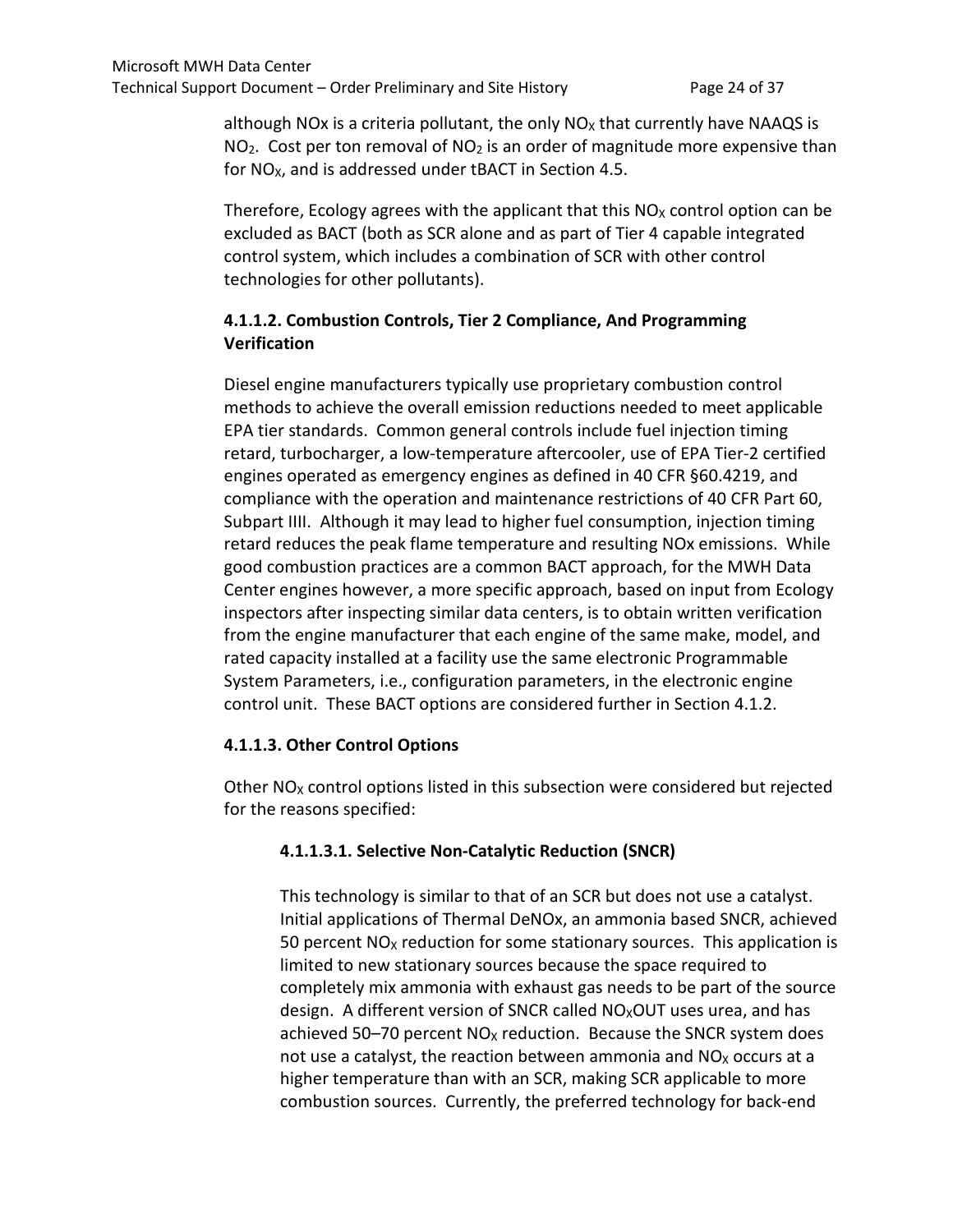$NO<sub>X</sub>$  control of reciprocating internal combustion engine (RICE) diesel applications appears to be SCR with a system to convert urea to ammonia.

## **4.1.1.3.2. Non-Selective Catalytic Reduction (NSCR)**

This technology uses a catalyst without a reagent and requires zero excess air. The catalyst causes  $NO<sub>X</sub>$  to give up its oxygen to products of incomplete combustion (PICs), CO, and hydrocarbons, causing the pollutants to destroy each other. However, if oxygen is present, the PICs will burn up without destroying the  $NO<sub>X</sub>$ . While NSCR is used on most gasoline automobiles, it is not immediately applicable to diesel engines because diesel exhaust oxygen levels vary widely depending on engine load. NSCR might be more applicable to boilers. Currently, the preferred technology for back-end  $NO<sub>X</sub>$  control of reciprocating internal combustion engine (RICE) diesel applications appears to be SCR with a system to convert urea to ammonia. See also Section 4.2.1.3 (Three-Way Catalysts).

## **4.1.1.3.3. Water Injection**

Water injection is considered a  $NO<sub>x</sub>$  formation control approach and not a back-end  $NO<sub>X</sub>$  control technology. It works by reducing the peak flame temperature and therefore reducing  $NO<sub>x</sub>$  formation. Water injection involves emulsifying the fuel with water and increasing the size of the injection system to handle the mixture. This technique has minimal effect on CO emissions but can increase hydrocarbon emissions. This technology is rejected because there is no indication that it is commercially available and/or effective for new large diesel engines.

## **4.1.1.3.4. Other Emerging Technologies**

Emerging technologies include  $NO<sub>X</sub>$  adsorbers, RAPER-NO<sub> $X$ </sub>, ozone injection, and activated carbon absorption.

• **NO<sub>X</sub> Adsorbers:** NO<sub>X</sub> adsorbing technologies (some of which are known as SCONO<sub>x</sub> or EMx<sup>GT</sup>) use a catalytic reactor method similar to SCR. SNONO $x$  uses a regenerated catalytic bed with two materials, a precious metal oxidizing catalyst (such as platinum) and potassium carbonate. The platinum oxidizes the NO into  $NO<sub>2</sub>$ , which can be adsorbed onto the potassium carbonate. While this technology can achieve  $NO<sub>X</sub>$  reductions up to 90 percent (similar to an SCR), it is rejected because it has significantly higher capital and operating costs than an SCR. Additionally, it requires a catalyst wash every 90 days, and has issues with diesel fuel applications, (the GT on EMx<sup>GT</sup>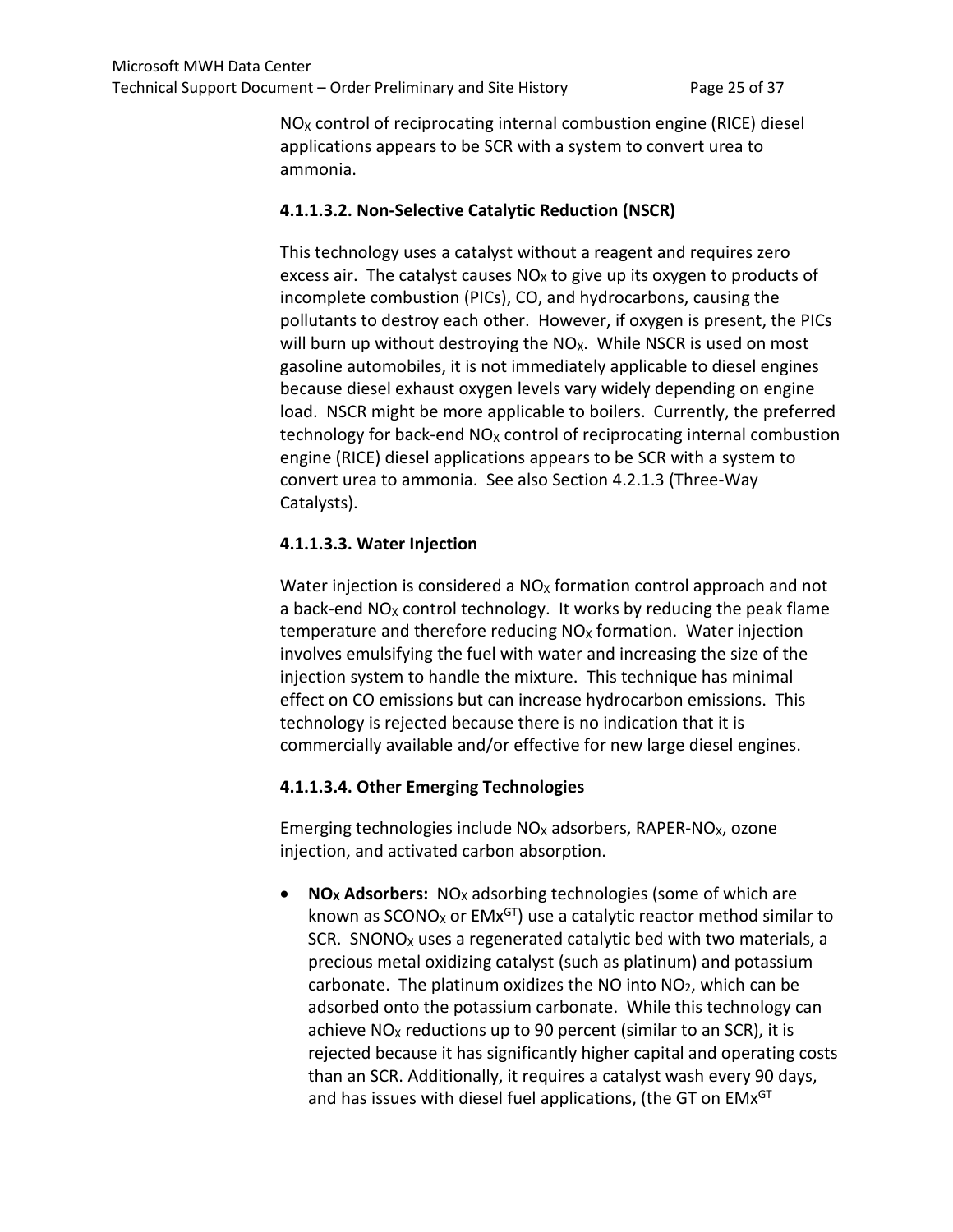indicates gas turbine application). A literature search did not reveal any indication that this technology is commercially available for stationary backup diesel generators.

- Raper-NO<sub>X</sub>: This technology consists of passing exhaust gas through cyanic acid crystals, causing the crystals to form isocyanic acid, which reacts with the  $NO<sub>X</sub>$  to form  $CO<sub>2</sub>$ , nitrogen, and water. This technology is considered a form of SNCR, but questions about whether stainless steel tubing acted as a catalyst during development of this technology, would make this another form of SCR. To date, it appears this technology has never been offered commercially.
- **Ozone Injection:** Ozone injection technologies, some of which are known as LoTOx or BOC, use ozone to oxidize NO to  $NO<sub>2</sub>$  and further to  $NO<sub>3</sub>$ . NO<sub>3</sub> is soluble in water and can be scrubbed out of the exhaust. As noted in the literature, ozone injection is a unique approach because while  $NO<sub>x</sub>$  is in attainment in many areas of the United States (including Quincy, WA), the primary reason to control  $NO<sub>x</sub>$  is that it is a precursor to ozone. Due to high additional costs associated with scrubbing, this technology is rejected.
- **Activated Carbon Absorption with Microwave Regeneration:** This technology consists of using alternating beds of activated carbon by conveying exhaust gas through one carbon bed, while regenerating the other carbon bed with microwaves. This technology appears to be successful in reducing  $NO<sub>x</sub>$  from diesel engine exhaust. However, it is not progressing to commercialization and is therefore rejected.

#### **4.1.2. BACT Determination for NOX**

Ecology determines that BACT for  $NO<sub>X</sub>$  is the use of EPA Tier-2 certified engines operated as emergency engines as defined in 40 CFR§60.4219, and compliance with the operation and maintenance restrictions of 40 CFR Part 60, Subpart IIII. In addition, the source must have written verification from the engine manufacturer that each engine of the same make, model, and rated capacity installed at the facility uses the same electronic Programmable System Parameters, i.e., configuration parameters, in the electronic engine control unit. "Installed at the facility" could mean at the manufacturer or at the data farm because the engine manufacturer service technician sometimes makes the operational parameter modification/correction to the electronic engine controller at the data farm. Microsoft will install engines consistent with this BACT determination. Ecology believes this is a reasonable approach in that this BACT requirement replaces a more general, common but related BACT requirement of "good combustion practices."

Note: Because control options for PM, CO, and VOCs, are available as discussed in BACT Section 4.2., which are less costly per ton than the Tier 4 capable integrated control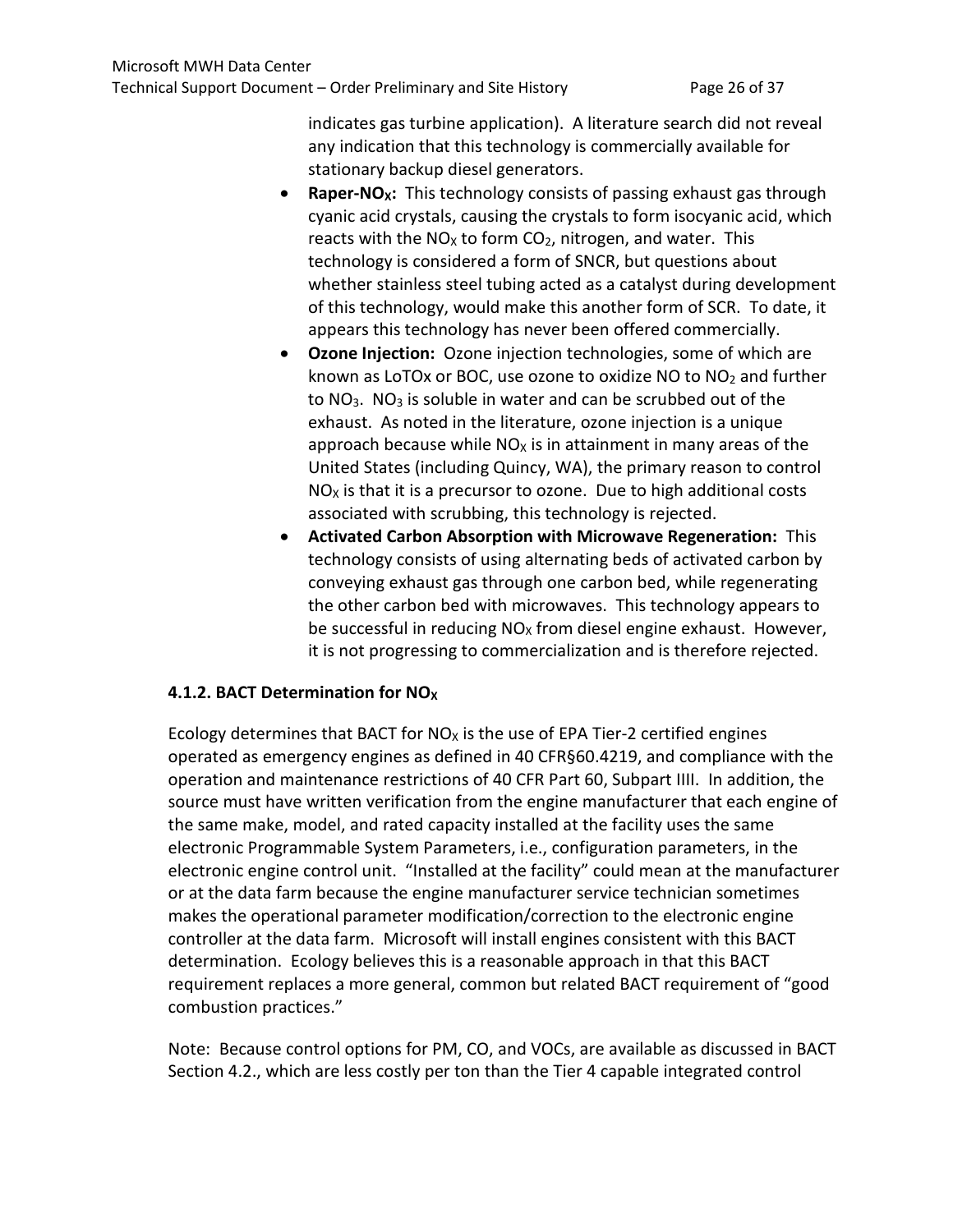system option for those pollutants, both the SCR-only option as well as the Tier 4 capable integrated control system option are not addressed further within BACT.

#### **4.2. BACT Analysis for PM, CO, and VOC from Diesel Engine Exhaust**

Microsoft reviewed the available published literature and the RBLC and identified the following demonstrated technologies for the control of PM, CO, and VOC emissions from the proposed diesel engines:

#### **4.2.1. BACT Options for PM, CO, And VOC from Diesel Engine Exhaust**

#### **4.2.1.1. Diesel Particulate Filters**

These add-on devices include passive and active DPFs, depending on the method used to clean the filters (i.e., regeneration). Passive filters rely on a catalyst while active filters typically use continuous heating with a fuel burner to clean the filters. The use of DPFs to control diesel engine exhaust particulate emissions has been demonstrated in multiple engine installations worldwide. Particulate matter reductions of up to 85 percent or more have been reported. Therefore, this technology was identified as the top case control option for diesel engine exhaust particulate emissions from the proposed engines.

Microsoft has evaluated the cost effectiveness of installing and operating DPFs on each of the proposed diesel engines. The analysis indicates that the use of DPFs would cost approximately \$304,000 to \$352,000 per ton of engine exhaust particulate removed from the exhaust stream at MWH each year. DPFs also remove CO and VOCs at costs of approximately \$76,000 to \$131,000 and \$440,000 to \$614,000 per ton per year respectively. If the cost effectiveness of DPF use is evaluated using the total amount of PM, CO, and VOCs reduced, the cost estimate would be approximately \$53,500 to \$82,900 per ton of pollutants removed per year.

These annual estimated costs (for DPF use alone) provided by Microsoft are conservatively low estimates that take into account installation, tax, and shipping capital costs but assume a lower bound estimate for operational, labor and maintenance costs of \$0, whereas an upper bound CARB estimate could potentially amount to an additional \$282,000/year.

Ecology concludes that use of DPF is not economically feasible for this project. Therefore, Ecology agrees with the applicant that this control option can be rejected as BACT.

#### **4.2.1.2. Diesel Oxidation Catalysts**

This method utilizes metal catalysts to oxidize carbon monoxide, particulate matter, and hydrocarbons in the diesel exhaust. Diesel oxidation catalysts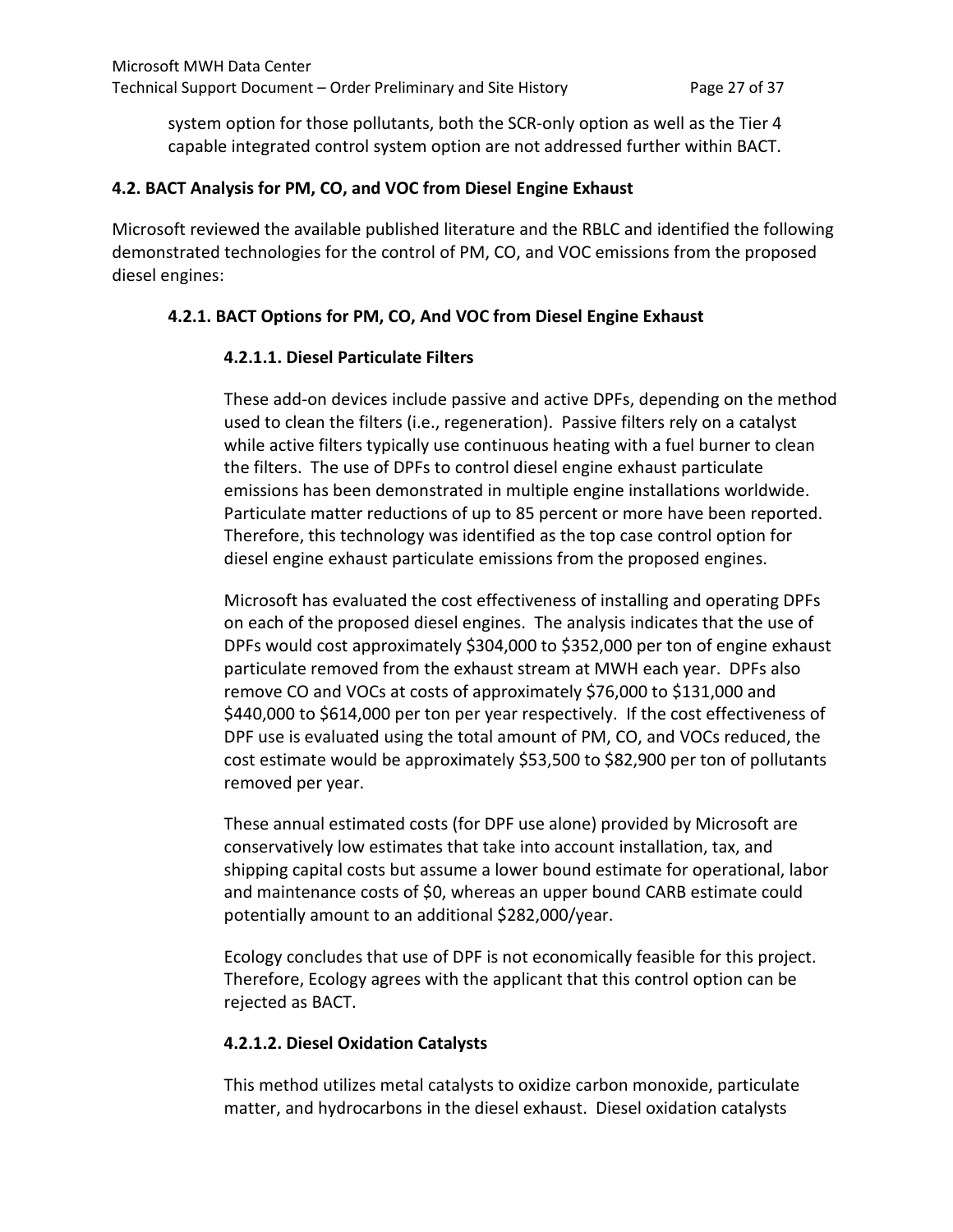(DOCs) are commercially available and reliable for controlling particulate matter, carbon monoxide, and hydrocarbon emissions from diesel engines. While the primary pollutant controlled by DOCs is carbon monoxide, DOCs have also been demonstrated to reduce diesel engine exhaust particulate emissions, and hydrocarbon emissions.

Microsoft has evaluated the cost effectiveness of installing and operating DOCs on each of the proposed diesel engines. The following DOC BACT cost details are provided as an example of the BACT and tBACT cost process that Microsoft followed for engines within this application (including for SCR-only, DPF-only, and Tier 4 capable integrated control system technologies).

- Microsoft obtained the following recent DOC equipment costs from a vendor on November 11, 2013: (\$52,100 for a stand-alone catalyzed DOC per single 2.5 MWe generator; add scaled amounts of \$25,299 for a single 0.750 MWe generator, and \$45,571 for four 2.0 MWe generators). For forty (40) 2.5 MWe generators, four (4) 2.0 MWe generators, and one (1) 0.750 MWe generators, this amounts to \$2,291,585. According to the vendor, DOC control efficiencies for this unit are CO, HC, and PM are 90%, 80%, and 20%, respectively.
- The subtotal becomes \$2,555,117 after accounting for shipping (\$114,579), WA sales tax (\$148,953), and direct on-site installation (\$63,878).
- After adding indirect installation costs, the total capital investment amounts to \$3,092,383. Indirect installation costs include but are not limited to startup fees, contractor fees, and performance testing.
- Annualized over 25 years and included with direct annual costs based on EPA manual EPA/452/B-02-001, the total annual cost (capital recovery and direct annual costs) is estimated to be \$321,639.
- At the control efficiencies provided from the vendor, the annual tons per year (tpy) of emissions for CO (11.6 tpy), HC (2.26 tpy), and PM (3.07 tpy) become 10.4 tpy, 1.8 tpy, and 0.61 tpy removed, respectively.
- The last step in estimating costs for a BACT analysis is to divide the total annual costs by the amount of pollutants removed (\$321,639 divided by 10.4 tpy for CO, etc.).

The corresponding annual DOC cost-effectiveness value for CO destruction alone is approximately \$30,800 to \$40,500 per ton. If PM and hydrocarbons were individually considered, the cost-effectiveness values would be equal to or exceed \$524,000 and \$178,000 per ton of pollutant removed annually, respectively. If the cost-effectiveness of using DOC is evaluated using the total amount of CO, PM, and hydrocarbons reduced, the cost estimate would be approximately \$25,000 to \$40,500 per ton of pollutants removed per year.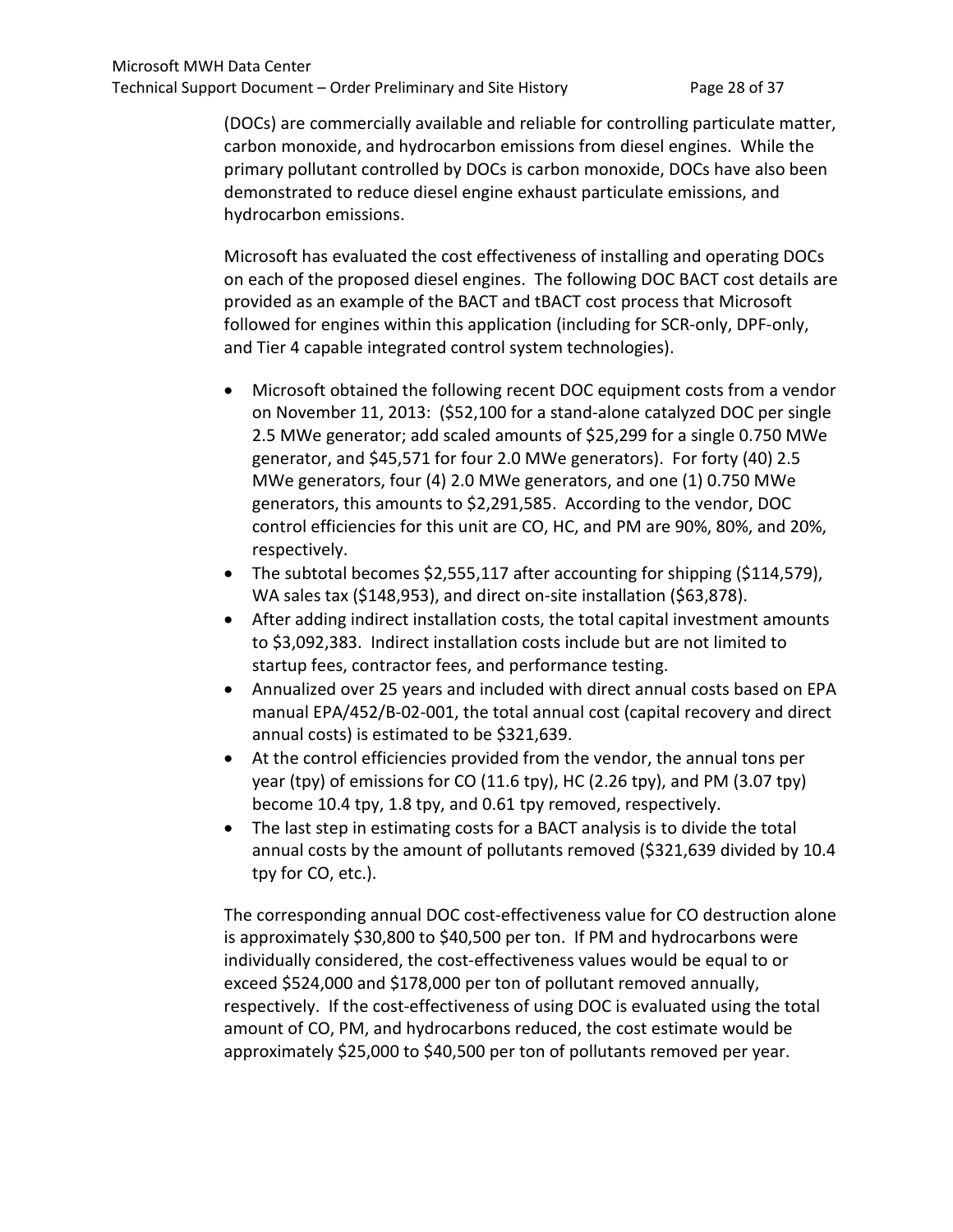These annual estimated costs (for DOC use alone) provided by Microsoft are conservatively low estimates that take into account installation, tax, shipping, and other capital costs as mentioned above, but assume a lower bound estimate for operational, labor and maintenance costs of \$0, whereas an upper bound CARB estimate could potentially amount to an additional \$28,000 per year.

Ecology concludes that use of DOC is not economically feasible for this project. Therefore, Ecology agrees with the applicant that these control option can be rejected as BACT.

## **4.2.1.3. Three-Way Catalysts**

Three-way catalyst (TWC) technology can control CO, VOC, and  $NO<sub>X</sub>$  in gasoline engines. However, Ecology concludes that a three-way catalyst is not feasible for this project and can be rejected as BACT based on a review of the following literature:<sup>3</sup>

"The TWC catalyst, operating on the principle of non-selective catalytic reduction of NOx by CO and HC, requires that the engine is operated at a nearly stoichiometric air to- fuel (A/F) ratio… In the presence of oxygen, the three-way catalyst becomes ineffective in reducing NOx. For this reason, three-way catalysts cannot be employed for NOx control on diesel applications, which, being lean burn engines, contain high concentrations of oxygen in their exhaust gases at all operating conditions."

## **4.2.2. BACT Determination for PM, CO, and VOC**

Ecology determines BACT for particulate matter, carbon monoxide and volatile organic compounds is restricted operation of EPA Tier-2 certified engines operated as emergency engines as defined in 40 CFR §60.4219, and compliance with the operation and maintenance restrictions of 40 CFR Part 60, Subpart IIII. Microsoft will install engines consistent with this BACT determination.

# **4.3. BACT Analysis for Sulfur Dioxide from Diesel Engine Exhaust**

## **4.3.1. BACT Options for SO2**

 $\overline{a}$ 

Microsoft did not find any add-on control options commercially available and feasible for controlling sulfur dioxide emissions from diesel engines. Microsoft's proposed BACT for sulfur dioxide is the use of ultra-low sulfur diesel fuel (15 ppm by weight of sulfur).

<span id="page-46-0"></span><sup>&</sup>lt;sup>3</sup> DieselNet, an online information service covering technical and business information for diesel engines, published by [Ecopoint Inc.](https://www.dieselnet.com/ecopoint/) of Ontario, Canada [\(https://www.dieselnet.com\)](https://www.dieselnet.com/).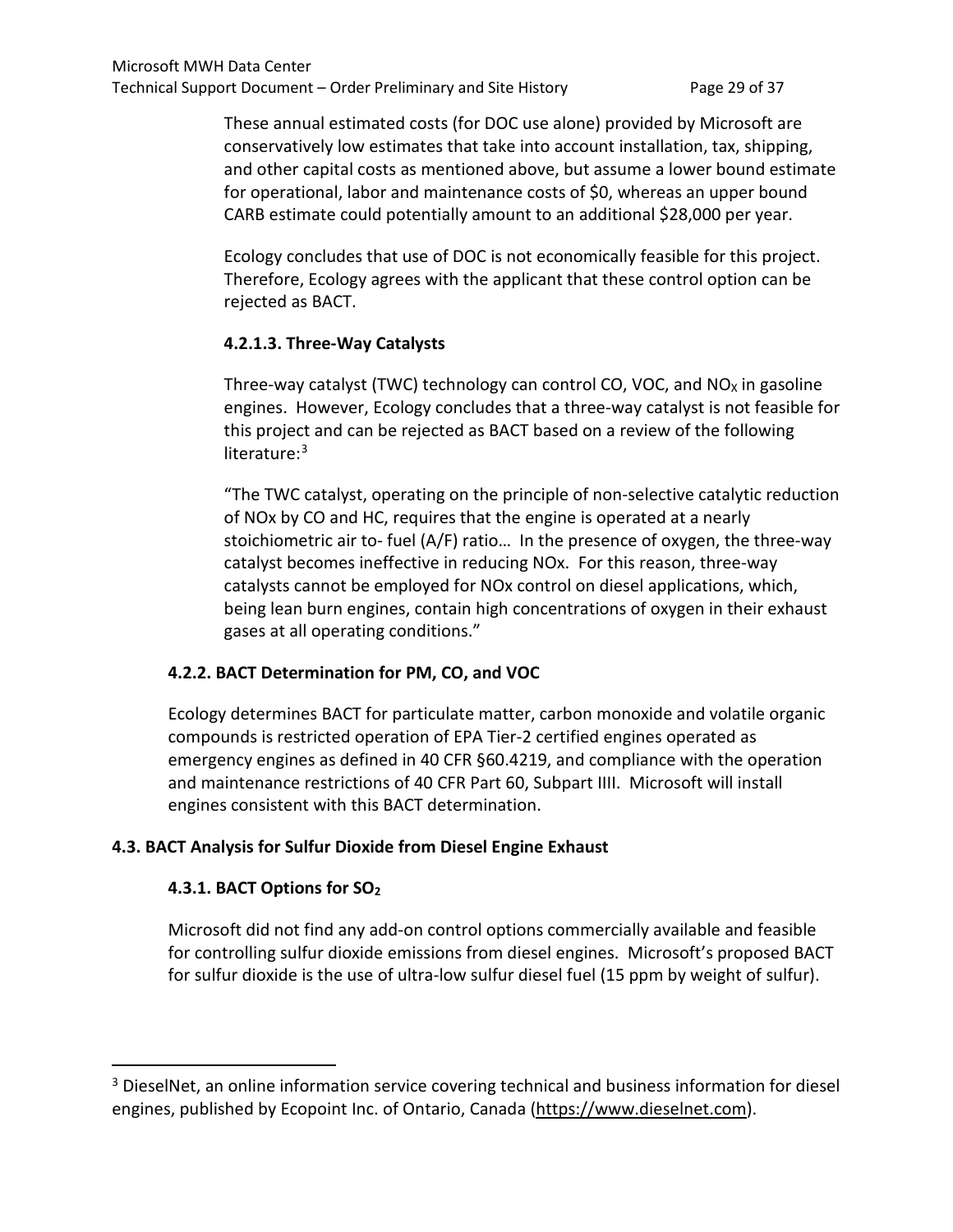## **4.3.2. BACT Determination for SO2**

Ecology determines that BACT for sulfur dioxide is the use of ultra-low sulfur diesel fuel containing no more than 15 parts per million by weight of sulfur.

## **4.4 BACT Analysis for PM from Cooling Towers**

The direct contact between the cooling water and air results in entrainment of some of the liquid water into the air. The resulting drift droplets contain total dissolved solids (TDS) in the cooling tower water, which can evaporate into air as particulate matter. For the MWH facility, the recirculation water in the cooling towers will be pre-softened using the proprietary Water Conservation Technology International (WCTI) "pre-treatment system" to replace scale-forming mineral compounds (e.g., calcium and magnesium) with other non-toxic, non-scaling mineral compounds (e.g., sodium), which will allow the cooling towers to be operated with very high "cycles of concentration." Microsoft analyzed the industrial wastewater used in the cooling towers, which includes trace metals and chlorine disinfection byproducts, and estimates that cooling tower TAP emissions from all cooling towers combined (after implementing their proposed BACT in Section 4.4.1.1) will not exceed the respective small quantity emission rates (SQERs) for any TAP.

## **4.4.1. BACT Options for PM from Cooling Towers**

Microsoft reviewed the available published literature and the RBLC and identified drift eliminators as demonstrated technologies for the control of PM from the proposed cooling towers. Drift eliminators can reduce the amount of drift, and therefore the amount of particulate matter released into the air.

#### **4.4.1.1. Cooling Towers with 0.0005 Percent Drift Efficiency**

Microsoft proposes to use high-efficiency drift eliminators that will achieve a liquid droplet drift rate of no more than 0.0005 percent of the recirculation flow rate within each cooling tower. Microsoft estimates that by using a 0.0005 percent drift rate and a total dissolved solids (TDS) concentration of 69,000 mg/L, only 13 percent of the solid evaporated drift particles will be smaller than 2.5 microns in diameter (PM<sub>2.5</sub>), and 56 percent will be smaller than PM<sub>10</sub> (based on sizing approach presenting in: "*Calculating Realistic PM10 Emissions from Cooling Towers", Reisman and Frisbie, Environmental Progress, July 2002).*  Microsoft's original application dated January 17, 2014, stated that a cooling tower with 0.0005 percent drift efficiency is the most efficient drift eliminator that is commercially available.

## **4.4.1.2. Cooling Towers with 0.0003 Percent Drift Efficiency**

In Ecology's February 26, 2014, incompleteness letter for the original January 2014 Microsoft "Oxford" application (the name at the time); Ecology noted that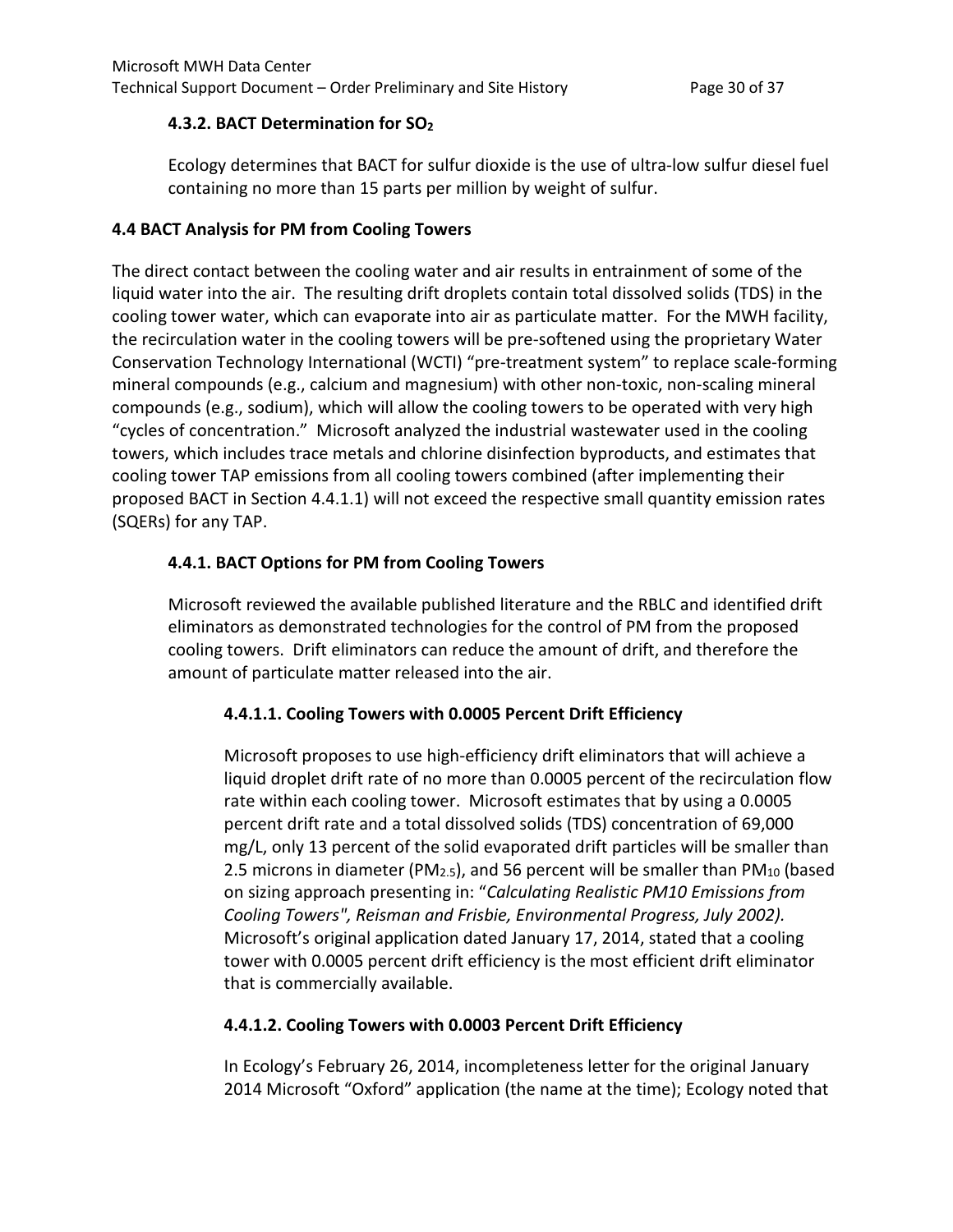a cooling tower with 0.0003 percent drift rate was in use at the Harquahala power plant in Arizona, which is regulated by the Maricopa County Air Pollution Control District (APCD). Because of this, Ecology asked Microsoft to defend or revise the claim in the original application stating that a cooling tower with 0.0005 percent drift efficiency is the most efficient drift eliminator that is commercially available. Upon review, Microsoft's consultant (Landau Associates) learned that the 0.0003 percent drift cooling tower at Harquahala is custom built for that large utility electric power plant. It has a water recirculation rate of 15,000 gpm, and is not comparable to what is needed at MWH, which has a water recirculation rate of only 950 gpm. When Microsoft requested price quotes for cooling towers with 0.0003 percent drift efficiency for the cooling towers to be used at the MWH Data Center, venders responded that a cooling tower with 0.0003 percent drift efficiency is not a commercially available product because it is below field measurement capabilities, and could not be proven. According to EPA's BACT/LAER Clearinghouse database, Microsoft found BACT levels for cooling towers from 0.005 percent and 0.0005 percent. Of 30 cooling towers identified between 2003-2013, twenty-four had BACT determinations of 0.0005 percent, and six had BACT determinations from between 0.005 percent to 0.0005 percent.

Thus, Ecology considers this information to be a reasonable justification to accept high efficiency drift eliminators rated at 0.0005 percent drift to be the most efficient drift eliminators that are commercially available for the induceddraft mechanical cooling towers to be used at MWH. Therefore, no other control options are considered.

## **4.4.2. BACT Determination for PM from Cooling Towers**

Ecology accepts as BACT for particulate matter, cooling tower drift eliminators that can achieve a 0.0005 percent rate. These are the most efficient drift eliminators that are commercially available for the induced-draft mechanical cooling towers to be used at MWH. As noted in this Technical Support Document (Section 4), federal regulations require that BACT decisions are made on a *case-by-case* basis. This specific BACT decision is based on the information provided in Section (4.4); including consideration of the high TDS content resulting from the anti-scaling WCTI approach used by MWH.

# **4.5. Best Available Control Technology for Toxics**

Best Available Control Technology for Toxics (tBACT) means BACT, as applied to TAPs.<sup>4</sup> One of the TAPs, Ammonia, is used as part of the SCR control technology described in Section 4.1.1.1. Another data center in Quincy has used a tBACT for ammonia of 15 ppmvd at 15 percent oxygen (O2) per engine to address ammonia slip. Although BACT and tBACT are considered on a case-by-case basis as described in Section 4, Ecology has decided, and Microsoft has agreed on

 $\overline{a}$ 

<span id="page-48-0"></span><sup>4</sup> WAC 173-460-020.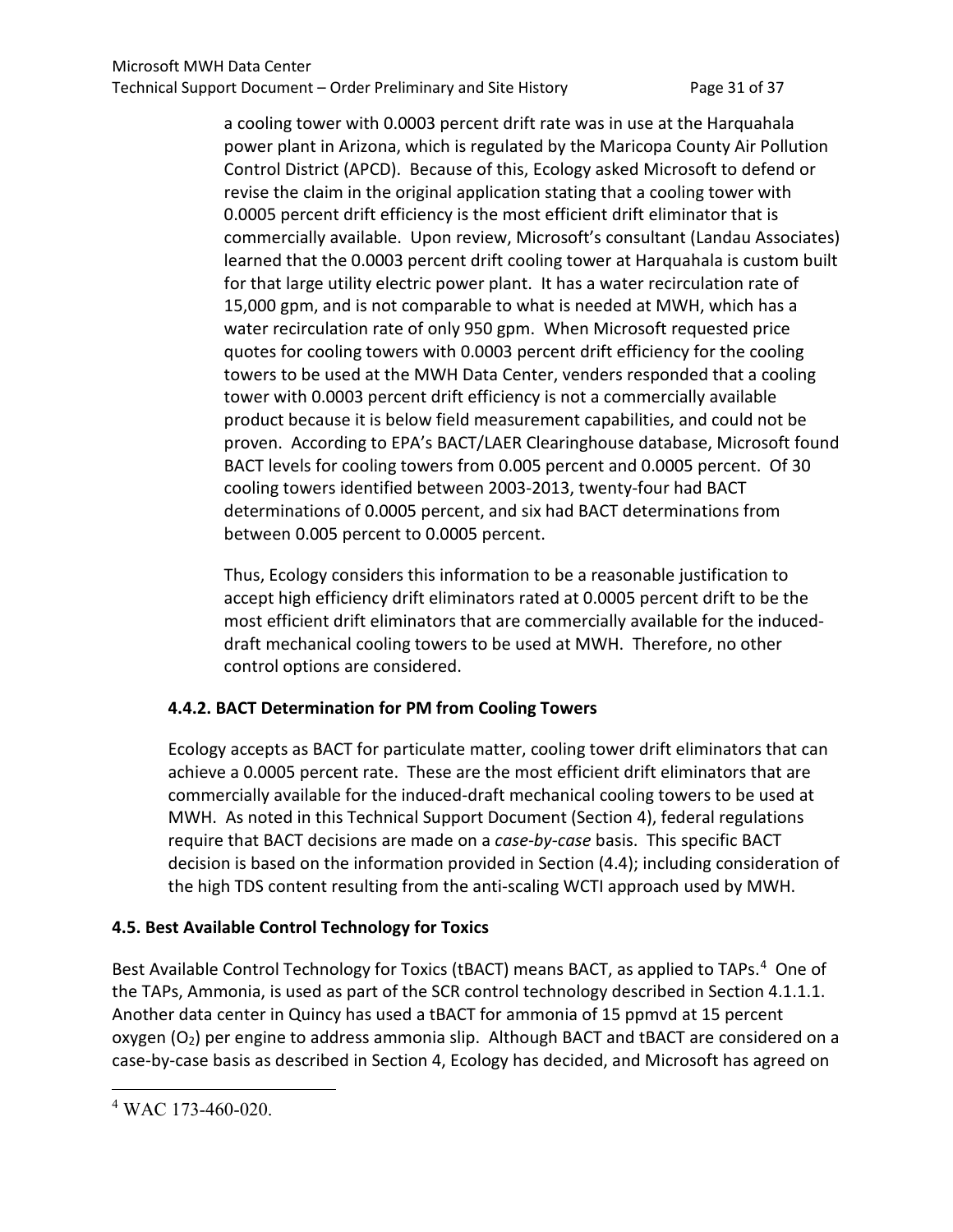a similar tBACT for ammonia as listed in Table 4.5. For the rest of the TAPs that exceed small quantity emission rates (SQERs), the procedure for determining tBACT followed the same procedure used above for determining BACT. Of the technologies Microsoft considered for BACT, the minimum estimated costs as applied to tBACT are as follows:

- The minimum estimated costs to control diesel engine exhaust particulate (DEEP) is estimated to be \$300,000 per ton removed.
- The minimum estimated cost to control  $NO<sub>2</sub>$  is estimated to be \$116,000 per ton removed.
- The minimum estimated cost to control CO is estimated to be \$31,000 per ton removed.
- The minimum estimated costs to control acrolein, which could be treated with the VOC treatment listed under BACT, are estimated to be greater than approximately \$200 million per ton.
- The minimum estimated costs to control benzene, which could be treated with the VOC treatment listed under BACT, are estimated to be greater than approximately \$2 million per ton.

Under state rules, tBACT is required for all toxic air pollutants for which the increase in emissions will exceed de minimis emission values as found in WAC 173-460-150. Based on the information presented in this TSD, Ecology has determined that Table 4.5 below represents tBACT for the proposed project.

| <b>Toxic Air Pollutant</b>        | tBACT                                                                                                  |
|-----------------------------------|--------------------------------------------------------------------------------------------------------|
| Primary NO <sub>2</sub>           | Compliance with the NOx BACT requirement                                                               |
| Diesel Engine Exhaust Particulate | Compliance with the PM BACT requirement                                                                |
| Carbon monoxide                   | Compliance with the CO BACT requirement                                                                |
| Sulfur dioxide                    | Compliance with the SO <sub>2</sub> BACT requirement                                                   |
| Ammonia                           | Ammonia emissions shall not exceed 15 per million<br>volume-dry (ppmvd) at 15% Oxygen (O2) per engine. |
| Benzene                           | Compliance with the VOC BACT requirement                                                               |
| Toluene                           | Compliance with the VOC BACT requirement                                                               |
| Xylenes                           | Compliance with the VOC BACT requirement                                                               |
| 1,3 Butadiene                     | Compliance with the VOC BACT requirement                                                               |
| Formaldehyde                      | Compliance with the VOC BACT requirement                                                               |
| Acetaldehyde                      | Compliance with the VOC BACT requirement                                                               |
| Acrolein                          | Compliance with the VOC BACT requirement                                                               |
| Benzo(a)Pyrene                    | Compliance with the VOC BACT requirement                                                               |
| Benzo(a)anthracene                | Compliance with the VOC BACT requirement                                                               |
| Chrysene                          | Compliance with the VOC BACT requirement                                                               |
| Benzo(b)fluoranthene              | Compliance with the VOC BACT requirement                                                               |
| Benzo(k)fluoranthene              | Compliance with the VOC BACT requirement                                                               |

**Table 4.5. tBACT Determination**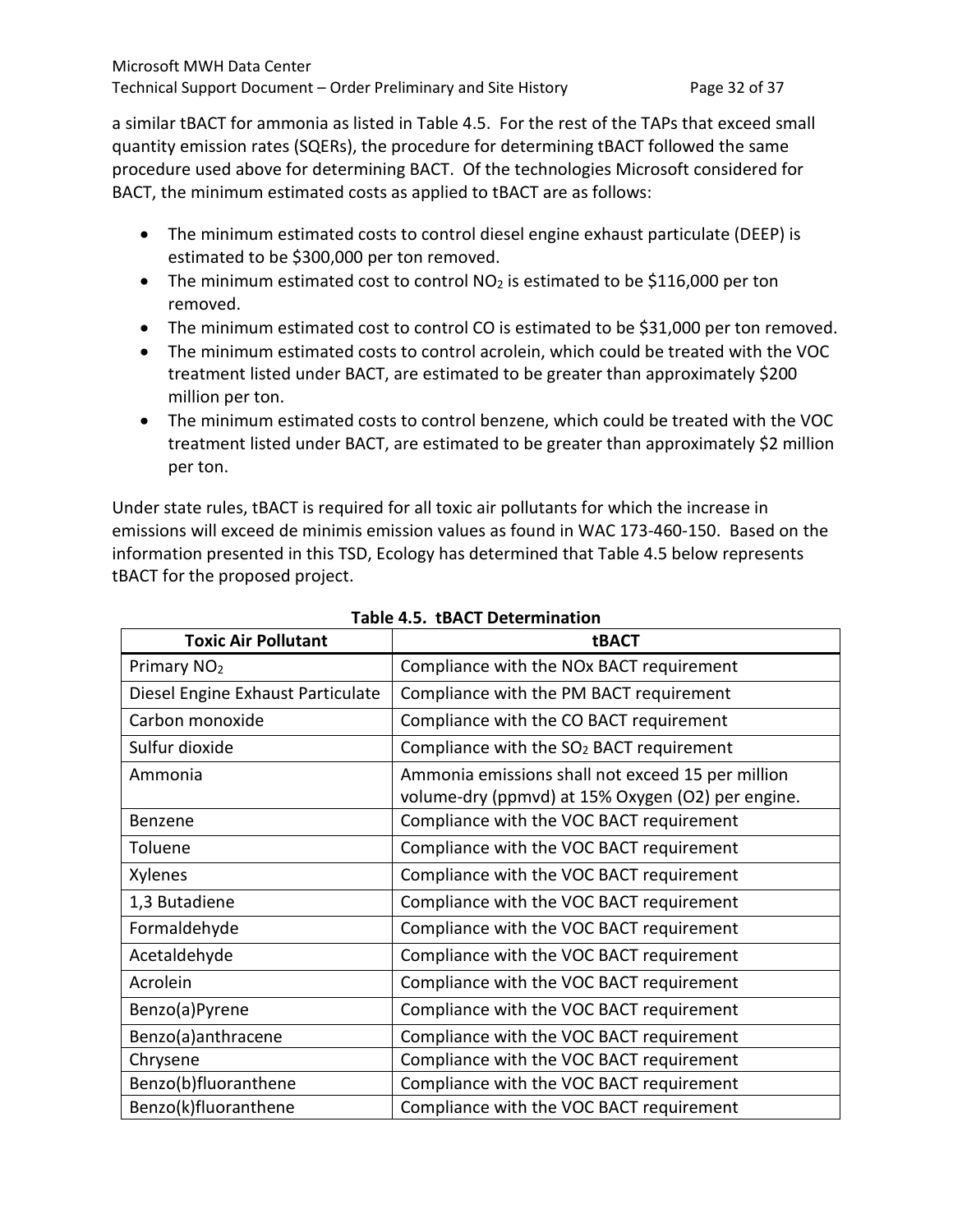| <b>Toxic Air Pollutant</b> | <b>tBACT</b>                                      |
|----------------------------|---------------------------------------------------|
| Dibenz(a,h)anthracene      | Compliance with the VOC BACT requirement          |
| Ideno(1,2,3-cd)pyrene      | Compliance with the VOC BACT requirement          |
| Napthalene                 | Compliance with the VOC BACT requirement          |
| Propylene                  | Compliance with the VOC BACT requirement          |
| Fluoride                   | Compliance with PM Cooling Tower BACT requirement |
| Manganese                  | Compliance with PM Cooling Tower BACT requirement |
| Copper                     | Compliance with PM Cooling Tower BACT requirement |
| Chloroform                 | Compliance with PM Cooling Tower BACT requirement |
| Bromodichloromethane       | Compliance with PM Cooling Tower BACT requirement |
| Bromoform                  | Compliance with PM Cooling Tower BACT requirement |

#### **5.0. Ambient Air Modeling**

Ambient air quality impacts at and beyond the property boundary were modeled using EPA's AERMOD dispersion model, with EPA's PRIME algorithm for building downwash.

#### **5.1 AERMOD Data and Assumptions**

The AERMOD model used the following data and assumptions:

- (a) Five years of sequential hourly meteorological data from Moses Lake Airport were used. Twice-daily upper air data from Spokane were used to define mixing heights.
- (b) The AMS/EPA Regulatory Model Terrain Pre-processor (AERMAP) was used to obtain height scale, receptor base elevation, and to develop receptor grids with terrain effects. For area topography required for AERMAP, Digital topographical data (in the form of Digital Elevation Model files) were obtained from [www.webgis.com.](http://www.webgis.com/)
- (c) Each 2.5 MWe generator was modeled with a stack height of 40 feet above local ground; each 2.0 MWe generator was modeled with a stack height of 40 feet above local ground; the 0.750 MWe generator was modeled with a stack height of 35 feet above local ground;
- (d) The data center buildings, in addition to the individual generator enclosures were included to account for building downwash.
- (e) The receptor grid for the AERMOD modeling was established using a 10-meter grid spacing along the facility boundary extending to a distance of 350 meters from each facility boundary. A grid spacing of 25 meters was used for distances of 350 meters to 800 meters from the boundary. A grid spacing of 50 meters was used for distances from 500 meters to 2000 meters from the boundary. A grid spacing of 100 meters was used for distances beyond 2000 meters from the boundary.
- (f) Dispersion modeling is sensitive to the assumed stack parameters (i.e., flowrate and exhaust temperature). The stack temperature and stack exhaust velocity at each generator stack were set to values corresponding to the engine loads for each type of testing and power outage.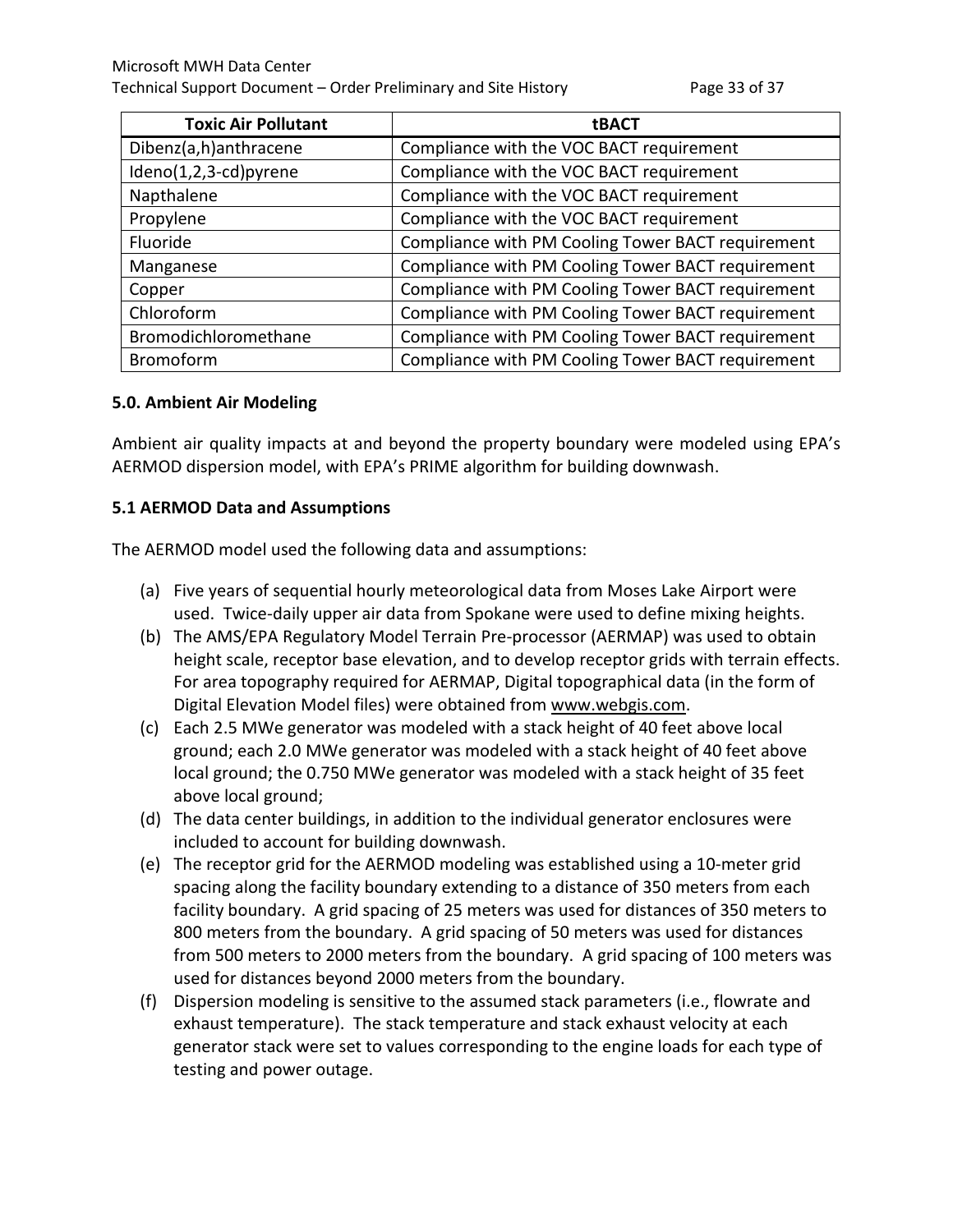Technical Support Document – Order Preliminary and Site History Page 34 of 37

- (g) AERMOD Meteorological Pre-processor (AERMET) was used to estimate boundary layer parameters for use in AERMOD.
- (h) AERSURFACE was used to determine the percentage of land use type around the facility based on albedo, Bowen ratio, and surface roughness parameters.
- (i) One-hour  $NO<sub>2</sub>$  concentrations at and beyond the facility boundary were modeled using the Plume Volume Molar Ratio Method (PVMRM) module, with default concentrations of 49 parts per billion (ppb) of background ozone, and an equilibrium  $NO<sub>2</sub>$  to  $NO<sub>X</sub>$ ambient ratio of 90 percent.
- (j) As described in the application, AERMOD modeling results showed the highest 1-hour  $NO<sub>2</sub>$  impact occurs at the unpopulated northern property line of the facility. In order for the MWH Data Center to exceed the 1-hour  $NO<sub>2</sub>$  NAAQS on any given day at any given receptor location, the following events must occur simultaneously:
	- The generators must be operating with a high  $NO<sub>x</sub>$  emission rate during a facility‐wide power outage affecting all 45 generators simultaneously.
	- The wind must be blowing directly toward the given receptor location.
	- The atmospheric dispersion conditions must be unusually poor.

Ecology's stochastic Monte Carlo statistical package was used to evaluate the 8th highest daily 1-hour NO<sub>2</sub> impacts caused by randomly occurring emissions distributed throughout the data center. The stochastic Monte Carlo analysis considered conservatively high occurrences of two runtime events (power outages and maintenance activities).

## **5.1.1. Power Outage – 1-hour NO2 NAAQS Compliance**

As described in the application: A conservatively high four calendar days per year of facility-wide power outages (with the 37 primary generators operating at 100 percent load while the eight new reserve generators operate at 10 percent load). In reality, power outages at the Quincy data centers occur infrequently, so a facility‐wide power outage is unlikely to actually occur more than one day per year. The emission rates assume every generator is subject to a cold start.

## **5.1.2. Maintenance – 1-hour NO2 NAAQS Compliance**

As described in the application: 16 days per year of electrical bypass maintenance randomly distributed at various locations within the data center (with each day of electrical bypass consisting of four generators at 100 percent load). This frequency is equivalent to two days per year of electrical bypass at each of the eight AZ buildings. That frequency is conservatively high, because Microsoft plans its transformer and switchgear maintenance in a manner so no AZ building is likely to require more than 1 day per year of electrical bypass. Furthermore, Microsoft plans to conduct transformer and switchgear maintenance at each building on a 3‐year cycle, rather than annually as modeled for this analysis. The emission rates assume every generator is subject to a cold start.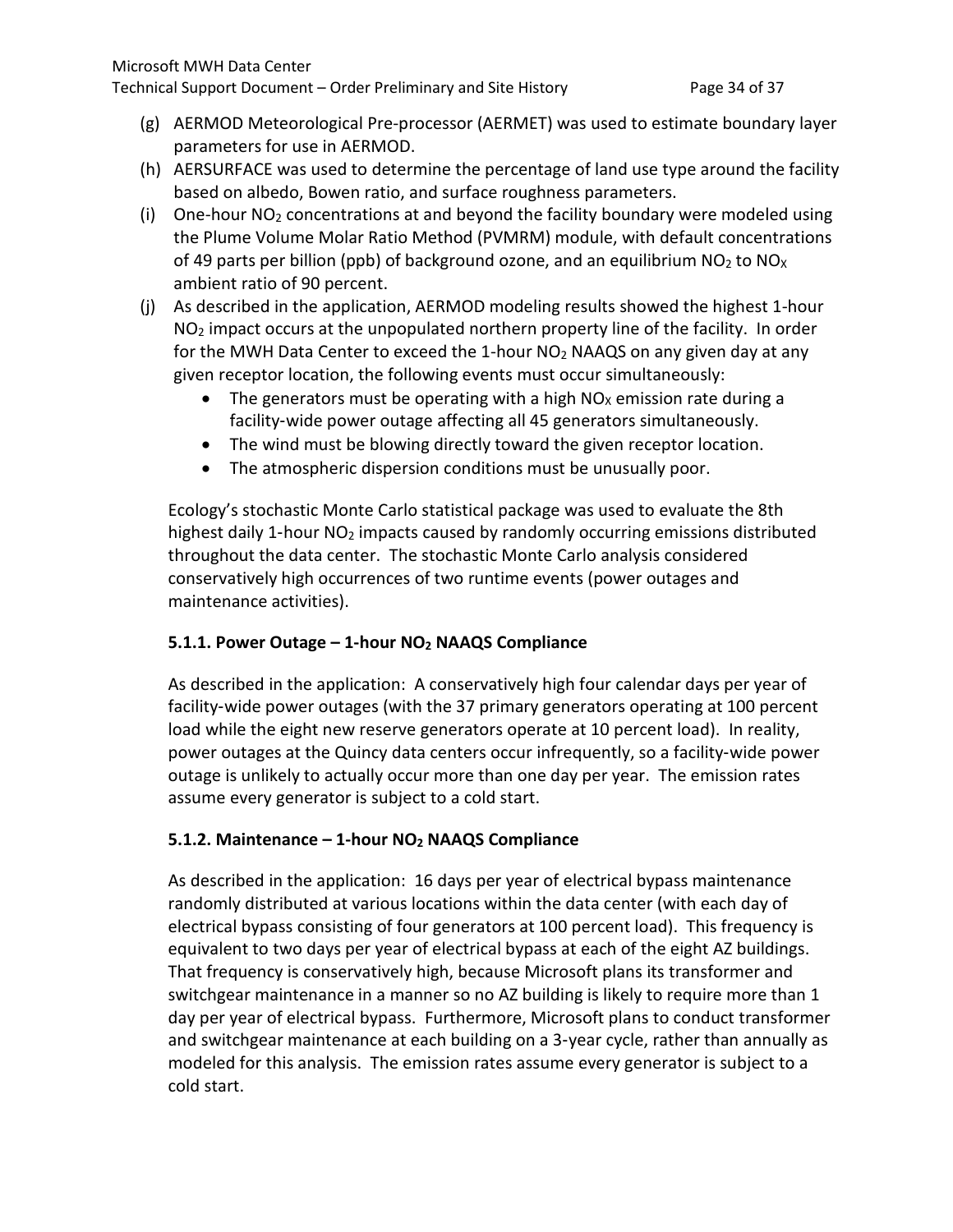## **5.1.3. Monte Carlo Results for 1-hour NO2 NAAQS Compliance**

Using conservative assumptions, the Monte Carlo model predicts the data center will comply with the 98th percentile NO<sub>2</sub> NAAQS:

- MWH-only 98th percentile impact 100 μg/m3
- Regional plus local background 16 μg/m3
- Cumulative impact 116 μg/m3
- Allowable NAAQS limit 188 μg/m3

Using more realistic operation assumptions, the Monte Carlo model predicts the data center will comply with an even greater margin below the 98th percentile NO2 NAAQS:

- MWH-only 98th percentile impact 27 μg/m3
- Regional plus local background 16 μg/m3
- Cumulative impact 43 μg/m3
- Allowable NAAQS limit 188 μg/m3

Except for diesel engine exhaust particulate, which is predicted to exceed its ASIL, AERMOD model results show that no NAAQS or ASIL will be exceeded at or beyond the property boundary. The modeling results as listed in the application are provided below:

| <b>Criteria Pollutant</b>                | Primary<br>NAAQS <sup>(d)</sup><br>$(\mu g/m^3)$ | Secondary<br>NAAQS <sup>(d)</sup><br>$(\mu g/m^3)$ | <b>Maximum</b><br><b>Ambient</b><br>Impact<br>Concentration<br>$(\mu$ g/m <sup>3</sup> ) | <b>AERMOD</b><br><b>Filename</b> | <b>Background</b><br><b>Concentrations</b><br>$(\mu g/m^3)$ <sup>(a)</sup> | <b>Maximum</b><br><b>Ambient</b><br>Impact<br>Concentration<br><b>Added to</b><br><b>Background</b><br>$(\mu$ g/m <sup>3</sup> )<br>(If Available) |
|------------------------------------------|--------------------------------------------------|----------------------------------------------------|------------------------------------------------------------------------------------------|----------------------------------|----------------------------------------------------------------------------|----------------------------------------------------------------------------------------------------------------------------------------------------|
| <b>Particulate Matter</b><br>$(PM_{10})$ |                                                  |                                                    |                                                                                          |                                  |                                                                            |                                                                                                                                                    |
| 1st-Highest 24-hour<br>average during    |                                                  |                                                    |                                                                                          |                                  |                                                                            |                                                                                                                                                    |
| power outage with                        |                                                  |                                                    |                                                                                          | PM10 0                           |                                                                            |                                                                                                                                                    |
| cooling towers                           | 150                                              | 150                                                | 26.6                                                                                     | 81915                            | 89                                                                         | 116                                                                                                                                                |
| Particulate Matter                       |                                                  |                                                    |                                                                                          |                                  |                                                                            |                                                                                                                                                    |
| (PM <sub>2.5</sub> )                     |                                                  |                                                    |                                                                                          | DEEP 08                          |                                                                            |                                                                                                                                                    |
| Annual average                           | 12                                               | 15                                                 | 0.152                                                                                    | 1815                             | 6.75                                                                       | 6.9                                                                                                                                                |
| Particulate Matter                       |                                                  |                                                    |                                                                                          |                                  |                                                                            |                                                                                                                                                    |
| (PM <sub>2.5</sub> )                     |                                                  |                                                    |                                                                                          |                                  |                                                                            |                                                                                                                                                    |
| 1st-highest 24-hour                      |                                                  |                                                    |                                                                                          |                                  |                                                                            |                                                                                                                                                    |
| average for cooling<br>towers and        |                                                  |                                                    |                                                                                          | PM25_0<br>$81915(a -$            |                                                                            |                                                                                                                                                    |
| electrical bypass                        | 35                                               | 35                                                 | 8.4                                                                                      | e)                               | 21.7                                                                       | 30.2                                                                                                                                               |

|  |  |  |  |  | Table 5.1. Modeling Results for Criteria Pollutants |
|--|--|--|--|--|-----------------------------------------------------|
|--|--|--|--|--|-----------------------------------------------------|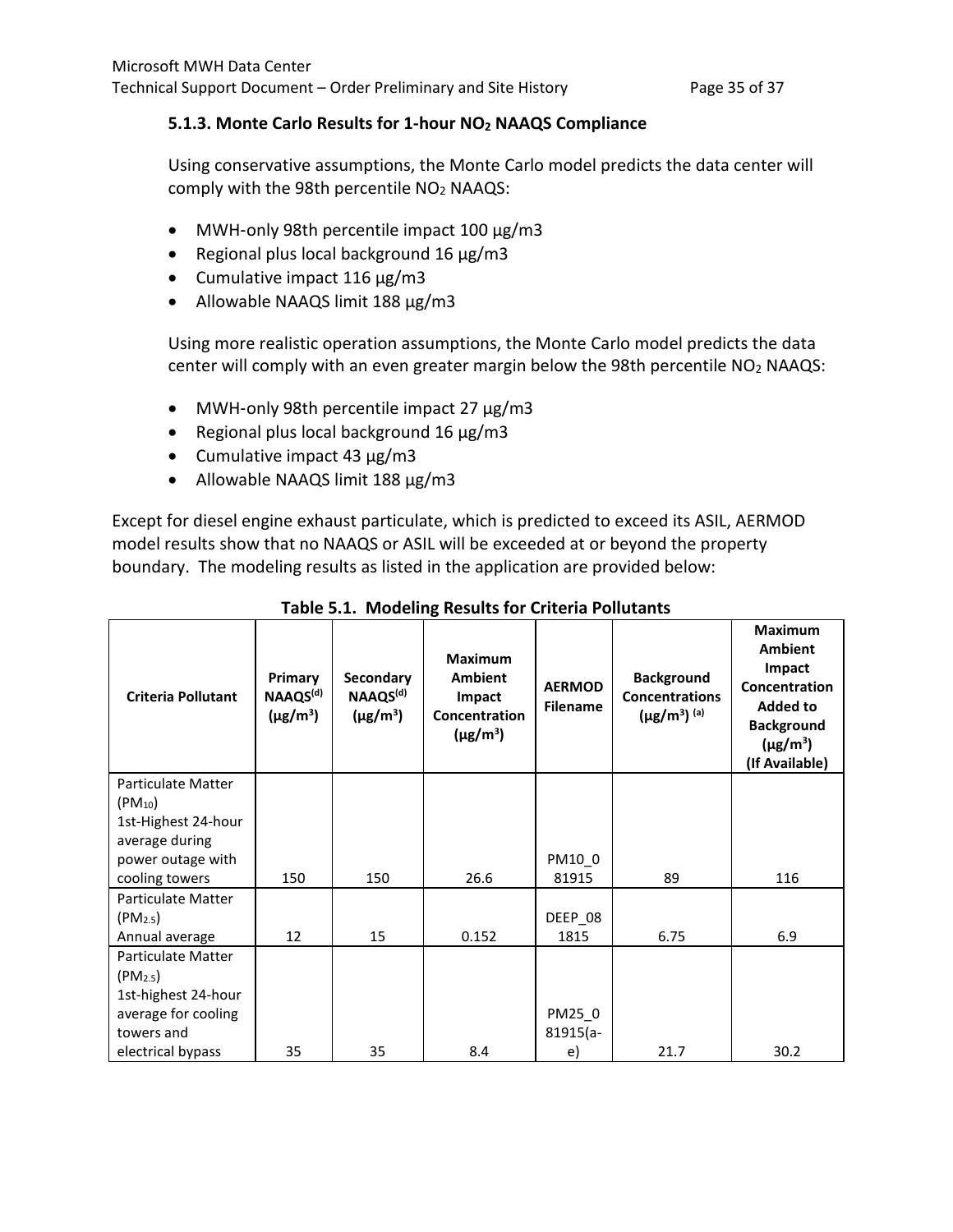#### Microsoft MWH Data Center Technical Support Document – Order Preliminary and Site History Page 36 of 37

| <b>Criteria Pollutant</b>         | Primary<br>NAAQS <sup>(d)</sup><br>$(\mu$ g/m <sup>3</sup> ) | Secondary<br>NAAQS <sup>(d)</sup><br>$(\mu$ g/m <sup>3</sup> ) | <b>Maximum</b><br><b>Ambient</b><br>Impact<br>Concentration<br>$(\mu$ g/m <sup>3</sup> ) | <b>AERMOD</b><br><b>Filename</b> | <b>Background</b><br><b>Concentrations</b><br>$(\mu g/m^3)$ <sup>(a)</sup> | <b>Maximum</b><br><b>Ambient</b><br>Impact<br>Concentration<br><b>Added to</b><br><b>Background</b><br>$(\mu$ g/m <sup>3</sup> )<br>(If Available) |
|-----------------------------------|--------------------------------------------------------------|----------------------------------------------------------------|------------------------------------------------------------------------------------------|----------------------------------|----------------------------------------------------------------------------|----------------------------------------------------------------------------------------------------------------------------------------------------|
| Carbon Monoxide                   |                                                              |                                                                |                                                                                          |                                  |                                                                            |                                                                                                                                                    |
| (CO)                              |                                                              |                                                                |                                                                                          | CO 0819                          |                                                                            |                                                                                                                                                    |
| 8-hour average                    | 10,000                                                       |                                                                | 205                                                                                      | 15                               | 482                                                                        | 687                                                                                                                                                |
| Carbon Monoxide                   |                                                              |                                                                |                                                                                          |                                  |                                                                            |                                                                                                                                                    |
| (CO)                              |                                                              |                                                                |                                                                                          | CO 0819                          |                                                                            |                                                                                                                                                    |
| 1-hour average                    | 40,000                                                       |                                                                | 421                                                                                      | 15                               | 842                                                                        | 1,263                                                                                                                                              |
| Nitrogen Oxides                   |                                                              |                                                                |                                                                                          |                                  |                                                                            |                                                                                                                                                    |
| (NO <sub>2</sub> )                |                                                              |                                                                |                                                                                          | NO2_081                          |                                                                            |                                                                                                                                                    |
| Annual average (b),(c)            | 100                                                          | 100                                                            | 19.4                                                                                     | 915                              | 2.8                                                                        | 22.2                                                                                                                                               |
|                                   |                                                              |                                                                |                                                                                          | NO <sub>2</sub>                  |                                                                            |                                                                                                                                                    |
| Nitrogen Oxides                   |                                                              |                                                                |                                                                                          | <b>NAAQS</b>                     |                                                                            |                                                                                                                                                    |
| (NO <sub>2</sub> )                |                                                              |                                                                |                                                                                          | Monte                            |                                                                            |                                                                                                                                                    |
| 1-hour average                    | 188                                                          |                                                                | 100                                                                                      | Carlo                            | 16                                                                         | 116                                                                                                                                                |
| Sulfur Dioxide (SO <sub>2</sub> ) |                                                              |                                                                |                                                                                          |                                  |                                                                            |                                                                                                                                                    |
| 3-hour average                    | --                                                           | 1,300                                                          | <b>NA</b>                                                                                | <b>NA</b>                        | <b>NA</b>                                                                  | $<$ 1,300                                                                                                                                          |
| Sulfur Dioxide (SO <sub>2</sub> ) |                                                              |                                                                |                                                                                          |                                  |                                                                            |                                                                                                                                                    |
| 1-hour average                    | 195                                                          |                                                                | <b>NA</b>                                                                                | <b>NA</b>                        | <b>NA</b>                                                                  | $195$                                                                                                                                              |

Notes:

NA = not applicable and/or not provided

 $\mu$ g/m<sup>3</sup> = Micrograms per cubic meter.

ppm = Parts per million.

ASIL = Acceptable source impact level.

DEEP = Diesel engine exhaust, particulate

- (a) Sum of "regional background" plus "local background" values. Regional background concentrations obtained from WSU NW Airquest website. Local background concentrations derived from AERMOD modeling and include emissions from Con Agra Foods, Microsoft Columbia Data Center, and the Dell Data Center.
- (b) For determining the 3-year average, five separate models were run (one for each year of meteorological data) to determine the 98th percentile concentration for each year based on the NAAQS.

(c) Annually averaged concentrations are based on the theoretical maximum annual concentration, which assumes the worst-case scenario that the 3-year rolling average permit limit is released entirely within a single year.

Ecology interprets compliance with the National Ambient Air Quality Standards (NAAQS) as demonstrating compliance with the Washington Ambient Air Quality Standards (WAAQS).